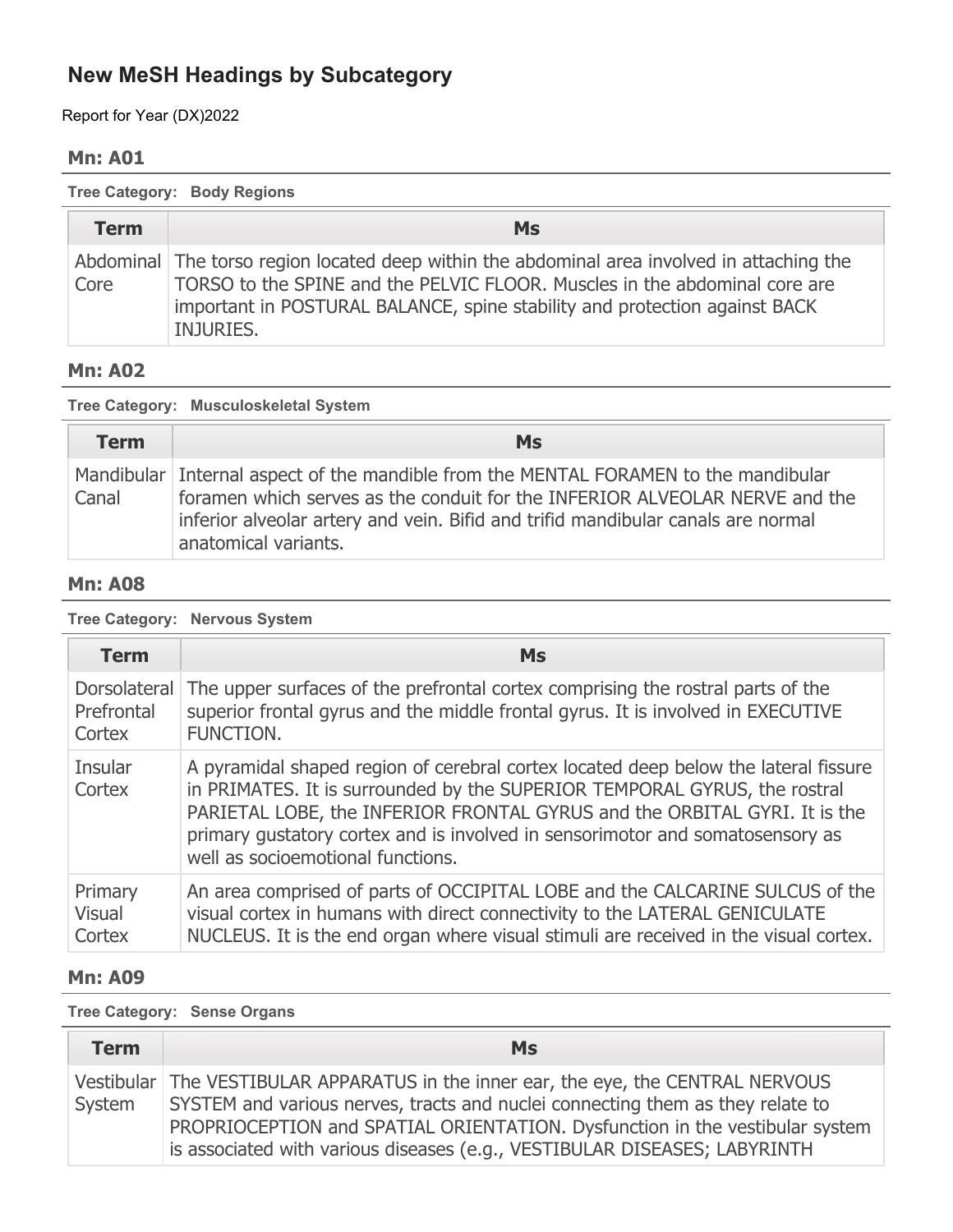Report for Year (DX)2022

| <b>Term</b> | <b>Ms</b>                                                     |
|-------------|---------------------------------------------------------------|
|             | DISEASES; VESTIBULAR NEURONITIS; BENIGN PAROXYSMAL POSITIONAL |
|             | VERTIGO; and MOTION SICKNESS).                                |

## **Mn: A11**

| <b>Tree Category: Cells</b>                         |                                                                                                                                                                                                                                                                                                                                                                                                                 |  |
|-----------------------------------------------------|-----------------------------------------------------------------------------------------------------------------------------------------------------------------------------------------------------------------------------------------------------------------------------------------------------------------------------------------------------------------------------------------------------------------|--|
| <b>Term</b>                                         | <b>Ms</b>                                                                                                                                                                                                                                                                                                                                                                                                       |  |
| <b>Biomolecular</b><br>Condensates                  | Membraneless intracellular compartments formed through liquid-liquid phase<br>separation from the surrounding CYTOPLASM or nucleoplasm or by the<br>concentration of proteins and nucleic acids into droplets as they aggregate<br>on static cellular structures such as CELL MEMBRANES. Examples include<br>CELL NUCLEOLI; STRESS GRANULES; PARASPECKLES; HISTONE LOCUS<br>BODIES; and POSTSYNAPTIC DENSITIES. |  |
| Cytoplasmic<br>Ribonucleoprotein<br><b>Granules</b> | Non-membranous subcompartments containing RIBONUCLEOPROTEIN<br>complexes. They are found in the CYTOPLASM and often share multiple<br>protein and/or RNA components. Membraneless RNP subcompartments found<br>in the nucleus are referred to as nuclear bodies (e.g., PARASPECKLES).                                                                                                                           |  |
| Decellularized<br>Extracellular<br><b>Matrix</b>    | A biomaterial with a network of macromolecules with varying composition<br>and organization of tissue-specific proteins and polysaccharides. It is<br>prepared from organs and tissues by decellularization (e.g., with a detergent)<br>to mimic native microenvironment for tissue-specific functions.                                                                                                         |  |
| <b>Dense Core</b><br><b>Vesicles</b>                | Membrane-bound electron-dense organelles, 50-200 nm in size found in<br>neurons and endocrine cells. Dense core vesicles package cargo molecules<br>(NEUROPEPTIDES; NEUROTRANSMITTERS and MiRNAs) in a granular<br>internal matrix. Neuronal dense core vesicles release their cargo content by<br>EXOCYTOSIS.                                                                                                  |  |
| Germ Cell<br>Ribonucleoprotein<br>Granules          | Cytoplasmic structures organized by RIBONUCLEOPROTEINS involved in RNA<br>regulation in GERM CELLS.                                                                                                                                                                                                                                                                                                             |  |
| Immunological<br><b>Memory Cells</b>                | Antigen-specific immunologic cells which have a potential to form<br>IMMUNOLOGIC MEMORY providing a rapid and robust response against a<br>second encounter with the same antigen. Immunologic memory cells typically<br>include B-Lymphocytes T-Lymphocytes and sometimes adaptive NK cells.<br>Building immunologic memory cells is a basis of how a vaccine affords<br>immunity to a specific pathogen.      |  |
| Lamellar Bodies                                     | Endolysosomal organelles surrounded by multi-lamellar MEMBRANE LIPIDS.<br>They are involved in diverse functions in storage and secretion of cellular<br>LIPIDS. Lamellar bodies in the TYPE 2 PNEUMOCYTES produce and secrete<br>PULMONARY SURFACTANT (e.g., DIPALMITOYL PHOSPHATIDYLCHOLINE).<br>Lamellar bodies in the skin produce and secrete neutral lipids to provide                                    |  |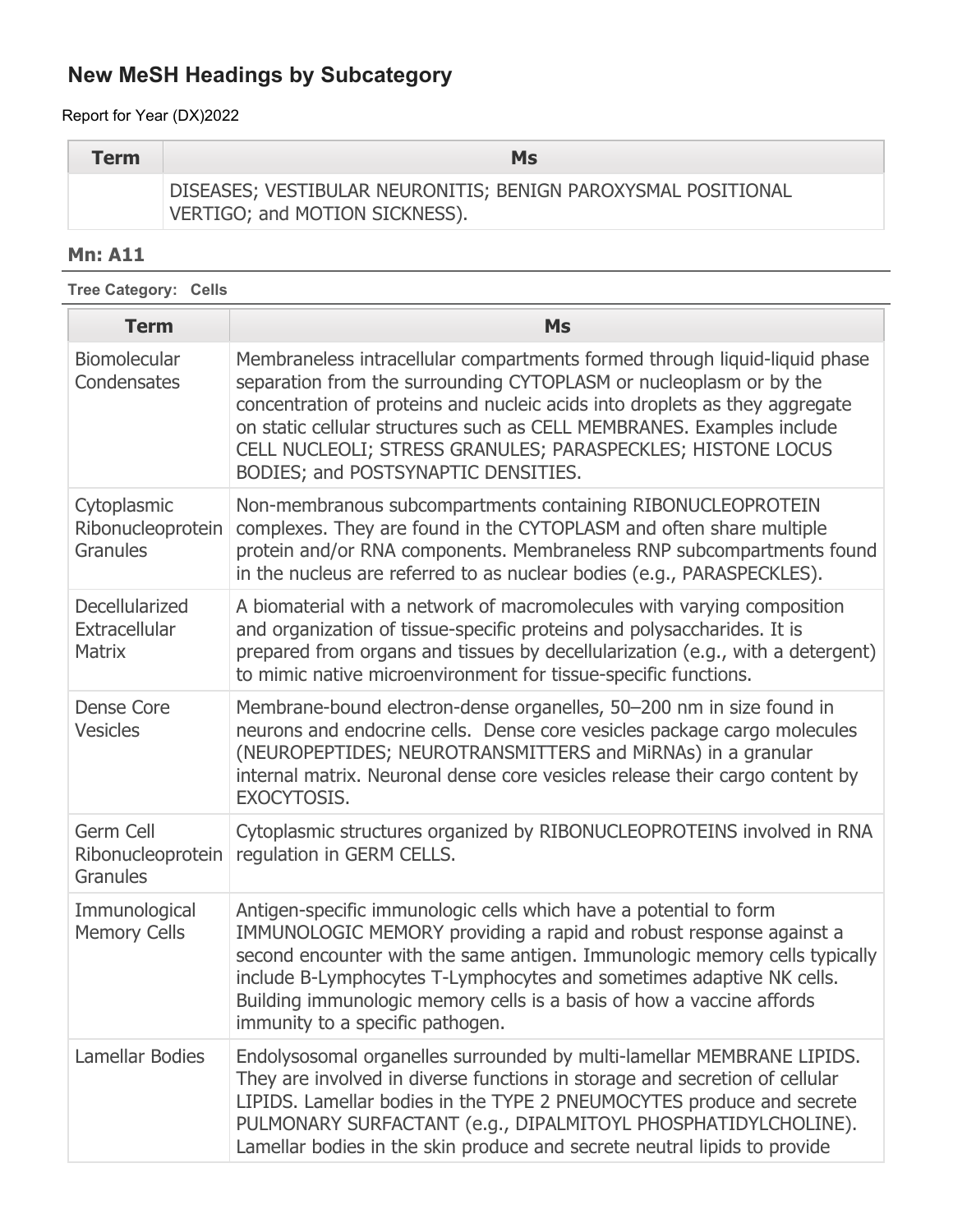| <b>Term</b>                                        | <b>Ms</b>                                                                                                                                                                                                                                                                                                                                                                                                                                |
|----------------------------------------------------|------------------------------------------------------------------------------------------------------------------------------------------------------------------------------------------------------------------------------------------------------------------------------------------------------------------------------------------------------------------------------------------------------------------------------------------|
|                                                    | hydrophobic barrier. Pathological accumulation of lamellar bodies are also<br>known in lipid storage diseases (e.g., LCAT DEFICIENCY; and HERMANSKY-<br>PUDLAK SYNDROME).                                                                                                                                                                                                                                                                |
| Memory B Cells                                     | A subset of activated B cells generated in response to primary immune<br>challenge or immunization which are capable of giving rise to antibody-<br>secreting cells upon re-challenge (see IMMUNOLOGIC MEMORY). Memory B<br>cells feature many discrete properties indicative of differentiation through<br>ISOTYPE SWITCHING and/or IMMUNOGLOBULIN SOMATIC<br>HYPERMUTATION for rapid and robust recall of specific antibody responses. |
| Memory T Cells                                     | A subset of activated T cells generated in response to primary immune<br>challenge or immunization upon re-challenge (see IMMUNOLOGIC MEMORY).<br>Memory T cells feature many discrete properties indicative of various<br>differentiation such as expression pattern of CCR7 RECEPTORS and can be<br>divided into central memory and effector memory T cells.                                                                           |
| Microneme                                          | Secretory organelle in the apical complex of parasitic phylum APICOMPLEXA<br>(e.g., TOXOPLASMA GONDII). Microneme plays a role in junction formation<br>between the parasite and the host cell by releasing micronemal proteins,<br>which bind to receptors on the host cell surface enabling parasite<br>attachment.                                                                                                                    |
| <b>Nuclear Bodies</b>                              | Dynamic intranucleoplasmic membraneless structures which concentrate<br>various nuclear factors. Nuclear bodies exchange components with<br>NUCLEOPLASM and participate in various RNA metabolisms unlike nuclear<br>INCLUSION BODIES which aggregate most often foreign or inactive<br>pathological biomolecules.                                                                                                                       |
| <b>Nuclear Speckles</b>                            | Membraneless intranucleoplasmic subcompartments or nuclear domains in<br>which proteins related to RNA metabolism (e.g., SPLICING FACTORS) are<br>dynamically localized.                                                                                                                                                                                                                                                                 |
| Paraspeckles                                       | Nuclear bodies in which architectural LONG NCRNAS (e.g., NEAT1) sequester<br>various regulatory proteins regulating gene expression including RNA<br>modification (e.g., A-to-I RNA EDITING) and MICRORNAS maturation.                                                                                                                                                                                                                   |
| Processing Bodies                                  | Cytoplasmic RNP granules constitutively found in eukaryotic cells. Various<br>proteins related to RNA regulation including RNA decay are found in P-<br>bodies. P-bodies and STRESS GRANULES both sequester inactive mRNPs via<br>different pathways. In P-bodies mRNAs from the stalled translational<br>machinery are deadenylated and condensed for sequestration.                                                                    |
| Promyelocytic<br>Leukemia Nuclear<br><b>Bodies</b> | Spherical intranuclear membraneless bodies nucleated by PROMYELOCYTIC<br>LEUKEMIA PROTEIN and various other proteins containing small ubiquitin-<br>related modifier (SUMO) interaction motif (SIM) and/or sumoylated proteins<br>(e.g., Sp100 protein). Promyelocytic leukemia nuclear bodies regulate                                                                                                                                  |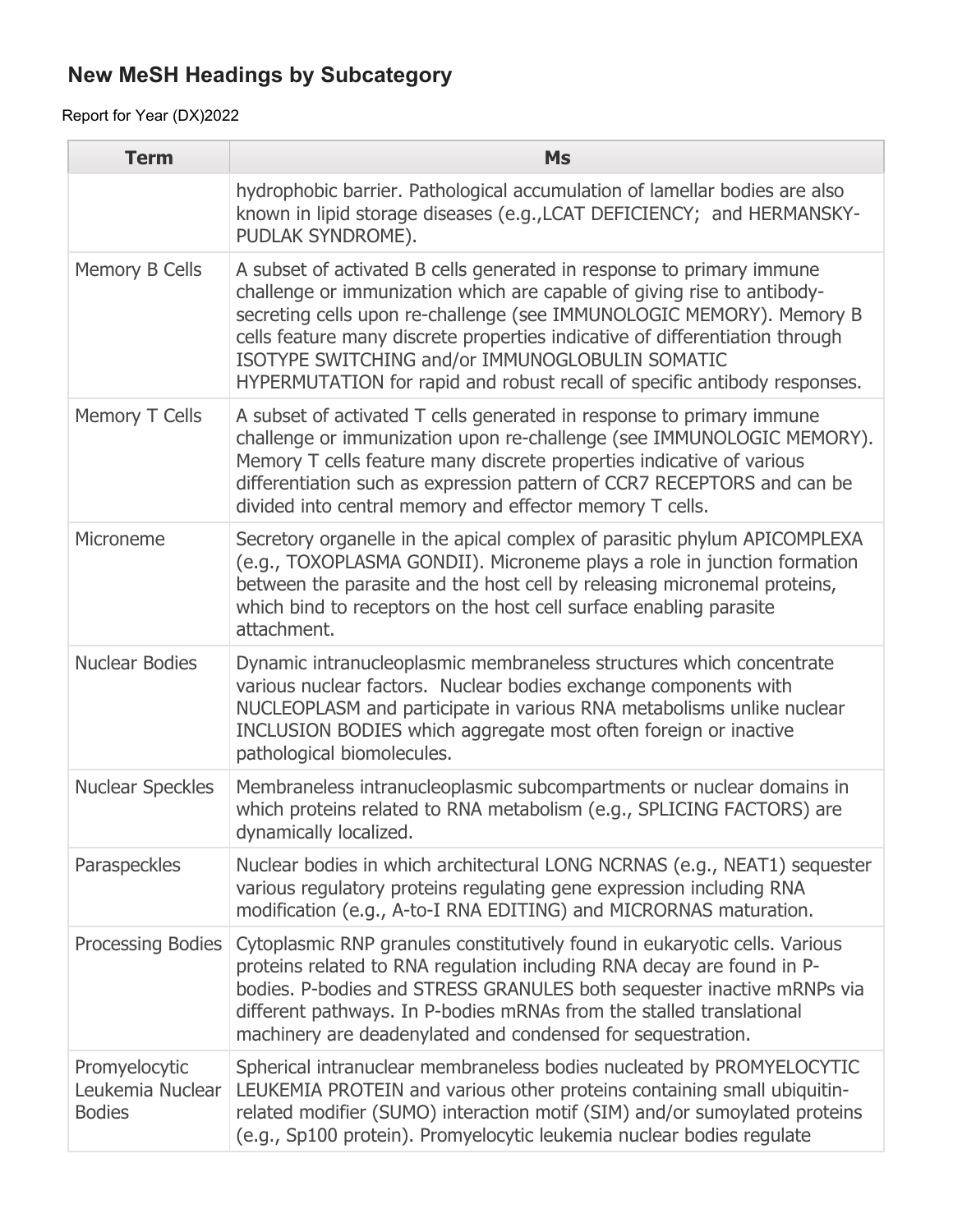## Report for Year (DX)2022

| Term                                | <b>Ms</b>                                                                                                                                                                                                                                                                                                                                                                                                              |
|-------------------------------------|------------------------------------------------------------------------------------------------------------------------------------------------------------------------------------------------------------------------------------------------------------------------------------------------------------------------------------------------------------------------------------------------------------------------|
|                                     | posttranslational modifications of partner proteins (e.g., SUMOYLATION)<br>which in turn lead to modulation of various biological processes.                                                                                                                                                                                                                                                                           |
| <b>Shelterin</b><br>Complex         | A TELOMERE cap complex consisting of telomere-specific proteins in<br>association with telomeric DNA such as telomeric dsDNA-sDNA junction. They<br>are involved in the protection of chromosome ends and TELOMERASE<br>regulation and play a role in CELLULAR SENESCENCE and ageing-related<br>pathology. In general it consists of six mostly TELOMERE-BINDING<br>PROTEINS (POT1, RAP1, TIN2, TPP1, TRF1, and TRF2). |
| <b>Stress Granules</b>              | Cytoplasmic granules composed of RIBONUCLEOPROTEINS which form only<br>when stress-activated pathways stall translation initiation. Stress granules<br>and processing bodies both sequester inactive mRNPs. Stress granules clear<br>mRNPs through autophagy and may interact with P-BODIES.                                                                                                                           |
| <b>Stromal Vascular</b><br>Fraction | A fraction of ADIPOSE TISSUE prepared to enrich in STEM CELLS with the<br>capacity for multi-lineage differentiation. It is used in various applications for<br>its tissue regeneration and immunomodulation activities.                                                                                                                                                                                               |

### **Mn: A12**

### **Tree Category: Fluids and Secretions**

| <b>Term</b>                                       | <b>Ms</b>                                                                                                                                                                                                                                        |
|---------------------------------------------------|--------------------------------------------------------------------------------------------------------------------------------------------------------------------------------------------------------------------------------------------------|
| Respiratory<br>Aerosols<br>and<br><b>Droplets</b> | Physiological aerosols and droplets expelled during coughing, sneezing, speaking<br>and exhalation. Depending on the size, aerodynamic distribution or concentration<br>they may play a role in transmission of infectious respiratory diseases. |
| Secretome                                         | The set of all the soluble factors and extracellular vesicles secreted into the<br>extracellular space by cells, or an organ or organism. In some studies the<br>secretome only refers to the proteins secreted into the extracellular space.    |

### **Mn: A15**

### **Tree Category: Hemic and Immune Systems**

| <b>Term</b>    | <b>Ms</b>                                                                                                                                                                                                                                                                                                                                                                                                                                         |
|----------------|---------------------------------------------------------------------------------------------------------------------------------------------------------------------------------------------------------------------------------------------------------------------------------------------------------------------------------------------------------------------------------------------------------------------------------------------------|
| <b>B</b> Cells | Memory   A subset of activated B cells generated in response to primary immune challenge or<br>immunization which are capable of giving rise to antibody-secreting cells upon re-<br>challenge (see IMMUNOLOGIC MEMORY). Memory B cells feature many discrete<br>properties indicative of differentiation through ISOTYPE SWITCHING and/or<br>IMMUNOGLOBULIN SOMATIC HYPERMUTATION for rapid and robust recall of specific<br>antibody responses. |
|                | Memory   A subset of activated T cells generated in response to primary immune challenge or<br>T Cells   immunization upon re-challenge (see IMMUNOLOGIC MEMORY). Memory T cells                                                                                                                                                                                                                                                                  |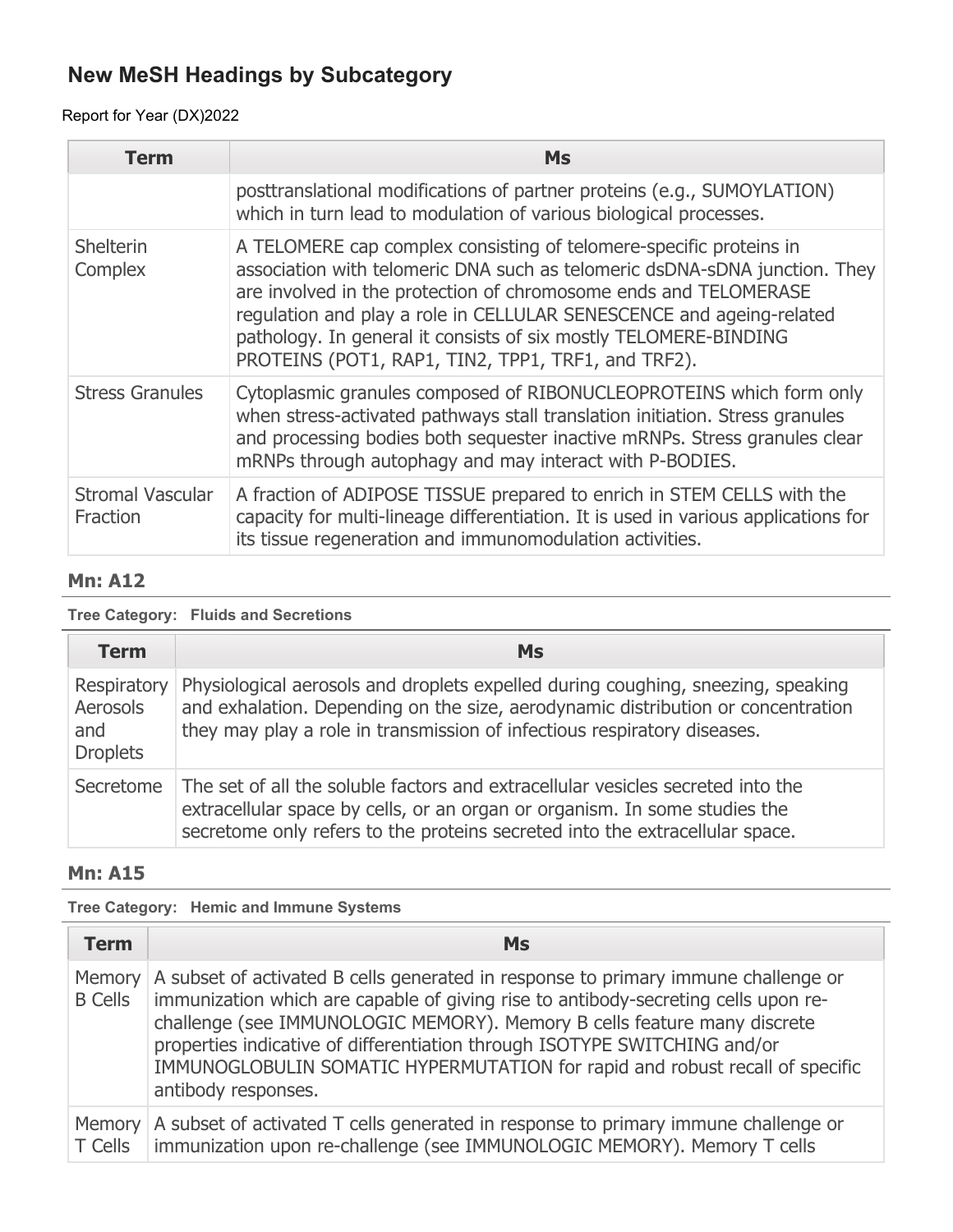Report for Year (DX)2022

| <b>Term</b> | <b>Ms</b>                                                                                                                                                                                     |
|-------------|-----------------------------------------------------------------------------------------------------------------------------------------------------------------------------------------------|
|             | feature many discrete properties indicative of various differentiation such as expression<br>pattern of CCR7 RECEPTORS and can be divided into central memory and effector<br>memory T cells. |

### **Mn: A18**

**Tree Category: Plant Structures**

| <b>Term</b> | Ms                                                                                                                                                                                                                                                                                                                                                                                                |
|-------------|---------------------------------------------------------------------------------------------------------------------------------------------------------------------------------------------------------------------------------------------------------------------------------------------------------------------------------------------------------------------------------------------------|
| Cone        | Plant   Any conical shaped aerial plant structure with scales or bracts arranged spirally around<br>axis. It includes familiar seed cones of PINE TREE and other GYMNOSPERMS, pollen<br>cones (e.g., microstrobilus), spore capsules in HORSETAIL and CLUBMOSS and mature<br>female catkins or seed cones of ALDER and BIRCH trees. Cone morphology is important<br>in gymnosperm classification. |

### **Mn: A21**

**Tree Category: Viral Structures**

| <b>Term</b>                               | <b>Ms</b>                                                                                                                                                                                                                                                   |
|-------------------------------------------|-------------------------------------------------------------------------------------------------------------------------------------------------------------------------------------------------------------------------------------------------------------|
| Artificial<br>Virus-<br>Like<br>Particles | Artificially prepared viral sub-particles devoid of viral genetic material. They are often<br>formed by self-assembly of exogenously expressed viral proteins and are often used<br>for a vaccine development, cell expression and bioprocessing platforms. |

### **Mn: B01**

**Tree Category: Eukaryota**

| <b>Term</b>                | <b>Ms</b>                                                                                                                                                                                                                                                                                                                                                                                                |
|----------------------------|----------------------------------------------------------------------------------------------------------------------------------------------------------------------------------------------------------------------------------------------------------------------------------------------------------------------------------------------------------------------------------------------------------|
| Afrotheria                 | A placental mammal superorder that contains ELEPHANTS; MANATEES;<br>DUGONGS; SIRENIANS; HYRAXES; AARDVARKS; elephant shrews<br>(Macroscelidea); TENRECS; Golden moles (Chrysochloridae). Largely classified<br>based on DNA sequence afrotherian mammals are diverse in morphology but<br>share some common anatomical features (e.g., appearance of four-lobed<br>ALLANTOIS and long and mobile snout). |
| Andrographis<br>paniculata | A plant species in the genus Andrographis, family Acanthaceae. Its bitter<br>tasting leaves have been used in traditional medicine and contain labdane-type<br>diterpene lactone andrographolide.                                                                                                                                                                                                        |
| <b>Besnoitia</b>           | An apicomplexan parasitic genus of the family SARCOCYSTIDAE. Infection by<br>Besnoitia is BESNOITIASIS.                                                                                                                                                                                                                                                                                                  |
| Brucea javanica            | A plant species in the genus Brucea and the family SIMAROUBACEAE. It was<br>formerly classified in the family ANACARDIACEAE. Its seeds have been used as                                                                                                                                                                                                                                                 |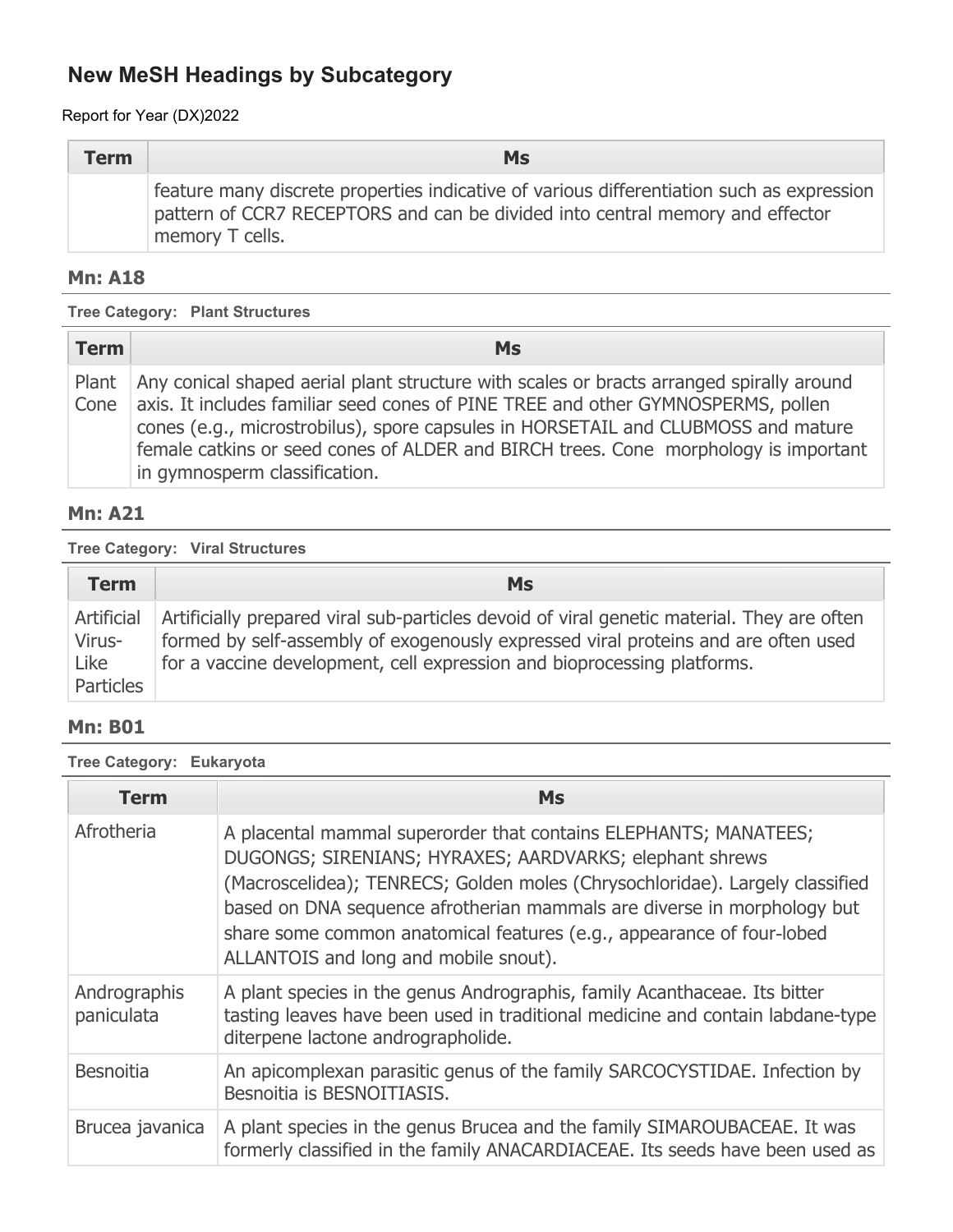Report for Year (DX)2022

| <b>Term</b>            | <b>Ms</b>                                                                                                                                                                                                                                                         |
|------------------------|-------------------------------------------------------------------------------------------------------------------------------------------------------------------------------------------------------------------------------------------------------------------|
|                        | traditional medicine and contain various QUASSINS including bruceines and<br>brusatol.                                                                                                                                                                            |
| Candida auris          | A species of yeast in genus Candida. C. auris infection is most often associated<br>with immunocompromised patients in healthcare settings. INVASIVE<br>CANDIDIASIS and colonization pose a treatment challenge when multidrug<br>resistant strains are involved. |
| Centaurea<br>benedicta | A plant species of the genus CENTAUREA and family ASTERACEAE. Members<br>contain sesquiterpene lactone CNICIN.                                                                                                                                                    |
| Coptis chinensis       | A plant species of the genus COPTIS and family RANUNCULACEAE. Dried<br>rhizome (huang-lian) has been used in TRADITIONAL CHINESE MEDICINE. It<br>contains isoquinoline ALKALOIDS (e.g., BERBERINE and coptisine).                                                 |
|                        | Orycteropodidae   An order of placental mammals in the superorder AFROTHERIA found in Africa.<br>It has single species Orycteropus afer.                                                                                                                          |
| Reynoutria             | Genus of flowering herbaceous perennial plants and vines in the family<br>Polygonaceae. Some sources include plants formerly classified under Fallopia<br>here under Reynoutria.                                                                                  |
| Salvia hispanica       | A plant species of the Salvia genus known for its seeds which are used in<br>foods and supplements. Common name chia sometimes includes Salvia<br>columbariae.                                                                                                    |
| Tenrecidae             | A placental mammal family in superorder Afrotheria.                                                                                                                                                                                                               |
| Vermilingua            | A placental mammalian suborder of anteaters. For spiny anteater see<br>TACHYGLOSSIDAE; and for scaly anteaters, PANGOLINS.                                                                                                                                        |

### **Mn: B03**

#### **Tree Category: Bacteria**

| <b>Term</b> | <b>Ms</b>                                                                                                                                                                                                                                    |
|-------------|----------------------------------------------------------------------------------------------------------------------------------------------------------------------------------------------------------------------------------------------|
|             | Planctomycetes   A phylum of gram-negative bacteria with complex cytoplasmic membrane<br>invaginations and crateriform structures of outer membrane. Members living in<br>anoxic waters and sediments carry out ANAEROBIC AMMONIA OXIDATION. |

#### **Mn: B04**

#### **Tree Category: Viruses**

| <b>Term</b>                 | Ms                                                                                                                                                                                                                                                                |
|-----------------------------|-------------------------------------------------------------------------------------------------------------------------------------------------------------------------------------------------------------------------------------------------------------------|
| Defective<br><b>Viruses</b> | Naturally occurring or synthetically made defective mutant viral genomes and<br>Interfering particles which are incompetent in independent replication and interfere with normal<br>VIRUS REPLICATION. Some synthetic defective interfering genomes may stimulate |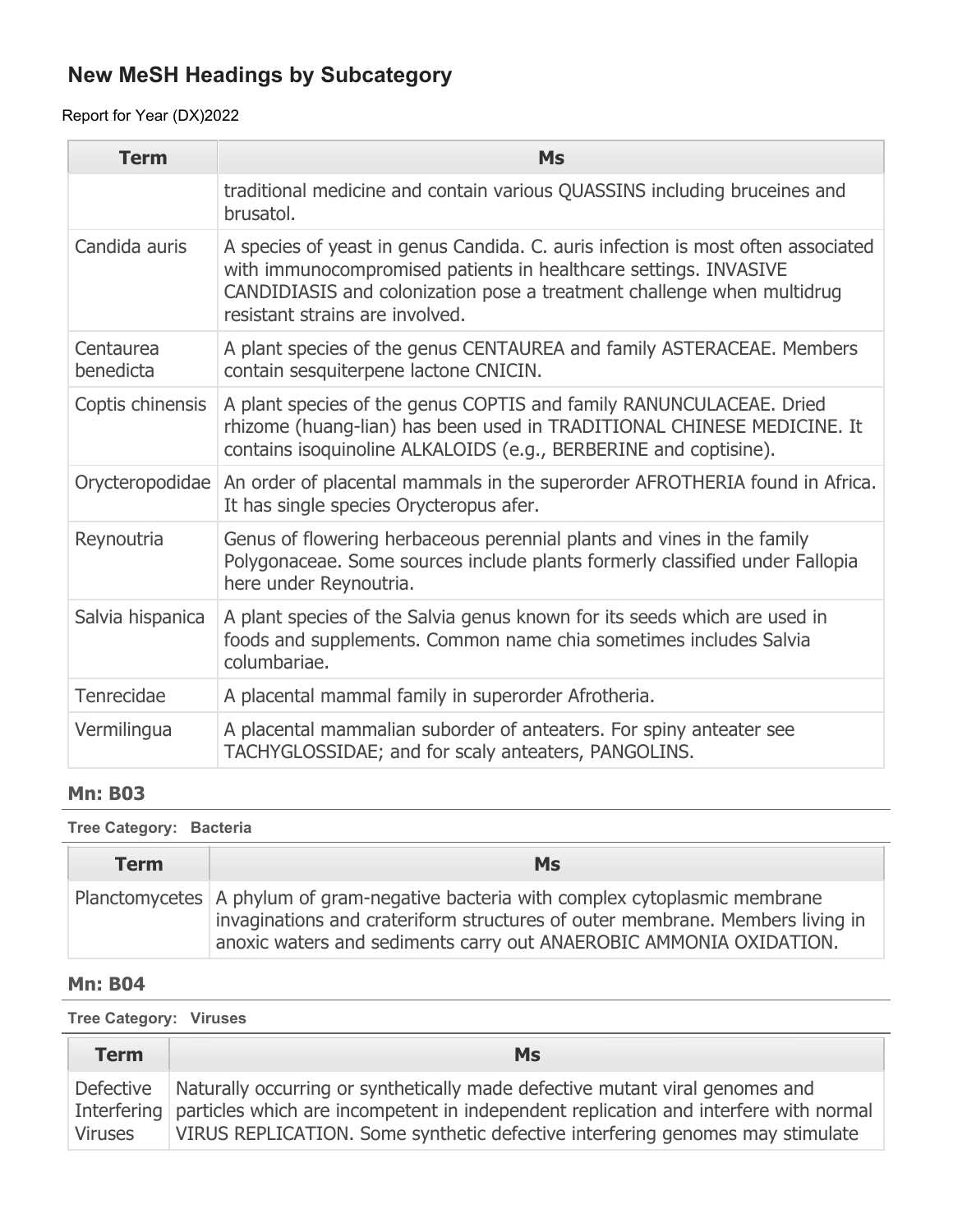Report for Year (DX)2022

| <b>Term</b> | <b>Ms</b>                                                           |
|-------------|---------------------------------------------------------------------|
|             | INNATE IMMUNE RESPONSE and are candidates for potential vaccine and |
|             | therapeutic approaches for virus infections.                        |

### **Mn: C01**

**Tree Category: Infections**

| <b>Term</b> | <b>Ms</b>                                                                                                                                                                                                                                                                                                                                                                                                                                                    |
|-------------|--------------------------------------------------------------------------------------------------------------------------------------------------------------------------------------------------------------------------------------------------------------------------------------------------------------------------------------------------------------------------------------------------------------------------------------------------------------|
|             | Persistent Infection which lasts for a long period with continuous display of clinical features.<br>Infection   Persistent infection arises due to inability of host cells to clear primary infections<br>completely. When persistent infections are cleared so that infection symptoms are<br>under control they are often referred to as chronic infections. LATENT INFECTIONS<br>are infections in which manifestation of clinical symptoms appear later. |

### **Mn: C05**

### **Tree Category: Musculoskeletal Diseases**

| <b>Term</b>                                        | <b>Ms</b>                                                                                                                                                                                                                                                                                                                                                                                                                                                                                                                |
|----------------------------------------------------|--------------------------------------------------------------------------------------------------------------------------------------------------------------------------------------------------------------------------------------------------------------------------------------------------------------------------------------------------------------------------------------------------------------------------------------------------------------------------------------------------------------------------|
| Axial<br>Spondyloarthritis                         | A spectrum of chronic inflammatory conditions affecting the axial joints (e.g.,<br>SPINE), characterized by pain, stiffness of joints (ANKYLOSIS), reduced<br>mobility and inflammation. When joint inflammation and damage are visible on<br>regular X-rays it is called ANKYLOSING SPONDYLITIS; otherwise it is referred<br>to as NON-RADIOGRAPHIC AXIAL SPONDYLOARTHRITIS. HLA-B27 ANTIGEN<br>is a biomarker and IL-23/IL-17 pathway a potential therapeutic target for axial<br>and other related spondyloarthritis. |
| Non-<br>Radiographic<br>Axial<br>Spondyloarthritis | Chronic inflammatory conditions affecting the axial joints which cannot be<br>detectable on x-rays. It is characterized by pain, stiffness of joints and<br>inflammation. Non-radiographic axial spondyloarthritis can have symptoms<br>onset before the age of 45 and progress to more severe ANKYLOSING<br>SPONDYLITIS over time.                                                                                                                                                                                      |

## **Mn: C06**

**Tree Category: Digestive System Diseases**

| Term       | Ms                                                                                    |
|------------|---------------------------------------------------------------------------------------|
| Intestinal | Various intestinal diseases functionally defined as having reduced intestine function |
| Failure    | requiring PARENTERAL NUTRITION.                                                       |

### **Mn: C10**

**Tree Category: Nervous System Diseases**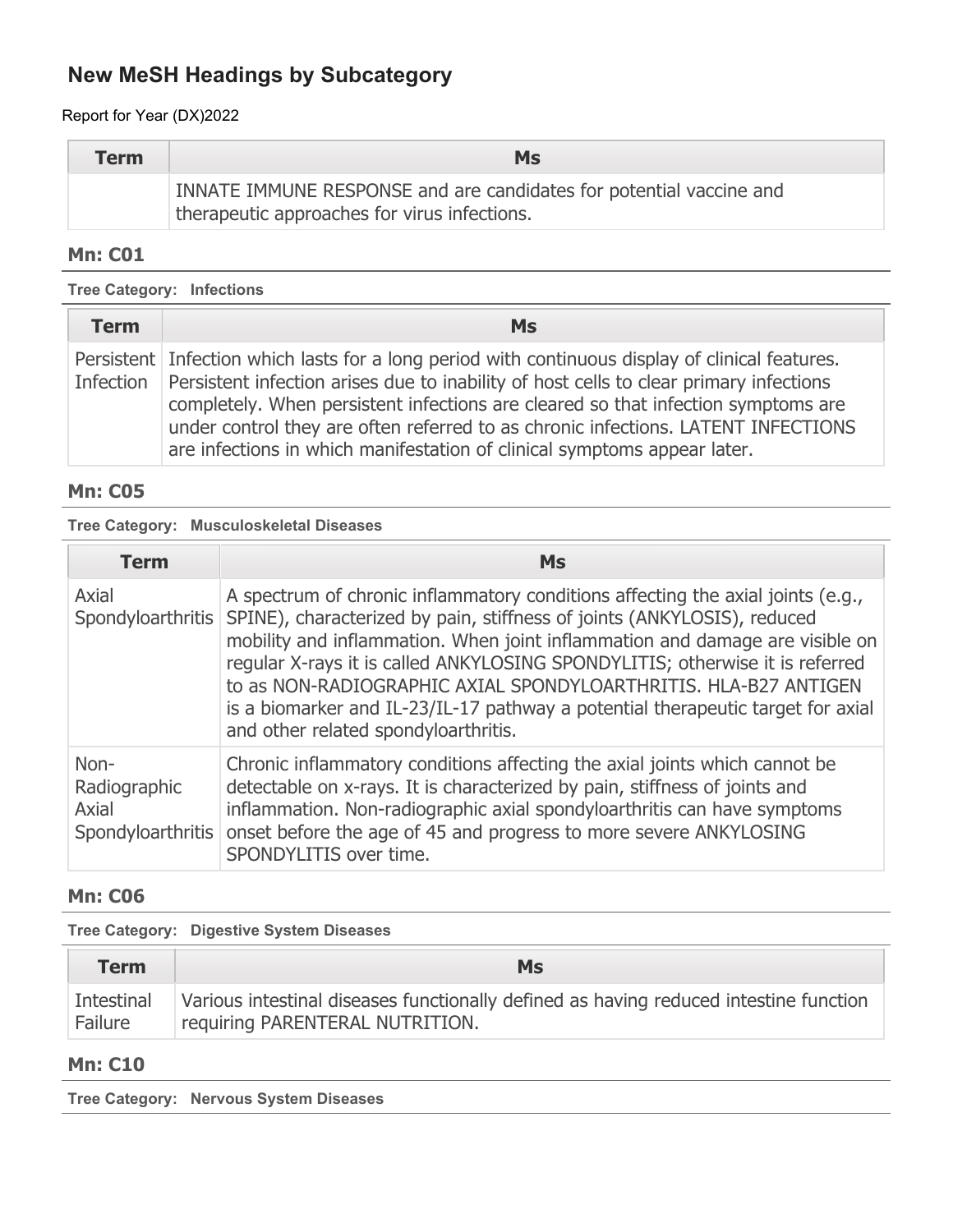## Report for Year (DX)2022

| <b>Term</b>                                    | <b>Ms</b>                                                                                                                                                                                                                                 |
|------------------------------------------------|-------------------------------------------------------------------------------------------------------------------------------------------------------------------------------------------------------------------------------------------|
| Corticobasal<br>Degeneration                   | Rare progressive neurological disorder characterized by Parkinsonism,<br>cortical atrophy of multiple areas of the brain including the cerebral cortex<br>and the basal ganglia, cognitive dysfunction and eye movement<br>abnormalities. |
| <b>Diaschisis</b>                              | Loss or decreased brain function within intact region of the brain distant<br>from the site of the lesion.                                                                                                                                |
| Neuroinflammatory<br><b>Diseases</b>           | Diseases characterized by inflammation of the nervous tissue.                                                                                                                                                                             |
| Psychogenic<br>Nonepileptic<br><b>Seizures</b> | Seizures caused by psychological factors without electrophysiological<br>epileptic changes.                                                                                                                                               |
| Vascular<br>Depression                         | Late-life depression associated with clinical or MRI defined cerebrovascular<br>pathology.                                                                                                                                                |

## **Mn: C12**

#### **Tree Category: Urogenital Diseases**

| <b>Term</b>                   | <b>Ms</b>                                                                               |
|-------------------------------|-----------------------------------------------------------------------------------------|
|                               | Genital Diseases   Pathological processes involving the reproductive tract (GENITALIA). |
| Urogenital<br><b>Diseases</b> | Pathological processes of the URINARY TRACT and the reproductive system<br>(GENITALIA). |

## **Mn: C14**

### **Tree Category: Cardiovascular Diseases**

| Term                                  | <b>Ms</b>                                                                                                                                                                                                                                                                                                     |
|---------------------------------------|---------------------------------------------------------------------------------------------------------------------------------------------------------------------------------------------------------------------------------------------------------------------------------------------------------------|
| Chronic Limb-<br>Threatening Ischemia | A severe form of peripheral artery disease in which a hypoperfusion of<br>the BLOOD through an organ or tissue is caused by occlusion of<br>peripheral arterial vessels. It is associated with the presence of chronic<br>ischemic rest pain, ulceration or GANGRENE.                                         |
| Livedoid<br>Vasculopathy              | A rare cutaneous thrombotic disease due to occlusion of dermal vessels.<br>It is characterized by purpuric maculae and ulcerations especially during<br>summer which form scars called atrophie blanche. It is more associated<br>with other syndromes (e.g., PROTEIN C DEFICIENCY;<br>HYPERHOMOCYSTEINEMIA). |
| Livedoid<br>Vasculopathy              | A rare cutaneous thrombotic disease due to occlusion of dermal vessels.<br>It is characterized by purpuric maculae and ulcerations especially during<br>summer which form scars called atrophie blanche. It is more associated<br>with other syndromes (e.g., PROTEIN C DEFICIENCY;                           |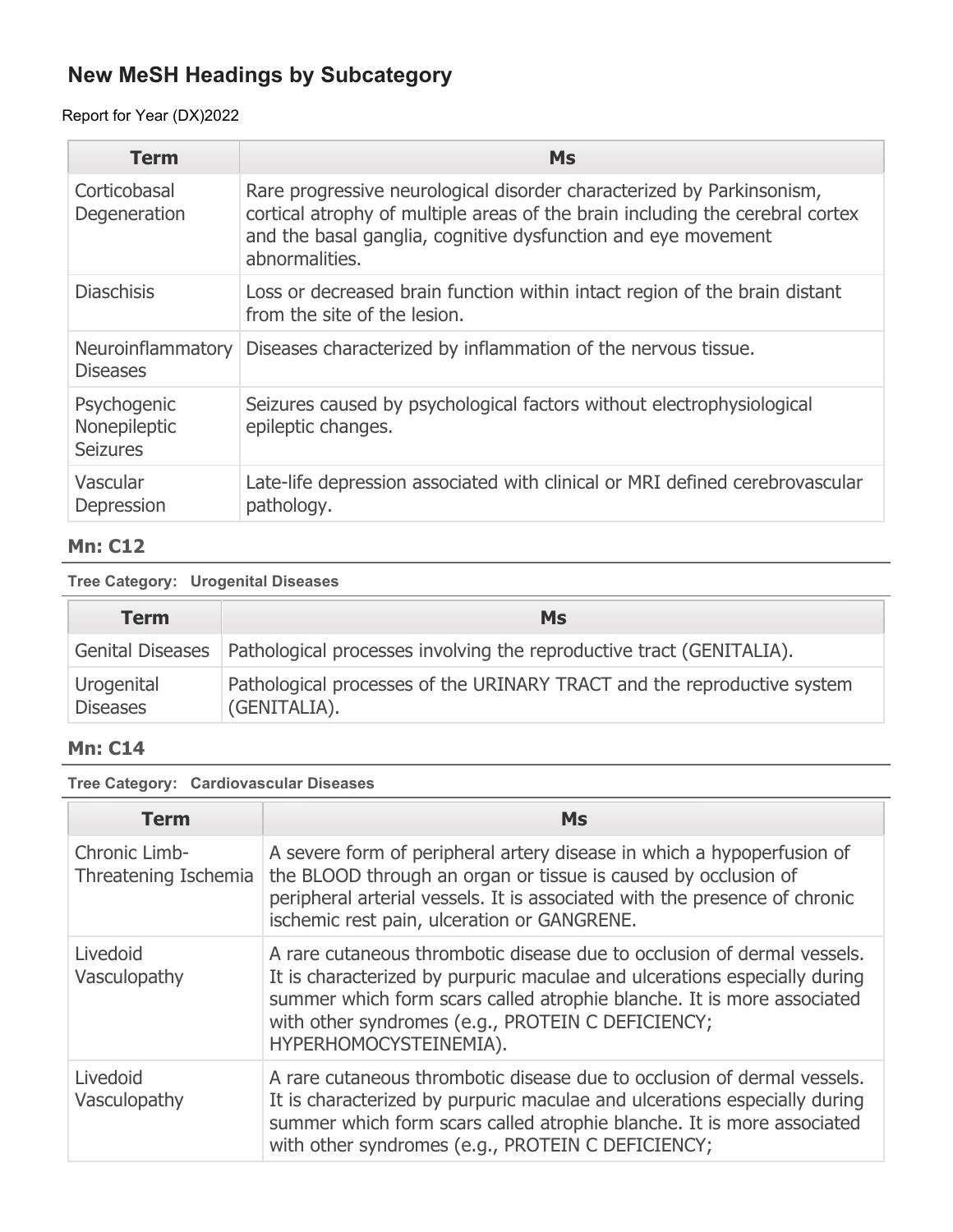### Report for Year (DX)2022

| <b>Term</b>                | <b>Ms</b>                                                                                                                                                                                                                                                    |
|----------------------------|--------------------------------------------------------------------------------------------------------------------------------------------------------------------------------------------------------------------------------------------------------------|
|                            | HYPERHOMOCYSTEINEMIA). Livedo reticularis with systemic involvement<br>and stroke is SNEDDON SYNDROME.                                                                                                                                                       |
| <b>MINOCA</b>              | Myocardial infarction in the absence of obstructive coronary artery<br>disease. CORONARY CIRCULATION disruption is due to various other<br>factors such as ATHEROSCLEROTIC PLAQUE and CORONARY<br>VASOSPASM.                                                 |
|                            | Thromboinflammation Thrombosis with associated inflammation due to crosstalk between<br>HEMOSTASIS and INNATE IMMUNE RESPONSES modulated by<br>PLATELETS. It is associated with many diseases such as COVID-19;<br>SICKLE CELL ANEMIA; and THROMBOPHLEBITIS. |
| <b>Vascular Depression</b> | Late-life depression associated with clinical or MRI defined<br>cerebrovascular pathology.                                                                                                                                                                   |

### **Mn: C15**

#### **Tree Category: Hemic and Lymphatic Diseases**

| <b>Term</b> | <b>Ms</b>                                                                                                                                                                                                                                                    |
|-------------|--------------------------------------------------------------------------------------------------------------------------------------------------------------------------------------------------------------------------------------------------------------|
|             | Thromboinflammation Thrombosis with associated inflammation due to crosstalk between<br>HEMOSTASIS and INNATE IMMUNE RESPONSES modulated by<br>PLATELETS. It is associated with many diseases such as COVID-19;<br>SICKLE CELL ANEMIA; and THROMBOPHLEBITIS. |

### **Mn: C16**

**Tree Category: Congenital, Hereditary, and Neonatal Diseases and Abnormalities**

| Term                                            | Ms                                                                                                                                                                                                                                                                                                                                                                                                                                                                                                                                                                                                                                                        |
|-------------------------------------------------|-----------------------------------------------------------------------------------------------------------------------------------------------------------------------------------------------------------------------------------------------------------------------------------------------------------------------------------------------------------------------------------------------------------------------------------------------------------------------------------------------------------------------------------------------------------------------------------------------------------------------------------------------------------|
| <b>Focal Facial Dermal</b><br><b>Dysplasias</b> | A heterogenous group of genetic disorders characterized by scar-like<br>atrophic lesions on the temple region of the head including preauricular<br>area. Location of skin defects is likely related to defects in fusion of<br>embryonic facial prominences during development of the face. Focal facial<br>dermal dysplasia (FFDD) is generally divided into four subtypes according<br>to the location of the lesions and inheritance pattern: FFDD1 (Brauer<br>syndrome); FFDD2 (Brauer-Setleis syndrome); FFDD3 (Setleis syndrome);<br>and FFDD4. Mutations in TWIST2 Protein and/or CYP26C1 (see CYP26<br>FAMILY) are associated with FFDD3, and 4. |
| Homozygous Familial                             | A rare inherited genetic disorder, one form of HYPERLIPOPROTEINEMIA<br>Hypercholesterolemia   TYPE II, characterized by high level of LOW-DENSITY LIPOPROTEIN<br>(LDL) which if not treated could elevate the chance of heart attack at an<br>early age.                                                                                                                                                                                                                                                                                                                                                                                                  |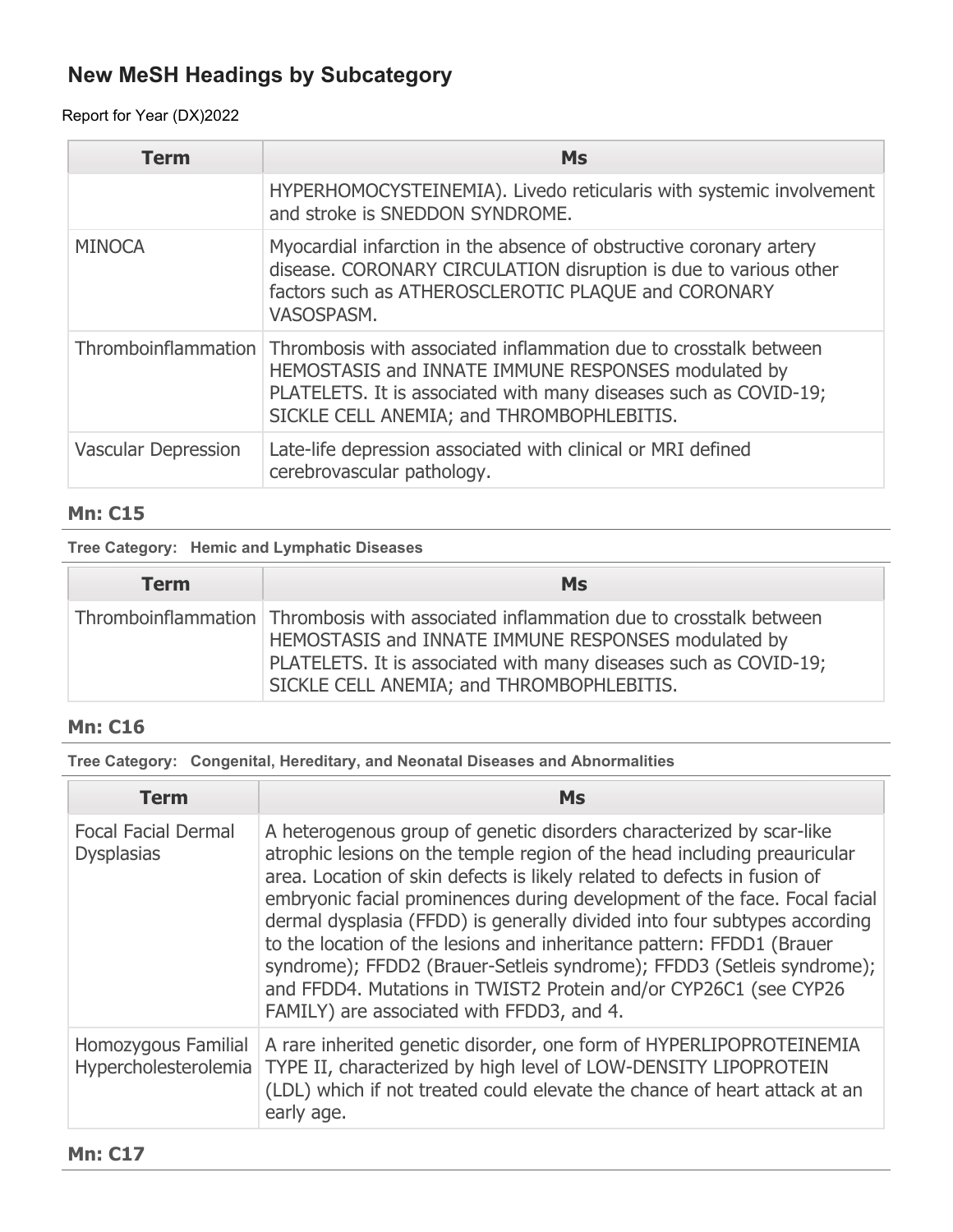### Report for Year (DX)2022

### **Tree Category: Skin and Connective Tissue Diseases**

| <b>Term</b>                                        | <b>Ms</b>                                                                                                                                                                                                                                                                                                                                                                                                                                                                                                                                                                                                                                              |
|----------------------------------------------------|--------------------------------------------------------------------------------------------------------------------------------------------------------------------------------------------------------------------------------------------------------------------------------------------------------------------------------------------------------------------------------------------------------------------------------------------------------------------------------------------------------------------------------------------------------------------------------------------------------------------------------------------------------|
| Erythema Ab<br>Igne                                | A cutaneous finding caused by prolonged heat exposure (e.g., space heater) and<br>local heat injury (e.g., caused by LASER THERAPY). It is characterized by<br>epidermal atrophy, reticular hyperpigmentation, and telangiectatic dermatosis.                                                                                                                                                                                                                                                                                                                                                                                                          |
| <b>Focal Facial</b><br>Dermal<br><b>Dysplasias</b> | A heterogenous group of genetic disorders characterized by scar-like atrophic<br>lesions on the temple region of the head including preauricular area. Location of<br>skin defects is likely related to defects in fusion of embryonic facial prominences<br>during development of the face. Focal facial dermal dysplasia (FFDD) is generally<br>divided into four subtypes according to the location of the lesions and inheritance<br>pattern: FFDD1 (Brauer syndrome); FFDD2 (Brauer-Setleis syndrome); FFDD3<br>(Setleis syndrome); and FFDD4. Mutations in TWIST2 Protein and/or CYP26C1<br>(see CYP26 FAMILY) are associated with FFDD3, and 4. |
| Livedoid<br>Vasculopathy                           | A rare cutaneous thrombotic disease due to occlusion of dermal vessels. It is<br>characterized by purpuric maculae and ulcerations especially during summer<br>which form scars called atrophie blanche. It is more associated with other<br>syndromes (e.g., PROTEIN C DEFICIENCY; HYPERHOMOCYSTEINEMIA).                                                                                                                                                                                                                                                                                                                                             |
| Livedoid<br>Vasculopathy                           | A rare cutaneous thrombotic disease due to occlusion of dermal vessels. It is<br>characterized by purpuric maculae and ulcerations especially during summer<br>which form scars called atrophie blanche. It is more associated with other<br>syndromes (e.g., PROTEIN C DEFICIENCY; HYPERHOMOCYSTEINEMIA). Livedo<br>reticularis with systemic involvement and stroke is SNEDDON SYNDROME.                                                                                                                                                                                                                                                             |

### **Mn: C18**

#### **Tree Category: Nutritional and Metabolic Diseases**

| <b>Term</b>              | <b>Ms</b>                                                                                                                                                                                                                                                                      |
|--------------------------|--------------------------------------------------------------------------------------------------------------------------------------------------------------------------------------------------------------------------------------------------------------------------------|
|                          | Homozygous Familial   A rare inherited genetic disorder, one form of HYPERLIPOPROTEINEMIA<br>Hypercholesterolemia   TYPE II, characterized by high level of LOW-DENSITY LIPOPROTEIN<br>(LDL) which if not treated could elevate the chance of heart attack at an<br>early age. |
| <b>Iron Deficiencies</b> | Deficient amounts of iron in the body as a result of blood loss, diets<br>deficient in iron, or an iron uptake or storage disorder.                                                                                                                                            |

## **Mn: C20**

#### **Tree Category: Immune System Diseases**

| <b>Term</b> | <b>Ms</b>                                                                                                                                                                                                                                                                              |
|-------------|----------------------------------------------------------------------------------------------------------------------------------------------------------------------------------------------------------------------------------------------------------------------------------------|
|             | Mast Cell   A spectrum of primary, secondary, and idiopathic disorders involving MAST CELLS<br>Activation and characterized by an aberrant release of mast cell mediators which result in<br>Disorders   multiple and variable inflammatory and allergic symptoms. These disorders are |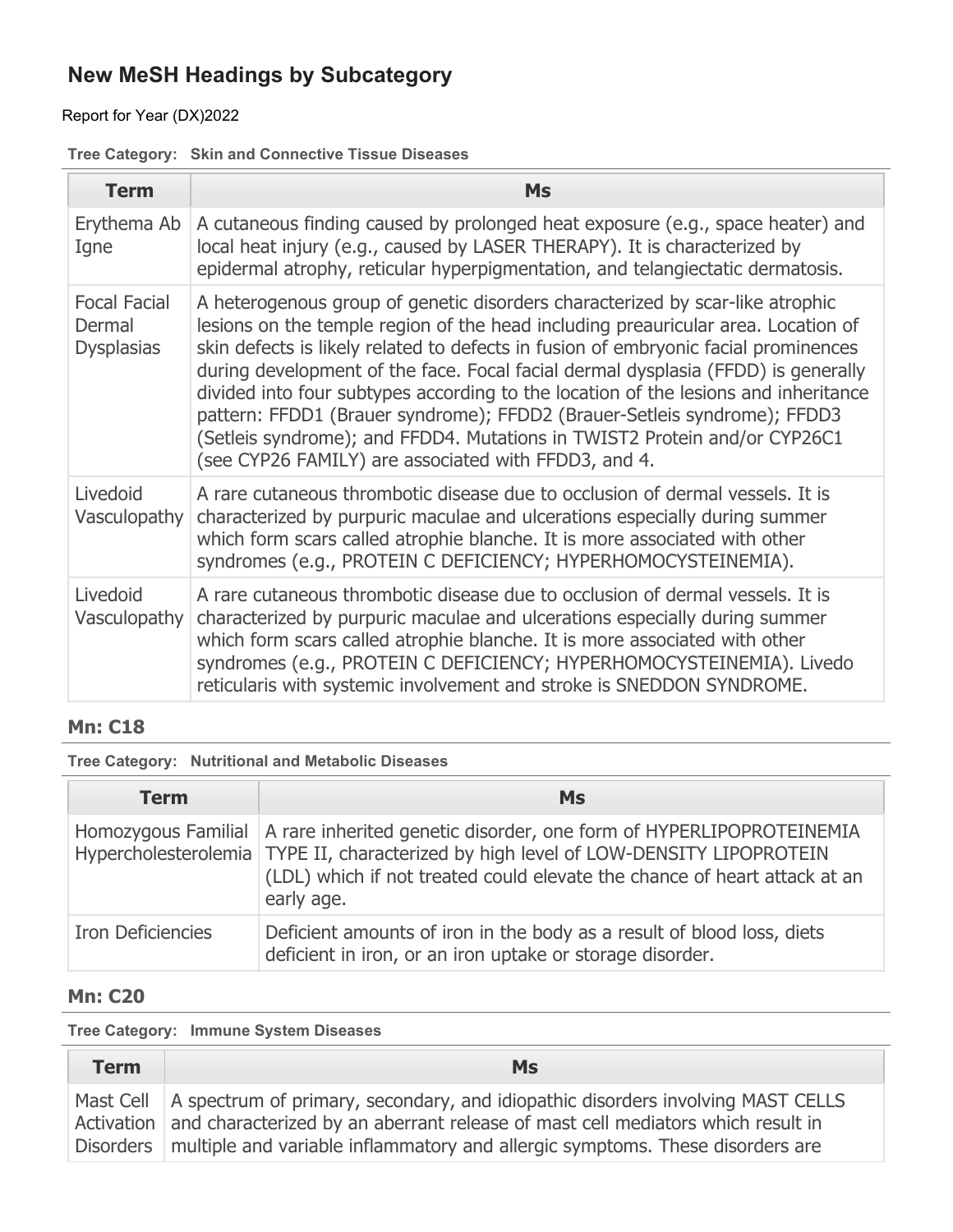### Report for Year (DX)2022

| <b>Term</b> | <b>Ms</b>                                                                                                                                                                                                                                                                                                                                                                                                            |
|-------------|----------------------------------------------------------------------------------------------------------------------------------------------------------------------------------------------------------------------------------------------------------------------------------------------------------------------------------------------------------------------------------------------------------------------|
|             | associated with various mutations in tyrosine kinase KIT (PROTO-ONCOGENE<br>PROTEINS C-KIT) and other genes, underlying conditions, and responses to allergic<br>or non-allergic triggers of mast cell stimulation and degranulation such as local<br>anesthetics, lactam antibiotics, muscle relaxants, specific foods, environmental<br>toxins, physical conditions such as vibration, cold, pressure, and stress. |
| Mast Cell   | A clinically and genetically heterogeneous group of mast cell disorders in which there<br>Activation is aberrant release of mast cell mediators with little to no accompanying proliferation<br>Syndrome of MAST CELLS.                                                                                                                                                                                              |

### **Mn: C23**

**Tree Category: Pathological Conditions, Signs and Symptoms**

| <b>Term</b>                                           | <b>Ms</b>                                                                                                                                                                                                                                                                                                                                                                                                                                |
|-------------------------------------------------------|------------------------------------------------------------------------------------------------------------------------------------------------------------------------------------------------------------------------------------------------------------------------------------------------------------------------------------------------------------------------------------------------------------------------------------------|
| <b>Ambulatory Care</b><br><b>Sensitive Conditions</b> | Various health conditions in OUTPATIENT CARE settings for which<br>adequate management, treatment and interventions delivered in the<br>ambulatory care setting could potentially prevent HOSPITALIZATION.                                                                                                                                                                                                                               |
| <b>Body Odor</b>                                      | Strong or unusual odor related to the body. Occasional abnormal body<br>odor may be a temporary effect of a metabolic change.                                                                                                                                                                                                                                                                                                            |
| Chronic Limb-<br>Threatening Ischemia                 | A severe form of peripheral artery disease in which a hypoperfusion of<br>the BLOOD through an organ or tissue is caused by occlusion of<br>peripheral arterial vessels. It is associated with the presence of chronic<br>ischemic rest pain, ulceration or GANGRENE.                                                                                                                                                                    |
| Erythema Ab Igne                                      | A cutaneous finding caused by prolonged heat exposure (e.g., space<br>heater) and local heat injury (e.g., caused by LASER THERAPY). It is<br>characterized by epidermal atrophy, reticular hyperpigmentation, and<br>telangiectatic dermatosis.                                                                                                                                                                                         |
| <b>MINOCA</b>                                         | Myocardial infarction in the absence of obstructive coronary artery<br>disease. CORONARY CIRCULATION disruption is due to various other<br>factors such as ATHEROSCLEROTIC PLAQUE and CORONARY<br>VASOSPASM.                                                                                                                                                                                                                             |
| Neuroinflammatory<br><b>Diseases</b>                  | Diseases characterized by inflammation of the nervous tissue.                                                                                                                                                                                                                                                                                                                                                                            |
| <b>Persistent Infection</b>                           | Infection which lasts for a long period with continuous display of clinical<br>features. Persistent infection arises due to inability of host cells to clear<br>primary infections completely. When persistent infections are cleared so<br>that infection symptoms are under control they are often referred to as<br>chronic infections. LATENT INFECTIONS are infections in which<br>manifestation of clinical symptoms appear later. |
| Psychogenic                                           | Seizures caused by psychological factors without electrophysiological                                                                                                                                                                                                                                                                                                                                                                    |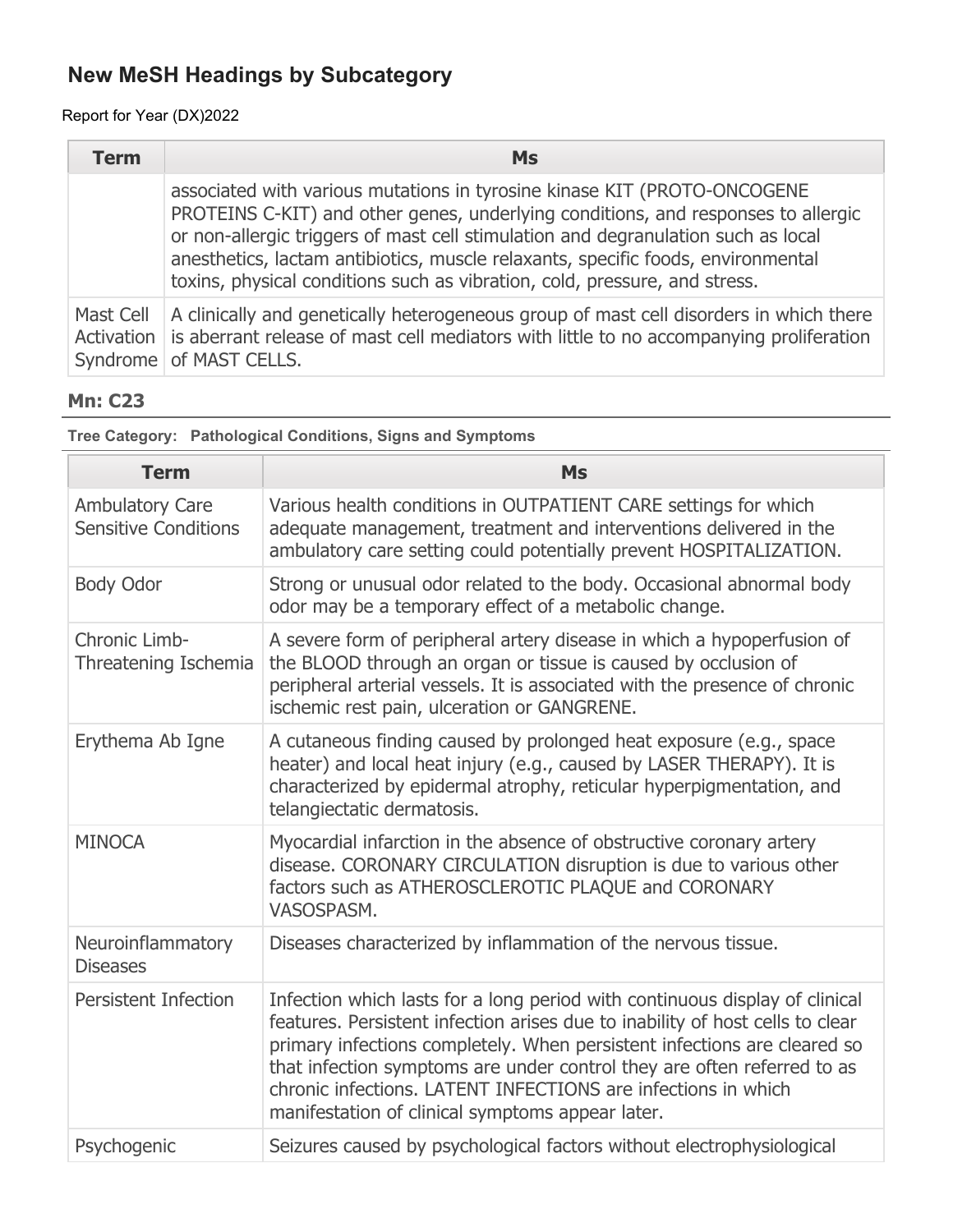### Report for Year (DX)2022

| <b>Term</b>                           | <b>Ms</b>                                                                                                                                                                                                                                                      |
|---------------------------------------|----------------------------------------------------------------------------------------------------------------------------------------------------------------------------------------------------------------------------------------------------------------|
| Nonepileptic Seizures                 | epileptic changes.                                                                                                                                                                                                                                             |
| <b>Radiation Fibrosis</b><br>Syndrome | Radiation-induced fibrosis due to increased production of FIBRIN. Its<br>symptoms include CERVICAL DYSTONIA, difficulty with speech and<br>swallowing, swelling in the radiation field and TRISMUS.                                                            |
|                                       | Thromboinflammation   Thrombosis with associated inflammation due to crosstalk between<br>HEMOSTASIS and INNATE IMMUNE RESPONSES modulated by<br>PLATELETS. It is associated with many diseases such as COVID-19;<br>SICKLE CELL ANEMIA; and THROMBOPHLEBITIS. |
| <b>Weight Cycling</b>                 | Repeated cycles of weight loss followed by weight gain.                                                                                                                                                                                                        |

### **Mn: C26**

**Tree Category: Wounds and Injuries**

| <b>Term</b>                  | <b>Ms</b>                                                                                                                                                                                                                                     |
|------------------------------|-----------------------------------------------------------------------------------------------------------------------------------------------------------------------------------------------------------------------------------------------|
| Erythema<br>Ab Igne          | A cutaneous finding caused by prolonged heat exposure (e.g., space heater) and<br>local heat injury (e.g., caused by LASER THERAPY). It is characterized by epidermal<br>atrophy, reticular hyperpigmentation, and telangiectatic dermatosis. |
| Radiation<br><b>Fibrosis</b> | Radiation-induced fibrosis due to increased production of FIBRIN. Its symptoms<br>include CERVICAL DYSTONIA, difficulty with speech and swallowing, swelling in the<br>Syndrome   radiation field and TRISMUS.                                |

#### **Mn: D02**

**Tree Category: Organic Chemicals**

| <b>Term</b>                           | <b>Ms</b>                                                                                                                                                                                                                  |
|---------------------------------------|----------------------------------------------------------------------------------------------------------------------------------------------------------------------------------------------------------------------------|
| <b>Dissolved</b><br>Organic<br>Matter | A heterogeneous class of water-soluble compounds containing covalently bound<br>CARBON that are derived from a variety of biological and geological sources<br>during the biogeochemical cycling of carbon (CARBON CYCLE). |
| Escitalopram                          | S-enantiomer of CITALOPRAM. Belongs to a class of drugs known as SELECTIVE<br>SEROTONIN REUPTAKE INHIBITORS, used to treat depression and generalized<br>anxiety disorder.                                                 |
| Luciferins                            | Organic substances found in organisms that generate BIOLUMINESCENCE such<br>as FIREFLY LUCIFERIN that produces light when oxidized to the excited<br>oxyluciferin by the action of the enzyme LUCIFERASE.                  |
| Organocopper<br>Compounds             | Organic compounds that contain COPPER as an integral part on the molecule.                                                                                                                                                 |

#### **Mn: D03**

**Tree Category: Heterocyclic Compounds**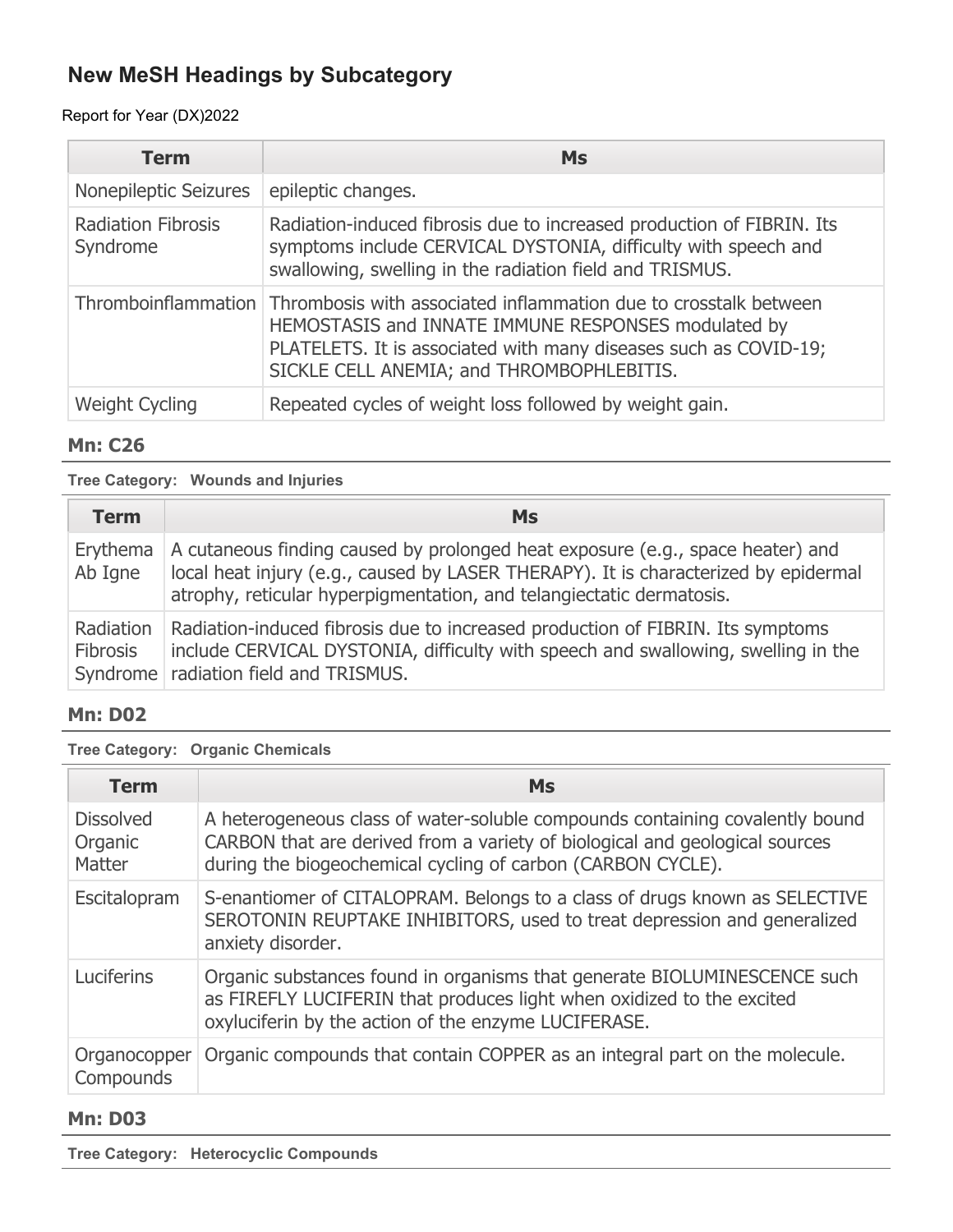Report for Year (DX)2022

| <b>Term</b> | <b>Ms</b>                                                                                                                                                                               |
|-------------|-----------------------------------------------------------------------------------------------------------------------------------------------------------------------------------------|
|             | Escitalopram S-enantiomer of CITALOPRAM. Belongs to a class of drugs known as SELECTIVE<br>SEROTONIN REUPTAKE INHIBITORS, used to treat depression and generalized<br>anxiety disorder. |

#### **Mn: D05**

**Tree Category: Macromolecular Substances**

| <b>Term</b>                                                                   | <b>Ms</b>                                                                                                                                                                                                                                                                                                                                                                                                                                                                                                                                                                                                                     |
|-------------------------------------------------------------------------------|-------------------------------------------------------------------------------------------------------------------------------------------------------------------------------------------------------------------------------------------------------------------------------------------------------------------------------------------------------------------------------------------------------------------------------------------------------------------------------------------------------------------------------------------------------------------------------------------------------------------------------|
| Collagen<br>Type I, alpha<br>1 Chain                                          | A fibrillar collagen found predominantly in BONE and SKIN.                                                                                                                                                                                                                                                                                                                                                                                                                                                                                                                                                                    |
| Mitochondrial<br>Precursor<br>Protein<br>Import<br>Complex<br><b>Proteins</b> | Multiprotein complexes that mediate import and sorting of mitochondrial<br>preproteins into one of the four mitochondrial subcompartments: the outer<br>membrane, the intermembrane space, the inner membrane, and the matrix.<br>Mitochondrial protein import machinery includes translocase of the outer<br>membrane (TOM) complex, translocases of the inner membrane (TIM) complex,<br>beta-barrel pathway complex, the mitochondrial intermembrane space import and<br>assembly (MIA) pathway complex, carrier proteins of the inner membrane and the<br>TIM23 complex and sorting and assembly machinery (SAM) complex. |
| <b>Shelterin</b><br>Complex                                                   | A TELOMERE cap complex consisting of telomere-specific proteins in association<br>with telomeric DNA such as telomeric dsDNA-sDNA junction. They are involved in<br>the protection of chromosome ends and TELOMERASE regulation and play a role<br>in CELLULAR SENESCENCE and ageing-related pathology. In general it consists of<br>six mostly TELOMERE-BINDING PROTEINS (POT1, RAP1, TIN2, TPP1, TRF1, and<br><b>TRF2).</b>                                                                                                                                                                                                 |

### **Mn: D06**

**Tree Category: Hormones, Hormone Substitutes, and Hormone Antagonists**

| <b>Term</b> | <b>Ms</b>                                                                                                                                                        |
|-------------|------------------------------------------------------------------------------------------------------------------------------------------------------------------|
|             | Zn-Alpha-2- A soluble protein that stimulates LIPOLYSIS in ADIPOCYTES and causes the<br>Glycoprotein extensive fat losses associated with some advanced cancers. |

## **Mn: D08**

**Tree Category: Enzymes and Coenzymes**

| <b>Term</b> | <b>Ms</b>                                                                                                                                                                                                 |
|-------------|-----------------------------------------------------------------------------------------------------------------------------------------------------------------------------------------------------------|
|             | ADP-Ribosylation Factor $ A$ member of GTP-binding protein of the large ras superfamily involved<br>in regulation of membrane trafficking by modulating ENDOCYTOSIS<br>and ACTIN CYTOSKELETON remodeling. |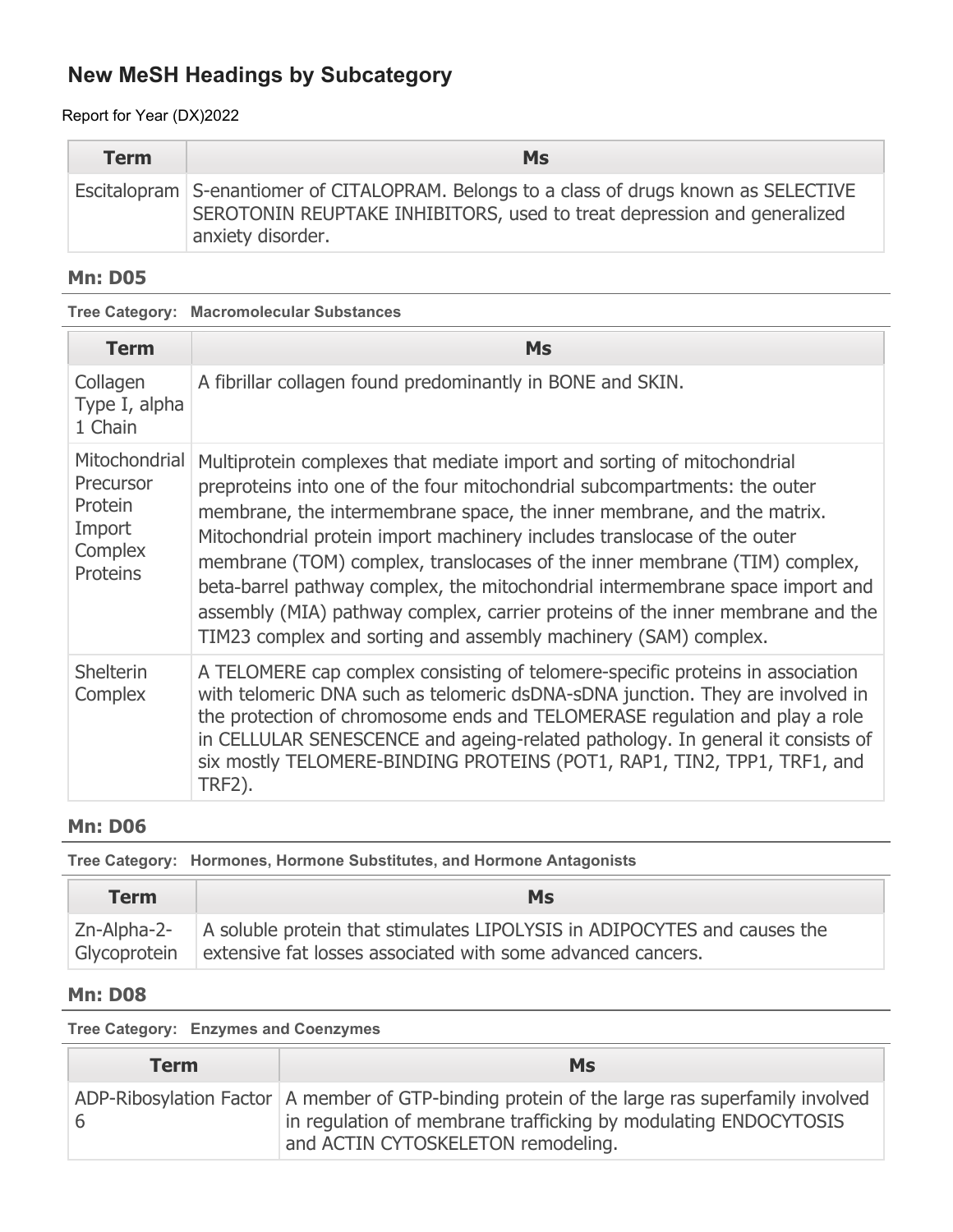| <b>Term</b>                                           | <b>Ms</b>                                                                                                                                                                                                                                                                                                                                                                                                                                                                                                    |
|-------------------------------------------------------|--------------------------------------------------------------------------------------------------------------------------------------------------------------------------------------------------------------------------------------------------------------------------------------------------------------------------------------------------------------------------------------------------------------------------------------------------------------------------------------------------------------|
| <b>AMP-Activated Protein</b><br><b>Kinase Kinases</b> | Protein Serine-threonine kinases that phosphorylate the 63-kDa subunit<br>of AMP-ACTIVATED PROTEIN KINASES. This action results in<br>reactivation of AMP-ACTIVATED PROTEIN KINASE activity and<br>downstream signaling aimed at decreased metabolism.                                                                                                                                                                                                                                                       |
| Cytochrome P-450<br><b>CYP2J2</b>                     | A cytochrome P450 enzyme involved in oxidizing POLYUNSATURATED<br>FATTY ACIDS (PUFA) to PUFA epoxides which function as potent lipid<br>mediators. This enzyme, encoded by CYP2J2 gene, metabolizes<br>ARACHIDONIC ACID to epoxyeicosatrienoic acids (EETs) which produce<br>biological effects including VASODILATION.                                                                                                                                                                                      |
| <b>DNA Methyltransferase</b><br>3A                    | A methyltransferase that catalyzes the addition of a methyl group to<br>CYTOSINE residues of CpG dinucleotides and is required for genome-<br>wide de novo DNA METHYLATION.                                                                                                                                                                                                                                                                                                                                  |
| Delta-5 Fatty Acid<br><b>Desaturase</b>               | A fatty acid desaturase that is a rate-limiting enzyme for the conversion<br>from dihomo-gamma-linolenic acid and EICOSATETRAENOATE (ETA) in<br>the synthesis of ARACHIDONIC ACID and EICOSAPENTAENOATE<br>(EPA). It is also involved in the biosynthesis of unsaturated fatty acids<br>from the polyunsaturated fatty acids (PUFA), LINOLEIC ACID (LA), and<br>ALPHA LINOLENIC ACID (ALA) precursors and plays an important role<br>in the metabolism of inflammatory lipids including PROSTAGLANDIN<br>E2. |
| Dihydroorotate<br>Dehydrogenase                       | An oxidoreductase that catalyzes the conversion of DIHYDROOROTATE<br>to orotate with QUINONE as an electron acceptor in the biosynthesis of<br>PYRIMIDINES.                                                                                                                                                                                                                                                                                                                                                  |
| Doublecortin-Like<br><b>Kinases</b>                   | A family of doublecortin domain-containing serine-threonine kinases<br>that were originally identified in neuronal cells.                                                                                                                                                                                                                                                                                                                                                                                    |
| <b>Klotho Proteins</b>                                | Membrane bound glucuronidase enzymes that may play a role in<br>activation of FIBROBLAST GROWTH FACTORS, and in the regulation of<br>a variety of cell signaling pathways.                                                                                                                                                                                                                                                                                                                                   |
| Molybdenum Cofactors                                  | Enzyme co-factors that contain MOLYBDENUM. They play an essential<br>role in a variety of cellular REDOX reactions.                                                                                                                                                                                                                                                                                                                                                                                          |
| Protein Glutamine<br>gamma<br>Glutamyltransferase 2   | Calcium-dependent acyltransferase that catalyzes cross-linking of<br>proteins at a GLUTAMINE in one chain with primary amine such as in<br>LYSINE in another chain. In addition it can also accept monoamine<br>substrates to catalyze post-translational modifications (e.g., protein<br>serotonylation).                                                                                                                                                                                                   |
| Protein Kinase D2                                     | A SERINE-THREONINE PROTEIN KINASE that is activated in response<br>to OXIDATIVE STRESS.                                                                                                                                                                                                                                                                                                                                                                                                                      |
| Reelin Protein                                        | It is an EXTRACELLULAR MATRIX serine protease that plays an                                                                                                                                                                                                                                                                                                                                                                                                                                                  |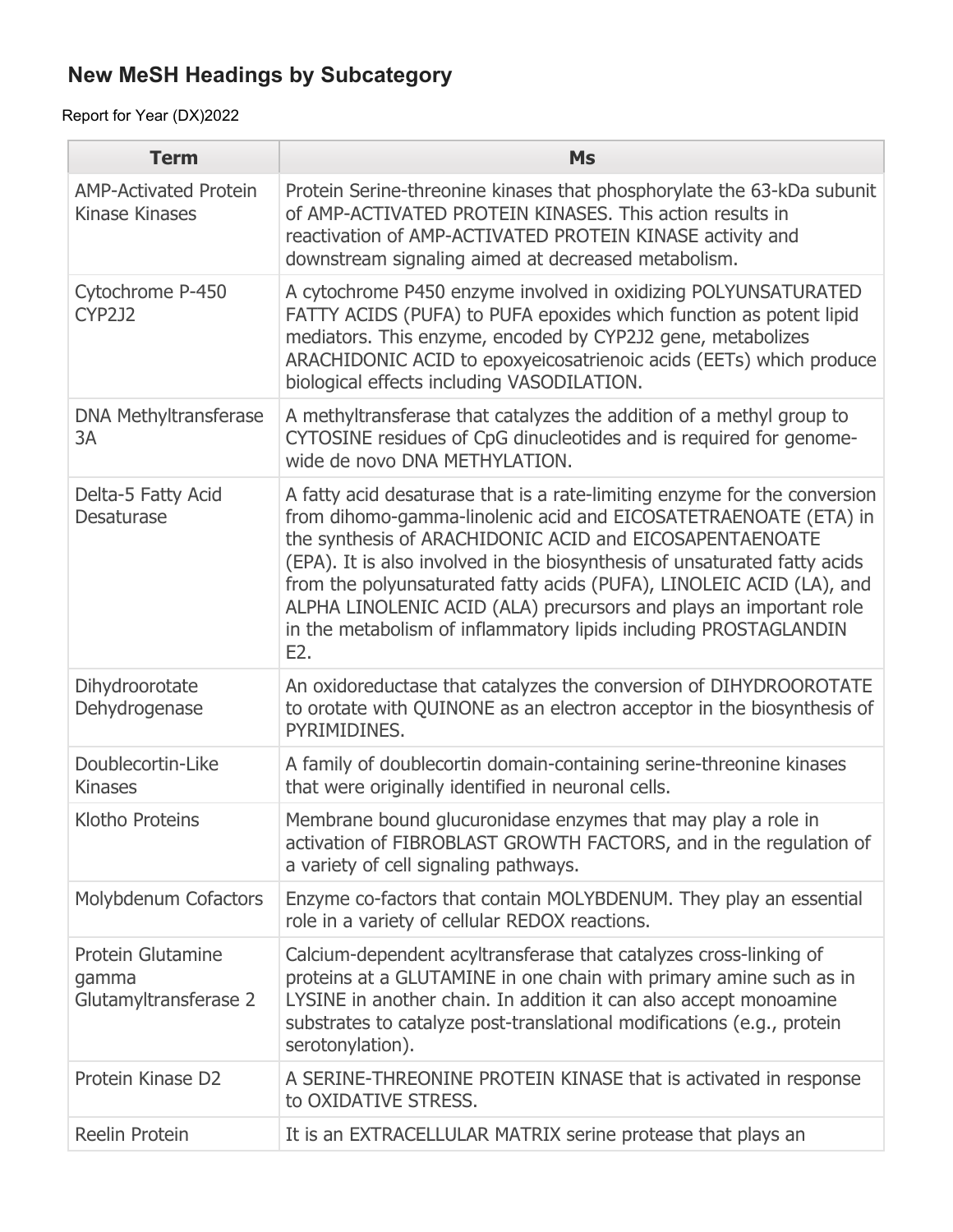Report for Year (DX)2022

| <b>Term</b>                            | <b>Ms</b>                                                                                                                                                                                                                                                                                                                                                                                                                                                                                                                                                                                                                   |
|----------------------------------------|-----------------------------------------------------------------------------------------------------------------------------------------------------------------------------------------------------------------------------------------------------------------------------------------------------------------------------------------------------------------------------------------------------------------------------------------------------------------------------------------------------------------------------------------------------------------------------------------------------------------------------|
|                                        | important role in the development of the central nervous system. It<br>regulates neuronal migration and microtubule function.                                                                                                                                                                                                                                                                                                                                                                                                                                                                                               |
| Serine-Threonine<br>Kinase 3           | An intracellular-signaling kinase that plays a role in regulating<br>APOPTOSIS.                                                                                                                                                                                                                                                                                                                                                                                                                                                                                                                                             |
| Tripeptidyl-Peptidase 1                | Lysosomal Serine proteases that release N-terminal tripeptide from a<br>polypeptide and cleave peptides between hydrophobic residues. An<br>enzyme that in humans encoded by the TPP1 gene. It is involved in the<br>degradation of bone collagen. Mutations in this gene are associated<br>with the CEROID LIPOFUSCINOSIS, NEURONAL, 2; and<br>SPINOCEREBELLAR ATAXIA, AUTOSOMAL RECESSIVECEROID<br>LIPOFUSCINOSIS, NEURONAL, 2; AND SPINOCEREBELLAR ATAXIA,<br>AUTOSOMAL RECESSIVE 7.                                                                                                                                     |
| UDP-<br>Glucuronosyltransferase<br>1A9 | A PPAR alpha and PPAR gamma target gene. The enzyme plays an<br>important role in elimination and DETOXIFICATION of drugs,<br>XENOBIOTICS, and metabolizing endogenous compounds, including<br>CATECHOLESTROGENS and FIBRATES.                                                                                                                                                                                                                                                                                                                                                                                              |
| mu-Crystallins                         | A subclass of crystallins expressed highly in lens of diurnal Australian<br>MARSUPIALS and in neural tissue, muscle, and kidney in humans. It is<br>not a structural protein accounting for the transparency of the human<br>lens unlike other crystallins but instead plays a role in thyroid hormone<br>bioavailability. It is also a cerebral ketimine reductase which reduces<br>cyclic imines (e.g., DELTA(1)-PIPERIDINE-2-CARBOXYLIC ACID;<br>CYSTATHIONINE KETIMINE and LANTHIONINE KETIMINE) in<br>mammalian brain. Mutations in mu-crystallins are associated with an<br>autosomal dominant NONSYNDROMIC DEAFNESS. |
| rab7 GTP-Binding<br>Proteins           | A small family of rab GTP-binding proteins that play a key role in<br>membrane trafficking in the late endocytic and autophagic pathways.                                                                                                                                                                                                                                                                                                                                                                                                                                                                                   |

### **Mn: D09**

| Tree Category: Carbohydrates |                                                                                                                                                       |
|------------------------------|-------------------------------------------------------------------------------------------------------------------------------------------------------|
| <b>Term</b>                  | <b>Ms</b>                                                                                                                                             |
| Glycoprotein                 | Zn-Alpha-2-   A soluble protein that stimulates LIPOLYSIS in ADIPOCYTES and causes the<br>extensive fat losses associated with some advanced cancers. |

### **Mn: D10**

**Tree Category: Lipids**

| <b>Term</b> | Ms                                                                                |
|-------------|-----------------------------------------------------------------------------------|
|             | Cytochrome   A cytochrome P450 enzyme involved in oxidizing POLYUNSATURATED FATTY |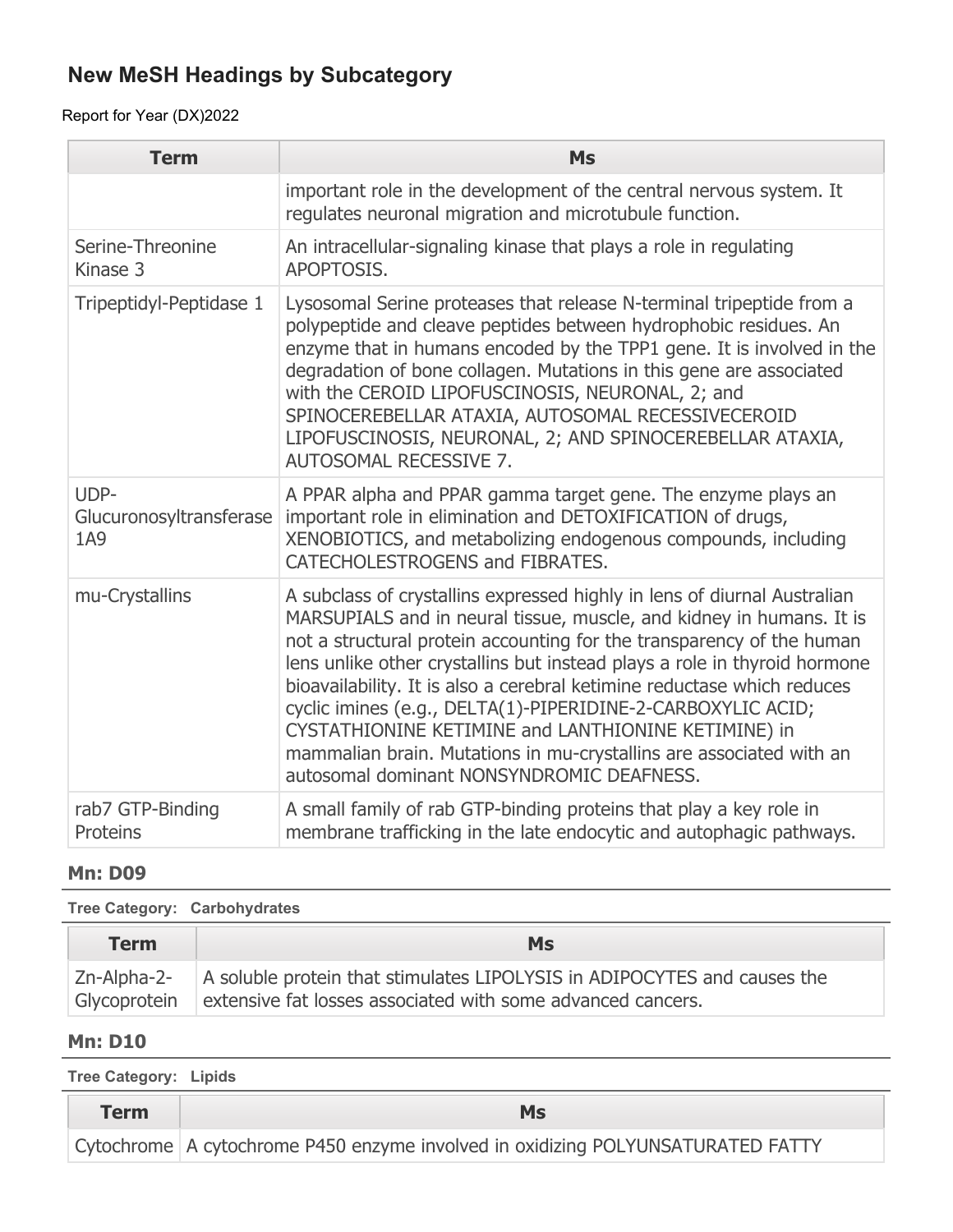Report for Year (DX)2022

| <b>Term</b>            | <b>Ms</b>                                                                                                                                                                                                                                       |
|------------------------|-------------------------------------------------------------------------------------------------------------------------------------------------------------------------------------------------------------------------------------------------|
| P-450<br><b>CYP2J2</b> | ACIDS (PUFA) to PUFA epoxides which function as potent lipid mediators. This<br>enzyme, encoded by CYP2J2 gene, metabolizes ARACHIDONIC ACID to<br>epoxyeicosatrienoic acids (EETs) which produce biological effects including<br>VASODILATION. |

## **Mn: D12**

**Tree Category: Amino Acids, Peptides, and Proteins**

| <b>Term</b>                                              | <b>Ms</b>                                                                                                                                                                                                                                                |
|----------------------------------------------------------|----------------------------------------------------------------------------------------------------------------------------------------------------------------------------------------------------------------------------------------------------------|
| 2019-nCoV<br>Vaccine<br>mRNA-1273                        | mRNA vaccine against SARS-CoV-2 developed by Moderna.                                                                                                                                                                                                    |
| ADP-<br>Ribosylation<br>Factor 6                         | A member of GTP-binding protein of the large ras superfamily involved in<br>regulation of membrane trafficking by modulating ENDOCYTOSIS and ACTIN<br>CYTOSKELETON remodeling.                                                                           |
| <b>AMP-Activated</b><br>Protein Kinase<br><b>Kinases</b> | Protein Serine-threonine kinases that phosphorylate the 63-kDa subunit of AMP-<br>ACTIVATED PROTEIN KINASES. This action results in reactivation of AMP-<br>ACTIVATED PROTEIN KINASE activity and downstream signaling aimed at<br>decreased metabolism. |
| Angiomotins                                              | A class of intracellular signaling proteins that were originally identified as<br>inhibitors of ANGIOSTATIN activity. They play a role in cell signaling pathways<br>such as those involving G-PROTEINS and the HIPPO-SIGNALING PATHWAY.                 |
| Angiopoietin-<br>Like Protein 1                          | The first member of the Angiopoietin-like protein family to be discovered. It is<br>considered a key endogenous ANTIANGIOGENIC AGENT which inhibits the<br>proliferation, migration, tube formation, and adhesion of ENDOTHELIAL CELLS.                  |
| Angiopoietin-<br>Like Protein 2                          | A circulating angiopoietin-like protein that is expressed in a variety of tissues in<br>response to HYPOXIA. It acts by inducing angiogenesis and endothelial cell<br>migration.                                                                         |
| Angiopoietin-<br>Like Protein 3                          | An angiopoietin-like protein that plays a role in regulation of LIPOPROTEIN<br>metabolism.                                                                                                                                                               |
| Angiopoietin-<br>Like Protein 6                          | An angiopoietin-like protein that is expressed in LIVER and involved in<br>regulation of BLOOD GLUCOSE; LIPID METABOLISM; and ENERGY<br>METABOLISM.                                                                                                      |
| Angiopoietin-<br>Like Protein 7                          | An angiopoietin-like protein that is expressed in NERVE TISSUE, KERATOCONUS<br>corneas, TRABECULAR MESHWORK.                                                                                                                                             |
| Angiopoietin-<br>Like Protein 8                          | A nutritionally-regulated factor found in the LIVER. It plays a role in lipid<br>metabolism and VLDL secretion in the liver. It was originally called betatrophin<br>due to its suspected role as a peptide hormone that stimulates beta cell            |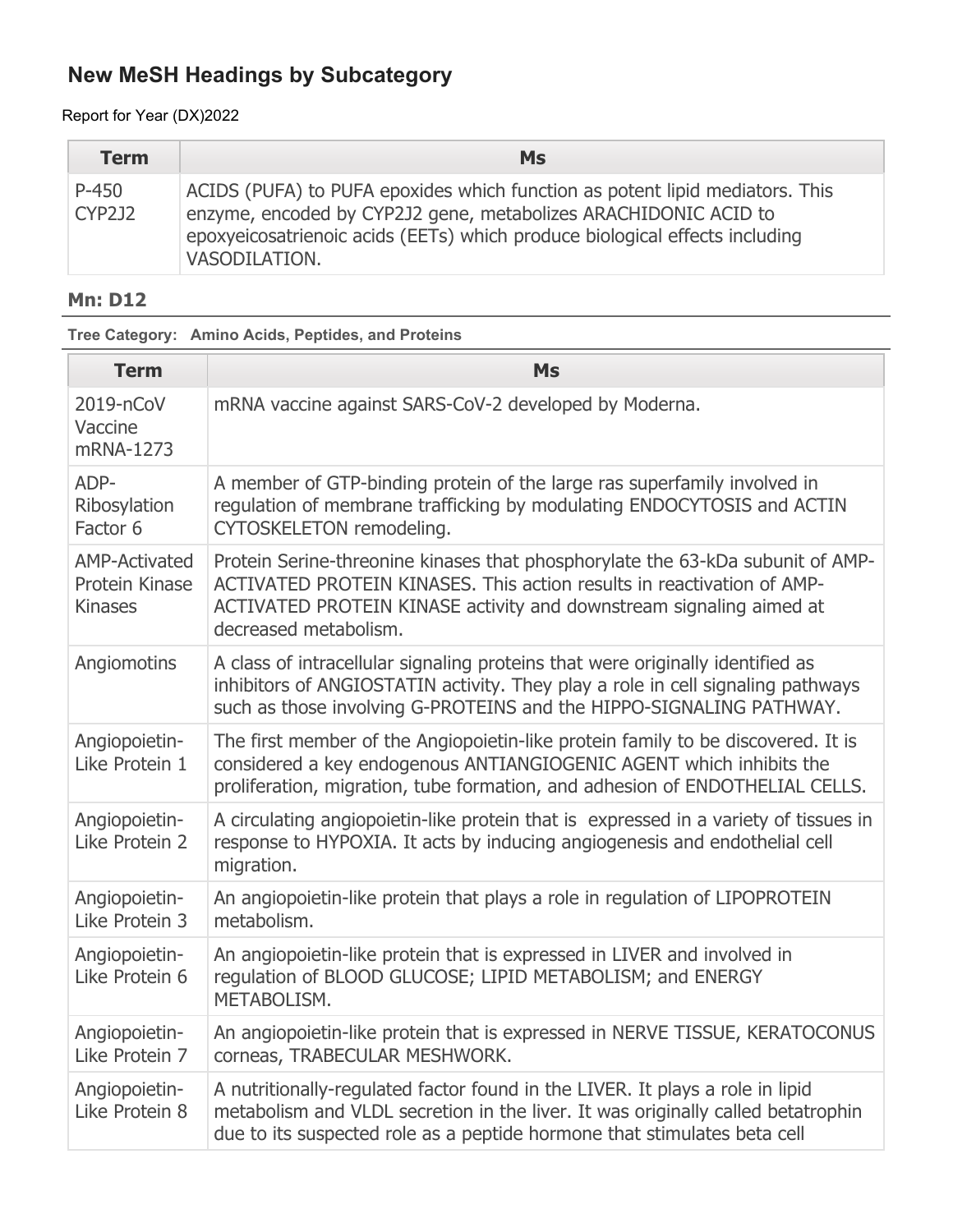| <b>Term</b>                                       | <b>Ms</b>                                                                                                                                                                                                                                                                                                               |
|---------------------------------------------------|-------------------------------------------------------------------------------------------------------------------------------------------------------------------------------------------------------------------------------------------------------------------------------------------------------------------------|
|                                                   | proliferation.                                                                                                                                                                                                                                                                                                          |
| Antimicrobial<br>Peptides                         | Small peptides that play an important role in early innate and induced defenses<br>against invading microbes. Most have positive overall charges and are referred<br>to as cationic antimicrobial peptides.                                                                                                             |
| Antiviral<br><b>Restriction</b><br><b>Factors</b> | A broad category of endogenous host cellular factors upregulated in response to<br>pathogens (i.e., INTERFERON-stimulated genes) and recruited to interfere with<br>VIRAL REPLICATION and/or trigger host antiviral CELLULAR IMMUNE<br><b>RESPONSE.</b>                                                                 |
| <b>BNT162</b><br>Vaccine                          | mRNA vaccine against SARS-CoV-2 developed by Pfizer and BioNTech.                                                                                                                                                                                                                                                       |
| CLC-2 Chloride<br>Channels                        | One of the nine mammalian members of the CHLORIDE CHANNEL family<br>involved in chloride ion transport. It has several functions including the<br>regulation of cell volume, membrane potential stabilization, signal transduction<br>and transepithelial transport.                                                    |
| Chromobox<br>Protein<br>Homolog 5                 | A protein located within beta-heterochromatin that is involved in suppression of<br>POSITION EFFECT VARIEGATION.                                                                                                                                                                                                        |
| Constitutive<br>Androstane<br>Receptor            | A member of the nuclear receptor superfamily (subfamily 1, group I, member 3<br>[NR1i3]) involved, along with PREGNANE X RECEPTOR, in regulation of cellular<br>responses to the exogenous and endogenous chemicals such as detoxification<br>of XENOBIOTICS.                                                           |
| Cytochrome<br>P-450 CYP2J2                        | A cytochrome P450 enzyme involved in oxidizing POLYUNSATURATED FATTY<br>ACIDS (PUFA) to PUFA epoxides which function as potent lipid mediators. This<br>enzyme, encoded by CYP2J2 gene, metabolizes ARACHIDONIC ACID to<br>epoxyeicosatrienoic acids (EETs) which produce biological effects including<br>VASODILATION. |
| Designed<br>Ankyrin Repeat<br>Proteins            | Genetically engineered antibody MIMETIC PROTEINS, derived from ANKYRIN<br>PROTEINS. They offer advantages over antibodies because of their highly<br>specific target PROTEIN BINDING with high affinity and specificity.                                                                                                |
| Doublecortin<br>Domain<br><b>Proteins</b>         | A family of microtubule-associated proteins that share in common a tandem<br>repeat of evolutionarily conserved protein domains initially found in<br>DOUBLECORTIN PROTEIN.                                                                                                                                             |
| Doublecortin<br>Protein                           | A microtubule-associated protein that is primarily found in neuronal precursor<br>cells and immature NEURONS in embryonic and adult cortical structures.                                                                                                                                                                |
| Doublecortin-<br><b>Like Kinases</b>              | A family of doublecortin domain-containing serine-threonine kinases that were<br>originally identified in neuronal cells.                                                                                                                                                                                               |
| Endoplasmic                                       | An ENDOPLASMIC RETICULUM specific chaperone of the HSP70 family. They                                                                                                                                                                                                                                                   |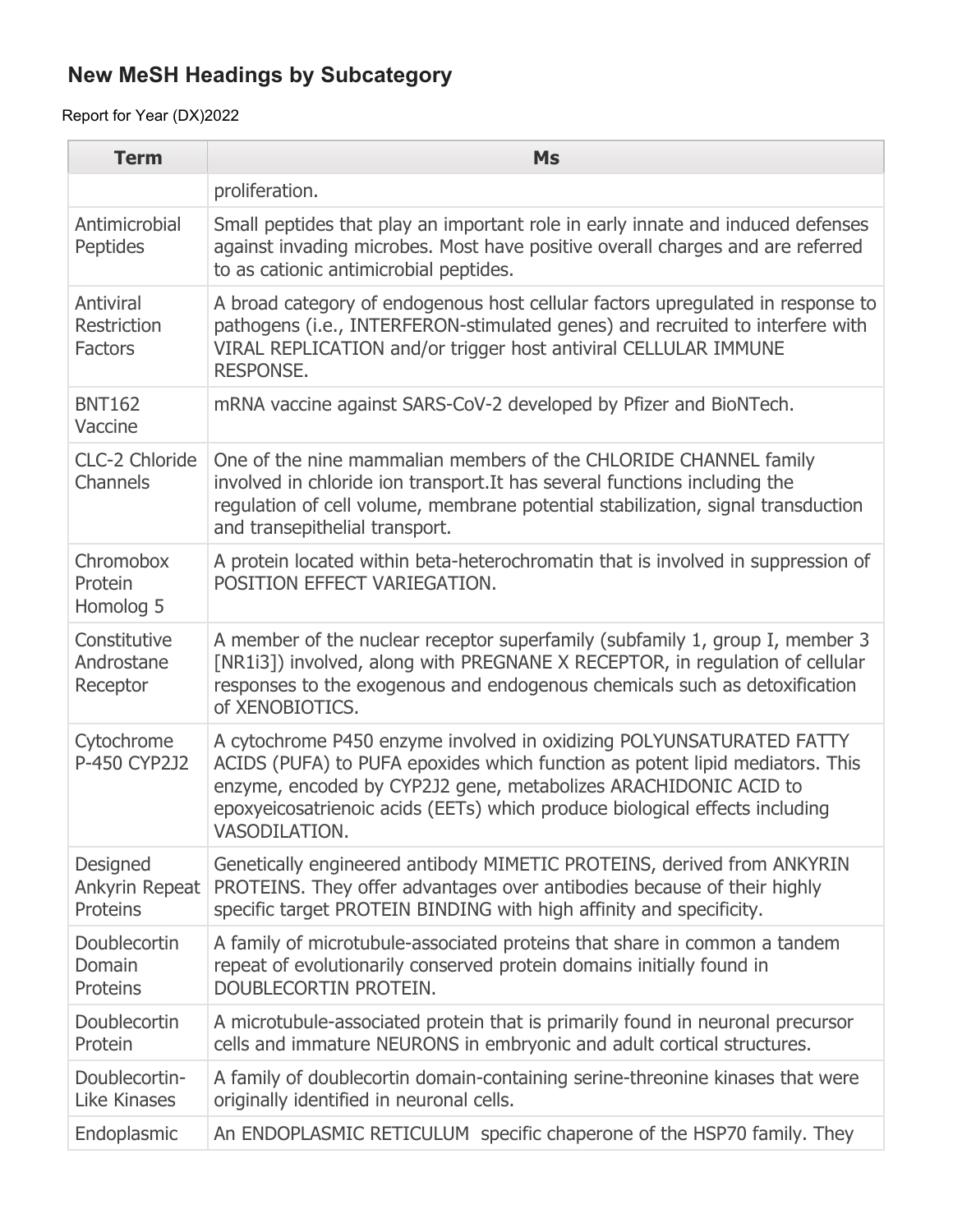| <b>Term</b>                                                                | <b>Ms</b>                                                                                                                                                                                                                                                                                                                                                                                                                                                                                                                                                                                                                     |
|----------------------------------------------------------------------------|-------------------------------------------------------------------------------------------------------------------------------------------------------------------------------------------------------------------------------------------------------------------------------------------------------------------------------------------------------------------------------------------------------------------------------------------------------------------------------------------------------------------------------------------------------------------------------------------------------------------------------|
| <b>Reticulum</b><br>Chaperone BiP                                          | are involved in folding and oligomerization of secreted and membrane proteins<br>and ENDOPLASMIC RETICULUM STRESS related UNFOLDED PROTEIN<br><b>RESPONSE.</b>                                                                                                                                                                                                                                                                                                                                                                                                                                                                |
| Fibroblast<br>Growth<br>Factor-23                                          | A specific fibrobroblast growth factor that is primarily synthesized by<br>OSTEOCYTES and OSTEOBLASTS. It is involved in regulating phosphate<br>homeostasis and renal phosphate excretion.                                                                                                                                                                                                                                                                                                                                                                                                                                   |
| Filaggrin<br><b>Proteins</b>                                               | S100 proteins that aggregate KERATINS. Filaggrin precursor proteins are<br>localized in keratohyalin granules and processed into individual functional<br>filaggrin molecules during terminal epidermis differentiation. Mutations in<br>fillagrins are associated with ICHTHYOSIS VULGARIS.                                                                                                                                                                                                                                                                                                                                  |
| Homeobox<br>Protein<br><b>Nkx-2.2</b>                                      | A homeobox-containing transcription factor that functions in INSULIN-<br>SECRETING CELLS. Mutations in the NKX2-2 gene are associated with<br>MATURITY-ONSET DIABETES OF THE YOUNG and OLIGODENDROGLIOMA.                                                                                                                                                                                                                                                                                                                                                                                                                     |
| Klotho Proteins                                                            | Membrane bound glucuronidase enzymes that may play a role in activation of<br>FIBROBLAST GROWTH FACTORS, and in the regulation of a variety of cell<br>signaling pathways.                                                                                                                                                                                                                                                                                                                                                                                                                                                    |
| Kruppel-Like<br>Factor 4                                                   | A member of zinc finger-containing transcription factors that belongs to the<br>KRUPPEL-LIKE FACTOR family, involved in the regulation of diverse cellular<br>processes such as cell growth, proliferation, differentiation, and APOPTOSIS.                                                                                                                                                                                                                                                                                                                                                                                   |
| Leucine-Rich<br>Repeat<br><b>Proteins</b>                                  | A protein with a three-dimensional structure that forms an alpha/beta<br>horseshoe fold. It is found in a large number of proteins with diverse functions,<br>including INNATE IMMUNITY RESPONSE and NERVOUS SYSTEM.                                                                                                                                                                                                                                                                                                                                                                                                          |
| Mannose<br>Receptor                                                        | A member of a family of endocytic receptors. Highly expressed on human<br>macrophages, involved in regulating endocytosis, phagocytosis, and immune<br>responses.                                                                                                                                                                                                                                                                                                                                                                                                                                                             |
| Mesothelin                                                                 | An ANTIGEN present on the surface of certain types of normal cells and<br>overexpressed in several human tumors, including OVARIAN CANCER.                                                                                                                                                                                                                                                                                                                                                                                                                                                                                    |
| Metallothionein<br>3                                                       | A metallothionein that exhibits neuroinhibitory activity and is involved in the<br>repair of neuronal damage.                                                                                                                                                                                                                                                                                                                                                                                                                                                                                                                 |
| Mitochondrial<br>Precursor<br>Protein Import<br>Complex<br><b>Proteins</b> | Multiprotein complexes that mediate import and sorting of mitochondrial<br>preproteins into one of the four mitochondrial subcompartments: the outer<br>membrane, the intermembrane space, the inner membrane, and the matrix.<br>Mitochondrial protein import machinery includes translocase of the outer<br>membrane (TOM) complex, translocases of the inner membrane (TIM) complex,<br>beta-barrel pathway complex, the mitochondrial intermembrane space import<br>and assembly (MIA) pathway complex, carrier proteins of the inner membrane<br>and the TIM23 complex and sorting and assembly machinery (SAM) complex. |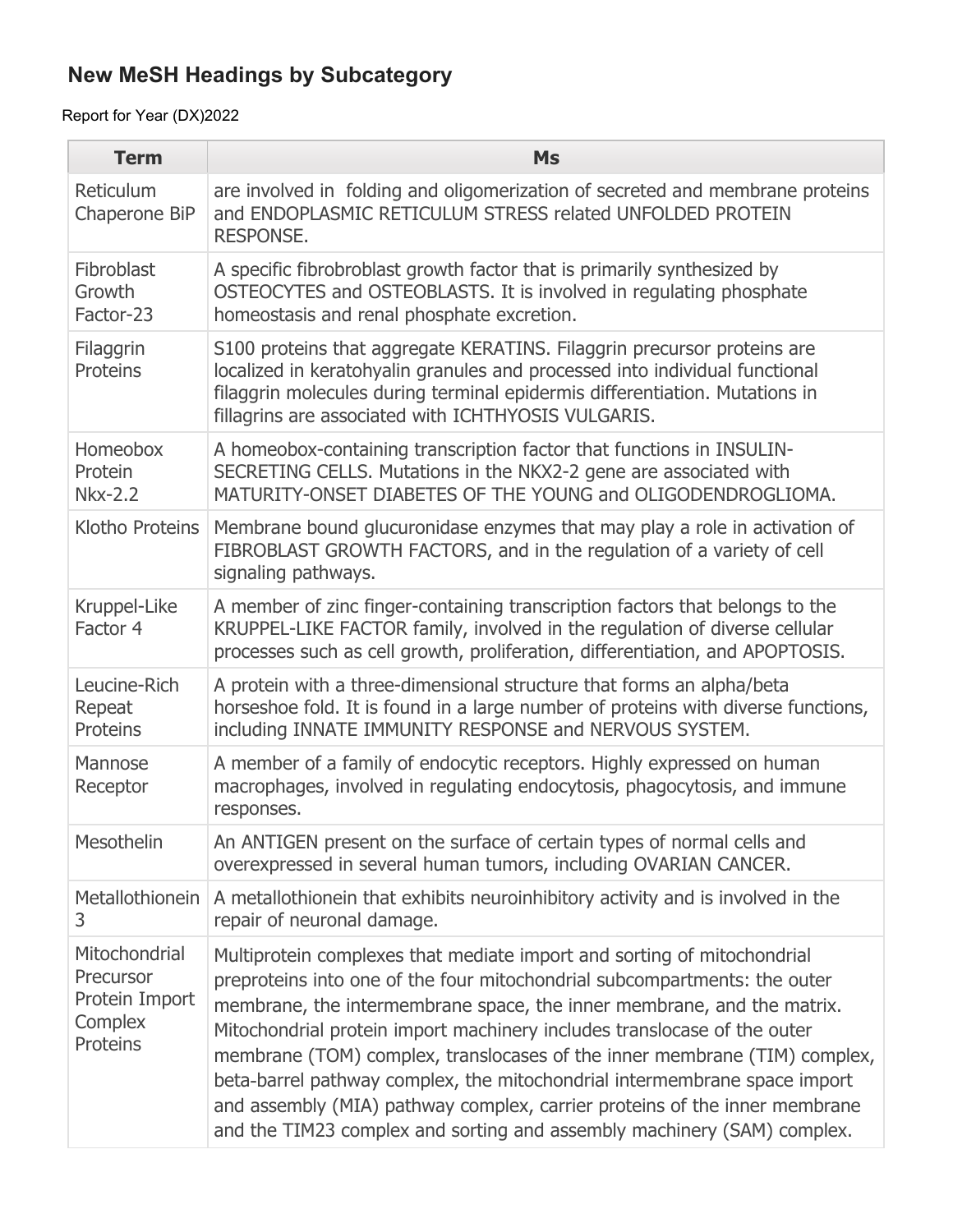| <b>Term</b>                                                | <b>Ms</b>                                                                                                                                                                                                                                                                                                                 |
|------------------------------------------------------------|---------------------------------------------------------------------------------------------------------------------------------------------------------------------------------------------------------------------------------------------------------------------------------------------------------------------------|
| Multidrug<br>Resistance-<br><b>Associated</b><br>Protein 2 | An ATP-BINDING CASSETTE TRANSPORTERS subfamily protein that is localized<br>on the canalicular membrane of HEPATOCYTES, as well as on the apical<br>membrane of EPITHELIAL CELLS of the DUODENUM, JEJUNUM and PROXIMAL<br><b>RENAL TUBULE.</b>                                                                            |
| Neuro-<br>Oncological<br>Ventral<br>Antigen                | They are RNA-BINDING PROTEINS involved in mRNA processing. These are<br>essential in gene regulation, including splicing, translation, transport, stability,<br>and degradation of RNA.                                                                                                                                   |
| <b>Nitrate</b><br><b>Transporters</b>                      | Plant proteins that participate in the active uptake of NITRATE from soil and its<br>transport throughout the plant.                                                                                                                                                                                                      |
| Nucleic Acid-<br><b>Based</b><br><b>Vaccines</b>           | Vaccines formulated with nucleic acids specific for a target antigen. They are<br>designed to induce antibody production against the target by host.                                                                                                                                                                      |
| Nucleophosmin                                              | Predominantly localized in the CELL NUCLEOLUS, involved in diverse cellular<br>processes such as ribosome biogenesis, cytoplasmic-nuclear trafficking,<br>centrosome duplication, and regulation of p53.                                                                                                                  |
| <b>Prohibitins</b>                                         | Ubiquitously expressed conserved proteins associated with multiple functions<br>including APOPTOSIS; CELL PROLIFERATION, regulations of various immune<br>and mitochondrial functions, and cellular stress responses. Prohibitin 1 and<br>prohibitin 2 form a ring-shaped complex in the INNER MITOCHONDRIAL<br>MEMBRANE. |
| Protein Kinase<br>D <sub>2</sub>                           | A SERINE-THREONINE PROTEIN KINASE that is activated in response to<br><b>OXIDATIVE STRESS.</b>                                                                                                                                                                                                                            |
| Proto-<br><b>Oncogene Mas</b>                              | A protein that is encoded by the MAS1 gene. It is a receptor for ANGIOTENSIN<br>1-7 and acts as an antagonist of ANGIOTENSIN-2 TYPE 1 RECEPTOR.                                                                                                                                                                           |
| Protocadherins                                             | Members of cadherin superfamily involved in cell adhesion and cell-cell<br>interactions in neural development. They are subdivided into clustered (cPcdhs)<br>and non-clustered protocadherin (ncPcdhs) depending whether their genes are<br>tandemly arranged in vertebrates.                                            |
| Reelin Protein                                             | It is an EXTRACELLULAR MATRIX serine protease that plays an important role in<br>the development of the central nervous system. It regulates neuronal migration<br>and microtubule function.                                                                                                                              |
| <b>Ribosomal</b><br>Protein L3                             | It is a ribosomal protein that plays a crucial role in protein synthesis.                                                                                                                                                                                                                                                 |
| Ribosomal<br>Protein S9                                    | It is a protein that encodes a RIBOSOMAL PROTEIN which is a component of<br>the 40S subunit. It belongs to the S4P family of ribosomal proteins.                                                                                                                                                                          |
| Serine-                                                    | An intracellular-signaling kinase that plays a role in regulating APOPTOSIS.                                                                                                                                                                                                                                              |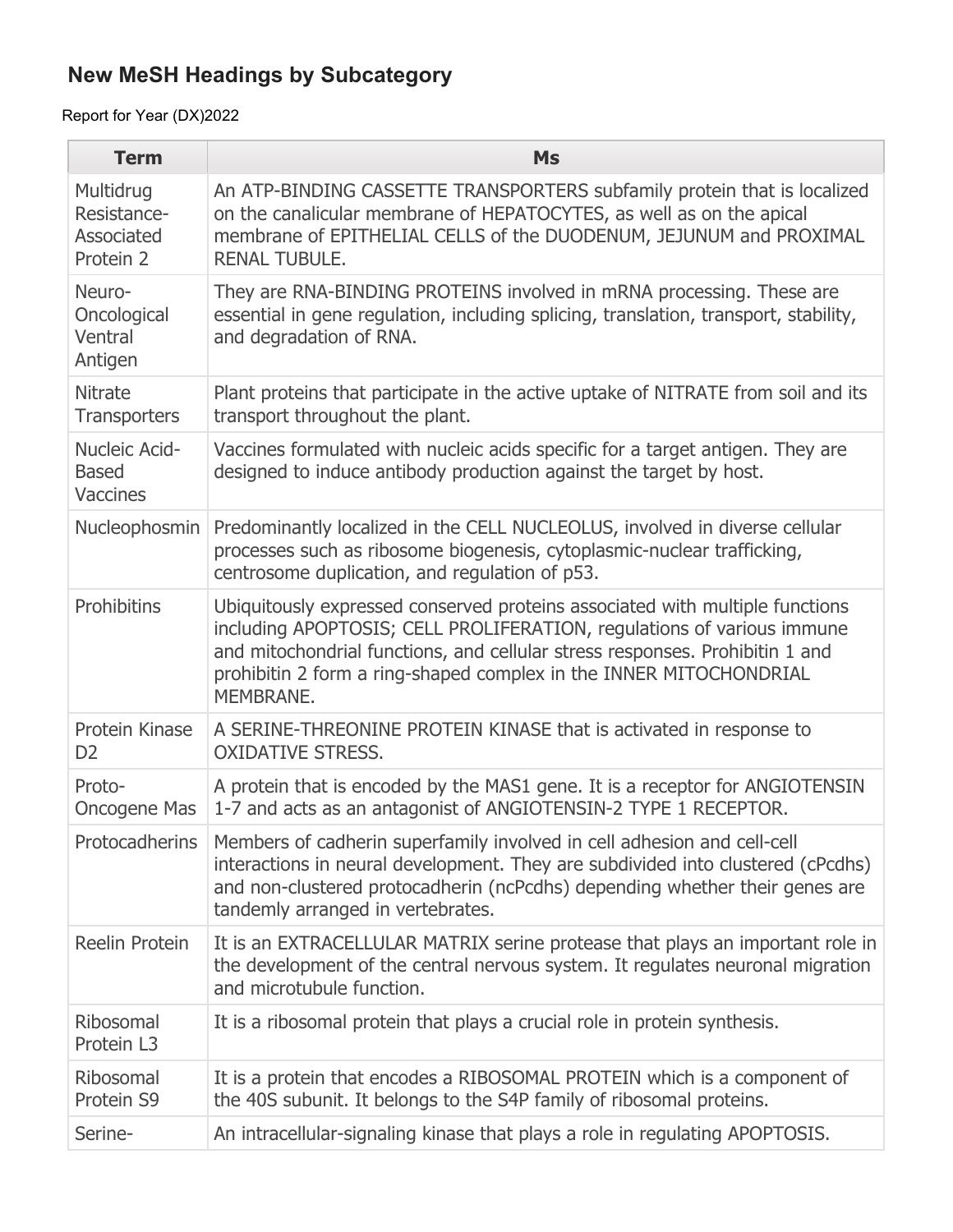| <b>Term</b>                                                                            | <b>Ms</b>                                                                                                                                                                                                                                                                                                                                                                                                              |
|----------------------------------------------------------------------------------------|------------------------------------------------------------------------------------------------------------------------------------------------------------------------------------------------------------------------------------------------------------------------------------------------------------------------------------------------------------------------------------------------------------------------|
| Threonine<br>Kinase 3                                                                  |                                                                                                                                                                                                                                                                                                                                                                                                                        |
| <b>Shelterin</b><br>Complex                                                            | A TELOMERE cap complex consisting of telomere-specific proteins in association<br>with telomeric DNA such as telomeric dsDNA-sDNA junction. They are involved<br>in the protection of chromosome ends and TELOMERASE regulation and play a<br>role in CELLULAR SENESCENCE and ageing-related pathology. In general it<br>consists of six mostly TELOMERE-BINDING PROTEINS (POT1, RAP1, TIN2,<br>TPP1, TRF1, and TRF2). |
| <b>TEA Domain</b><br>Transcription<br><b>Factors</b>                                   | A family of transcription factors that share a conserved TEA DNA binding<br>domain.                                                                                                                                                                                                                                                                                                                                    |
| <b>Three Finger</b><br><b>Toxins</b>                                                   | A super-family of non-enzymatic proteins found in ELAPIDAE VENOMES. They<br>possess a unique tertiary structure resembling a hand with three fingers and<br>have diverse biological activities due to sequence and structural variations;<br>some are ALPHA-NEUROTOXINS that bind NICOTINIC ACETYLCHOLINE<br><b>RECEPTORS.</b>                                                                                         |
| Transcriptional<br>Coactivator<br>with PDZ-<br><b>Binding Motif</b><br><b>Proteins</b> | A family of signal transducing adaptor proteins that are similar in structure and<br>function to YAP-SIGNALING PROTEINS. They are components of the HIPPO-<br>SIGNALING PATHWAY, and may act as transcriptional co-activators for TEAD<br><b>TRANSCRIPTION FACTORS.</b>                                                                                                                                                |
| Tumor Protein,<br>Translationally-<br>Controlled 1                                     | A highly expressed protein in tumor cells, encoded by Tpt1 gene. It's involved in<br>various cellular activities including protein synthesis, calcium-binding,<br>MICROTUBULE stabilization, growth, and cell survival. Also, Tpt1 identified as a<br>direct target gene of P53 tumor suppression.                                                                                                                     |
| Viperin Protein                                                                        | A highly conserved IFN-inducible protein with a wide range of antiviral activities<br>by binding to the VIRAL N PROTEIN.                                                                                                                                                                                                                                                                                               |
| Xenotropic and<br>Polytropic<br><b>Retrovirus</b><br>Receptor                          | A cell surface receptor involved in G-protein recruitment and G-protein-coupled<br>signal transduction. The receptor also plays a role in phosphate homeostasis.                                                                                                                                                                                                                                                       |
| YAP-Signaling<br>Proteins                                                              | Signal transducing adaptor proteins that were initially identified by their<br>association with YES PROTO-ONCOGENE PROTEIN. They are downstream<br>components of the HIPPO-SIGNALING PATHWAY, and act as transcriptional co-<br>activators for TEAD TRANSCRIPTION FACTORS.                                                                                                                                             |
| Zn-Alpha-2-<br>Glycoprotein                                                            | A soluble protein that stimulates LIPOLYSIS in ADIPOCYTES and causes the<br>extensive fat losses associated with some advanced cancers.                                                                                                                                                                                                                                                                                |
| <b>mRNA</b>                                                                            | Vaccines formulated with recombinant mRNAs which are taken up by the host                                                                                                                                                                                                                                                                                                                                              |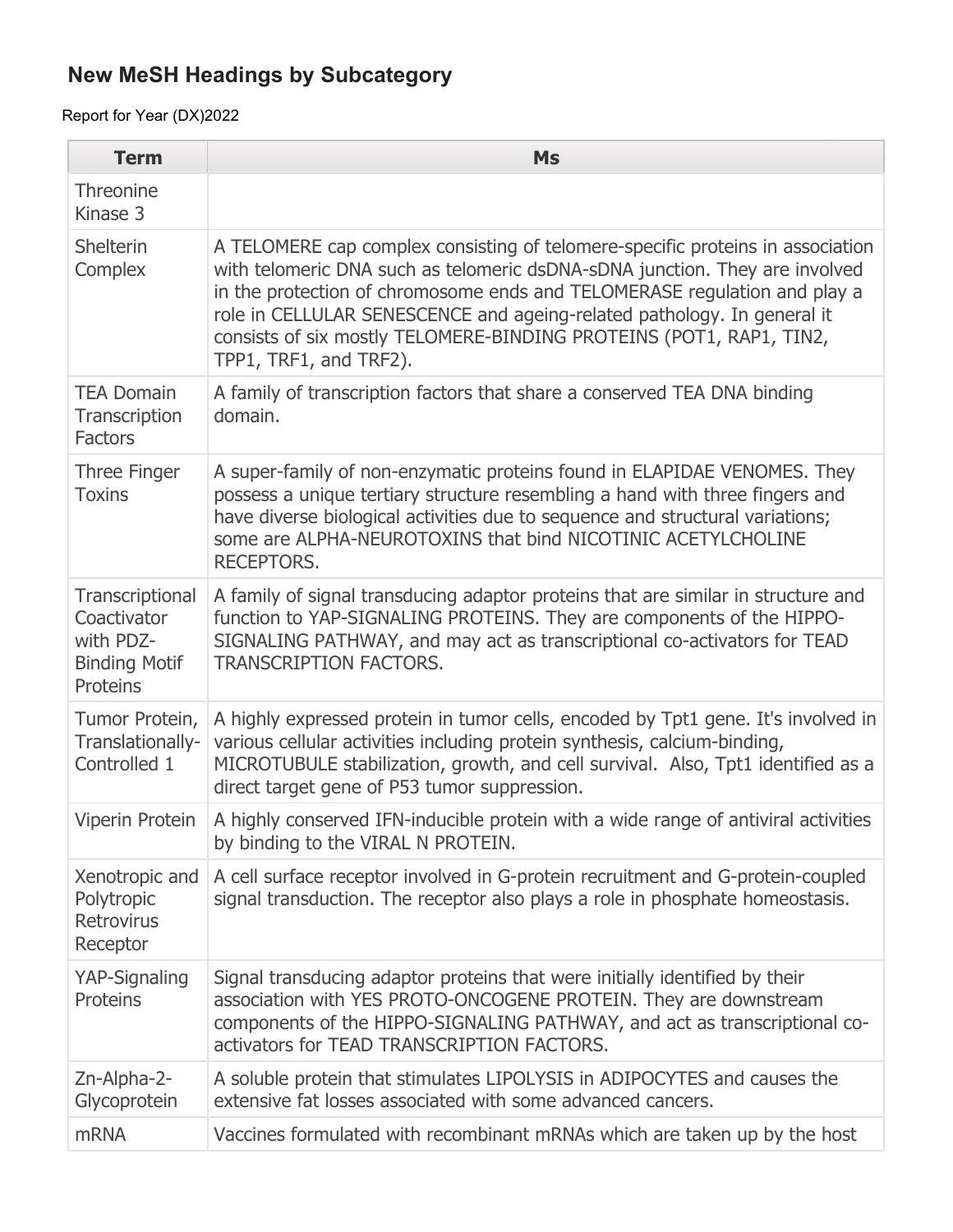## Report for Year (DX)2022

| <b>Term</b>                                    | Ms                                                                                                                                                                                                                                                                                                                                                                                                                                                                                                                                                                                                                        |
|------------------------------------------------|---------------------------------------------------------------------------------------------------------------------------------------------------------------------------------------------------------------------------------------------------------------------------------------------------------------------------------------------------------------------------------------------------------------------------------------------------------------------------------------------------------------------------------------------------------------------------------------------------------------------------|
| <b>Vaccines</b>                                | cells that translate the mRNA and present the translated proteins to the<br>immune system as antigens in a manner similar to that which would occur<br>during natural infection. This induces humoral and cellular immune responses<br>against the encoded antigen.                                                                                                                                                                                                                                                                                                                                                       |
| mu-Crystallins                                 | A subclass of crystallins expressed highly in lens of diurnal Australian<br>MARSUPIALS and in neural tissue, muscle, and kidney in humans. It is not a<br>structural protein accounting for the transparency of the human lens unlike<br>other crystallins but instead plays a role in thyroid hormone bioavailability. It is<br>also a cerebral ketimine reductase which reduces cyclic imines (e.g., DELTA(1)-<br>PIPERIDINE-2-CARBOXYLIC ACID; CYSTATHIONINE KETIMINE and<br>LANTHIONINE KETIMINE) in mammalian brain. Mutations in mu-crystallins are<br>associated with an autosomal dominant NONSYNDROMIC DEAFNESS. |
| rab7 GTP-<br><b>Binding</b><br><b>Proteins</b> | A small family of rab GTP-binding proteins that play a key role in membrane<br>trafficking in the late endocytic and autophagic pathways.                                                                                                                                                                                                                                                                                                                                                                                                                                                                                 |

### **Mn: D20**

# **Tree Category: Complex Mixtures**

| <b>Term</b>                                               | <b>Ms</b>                                                                                                                                                                                                                  |
|-----------------------------------------------------------|----------------------------------------------------------------------------------------------------------------------------------------------------------------------------------------------------------------------------|
| 2019-nCoV<br>Vaccine<br>mRNA-1273                         | mRNA vaccine against SARS-CoV-2 developed by Moderna.                                                                                                                                                                      |
| Ad26COVS1                                                 | A viral vector vaccine designed against SARS-CoV-2 developed by Johnson &<br>Johnson. Its vector encodes the SARS-CoV-2 Spike protein.                                                                                     |
| Aerosolized<br><b>Particles</b><br>and<br><b>Droplets</b> | A suspension of tiny particles or liquid droplets $(5-10 microns) in the air. Theysometimes cause adverse health effects when inhaled or absorbed.$                                                                        |
| <b>BNT162</b><br>Vaccine                                  | mRNA vaccine against SARS-CoV-2 developed by Pfizer and BioNTech.                                                                                                                                                          |
| ChAdOx1<br>$n$ CoV-19                                     | A viral vector vaccine against SARS-CoV-2 developed by AstraZeneca. Its vector<br>encodes the SARS-CoV-2 Spike protein.                                                                                                    |
| <b>Dissolved</b><br>Organic<br>Matter                     | A heterogeneous class of water-soluble compounds containing covalently bound<br>CARBON that are derived from a variety of biological and geological sources during<br>the biogeochemical cycling of carbon (CARBON CYCLE). |
| <b>Nucleic</b><br>Acid-Based<br><b>Vaccines</b>           | Vaccines formulated with nucleic acids specific for a target antigen. They are<br>designed to induce antibody production against the target by host.                                                                       |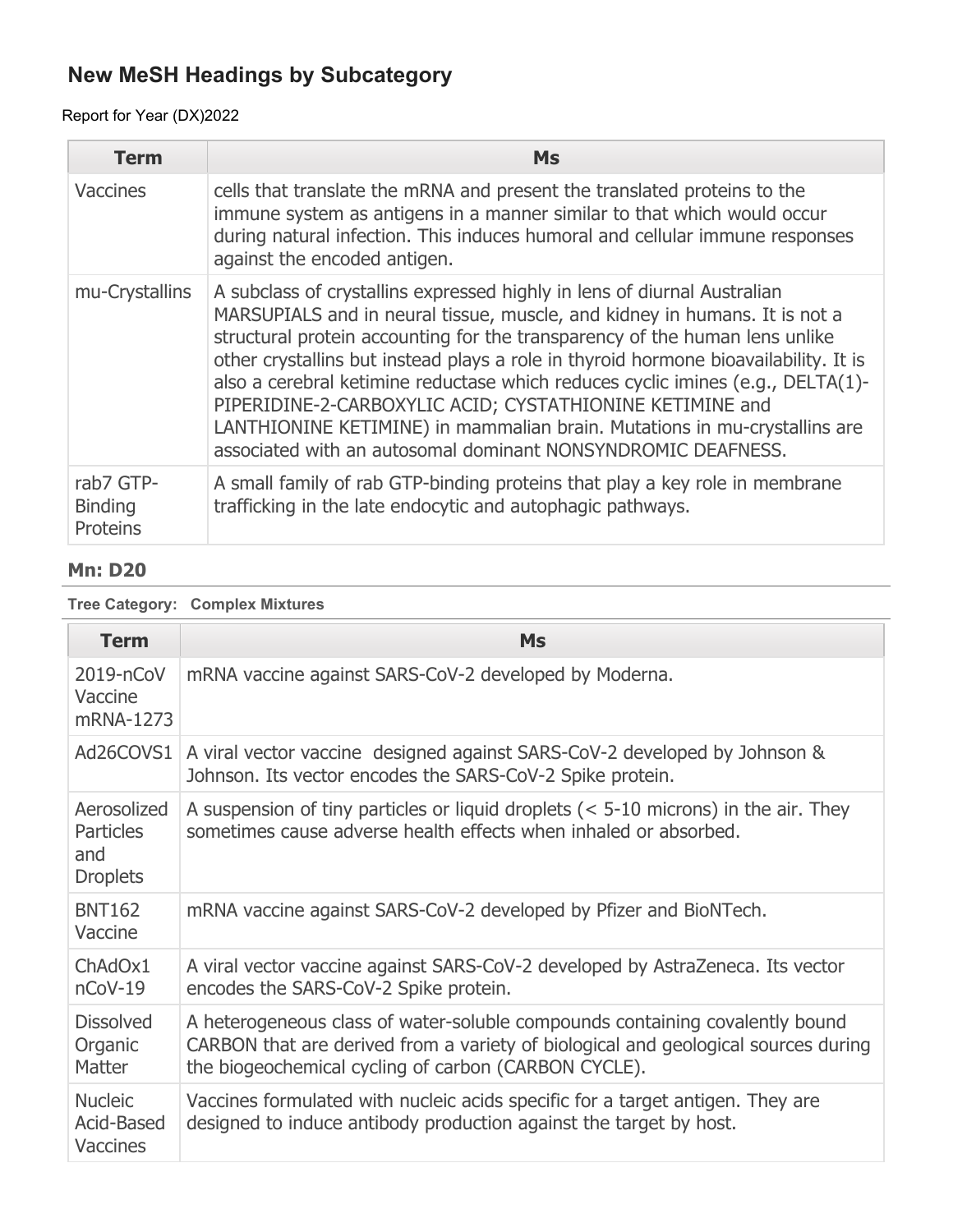## Report for Year (DX)2022

| <b>Term</b>                             | <b>Ms</b>                                                                                                                                                                                                                                                                                                                                     |
|-----------------------------------------|-----------------------------------------------------------------------------------------------------------------------------------------------------------------------------------------------------------------------------------------------------------------------------------------------------------------------------------------------|
| <b>Three</b><br>Finger<br><b>Toxins</b> | A super-family of non-enzymatic proteins found in ELAPIDAE VENOMES. They<br>possess a unique tertiary structure resembling a hand with three fingers and have<br>diverse biological activities due to sequence and structural variations; some are<br>ALPHA-NEUROTOXINS that bind NICOTINIC ACETYLCHOLINE RECEPTORS.                          |
| <b>mRNA</b><br>Vaccines                 | Vaccines formulated with recombinant mRNAs which are taken up by the host cells<br>that translate the mRNA and present the translated proteins to the immune system<br>as antigens in a manner similar to that which would occur during natural infection.<br>This induces humoral and cellular immune responses against the encoded antigen. |

### **Mn: D23**

| <b>Tree Category: Biological Factors</b> |                                                                                                                                                                                                                                                                 |  |
|------------------------------------------|-----------------------------------------------------------------------------------------------------------------------------------------------------------------------------------------------------------------------------------------------------------------|--|
| <b>Term</b>                              | <b>Ms</b>                                                                                                                                                                                                                                                       |  |
| 2019-nCoV<br>Vaccine<br>mRNA-1273        | mRNA vaccine against SARS-CoV-2 developed by Moderna.                                                                                                                                                                                                           |  |
| Angiopoietin-<br>Like Protein 1          | The first member of the Angiopoietin-like protein family to be discovered. It is<br>considered a key endogenous ANTIANGIOGENIC AGENT which inhibits the<br>proliferation, migration, tube formation, and adhesion of ENDOTHELIAL CELLS.                         |  |
| Angiopoietin-<br>Like Protein 2          | A circulating angiopoietin-like protein that is expressed in a variety of tissues in<br>response to HYPOXIA. It acts by inducing angiogenesis and endothelial cell<br>migration.                                                                                |  |
| Angiopoietin-<br>Like Protein 3          | An angiopoietin-like protein that plays a role in regulation of LIPOPROTEIN<br>metabolism.                                                                                                                                                                      |  |
| Angiopoietin-<br>Like Protein 6          | An angiopoietin-like protein that is expressed in LIVER and involved in regulation<br>of BLOOD GLUCOSE; LIPID METABOLISM; and ENERGY METABOLISM.                                                                                                                |  |
| Angiopoietin-<br>Like Protein 7          | An angiopoietin-like protein that is expressed in NERVE TISSUE, KERATOCONUS<br>corneas, TRABECULAR MESHWORK.                                                                                                                                                    |  |
| Angiopoietin-<br>Like Protein 8          | A nutritionally-regulated factor found in the LIVER. It plays a role in lipid<br>metabolism and VLDL secretion in the liver. It was originally called betatrophin<br>due to its suspected role as a peptide hormone that stimulates beta cell<br>proliferation. |  |
| <b>BNT162</b><br>Vaccine                 | mRNA vaccine against SARS-CoV-2 developed by Pfizer and BioNTech.                                                                                                                                                                                               |  |
| Cyanobacteria<br><b>Toxins</b>           | Toxic secondary metabolites produced CYANOBACTERIA.                                                                                                                                                                                                             |  |
| Mesothelin                               | An ANTIGEN present on the surface of certain types of normal cells and<br>overexpressed in several human tumors, including OVARIAN CANCER.                                                                                                                      |  |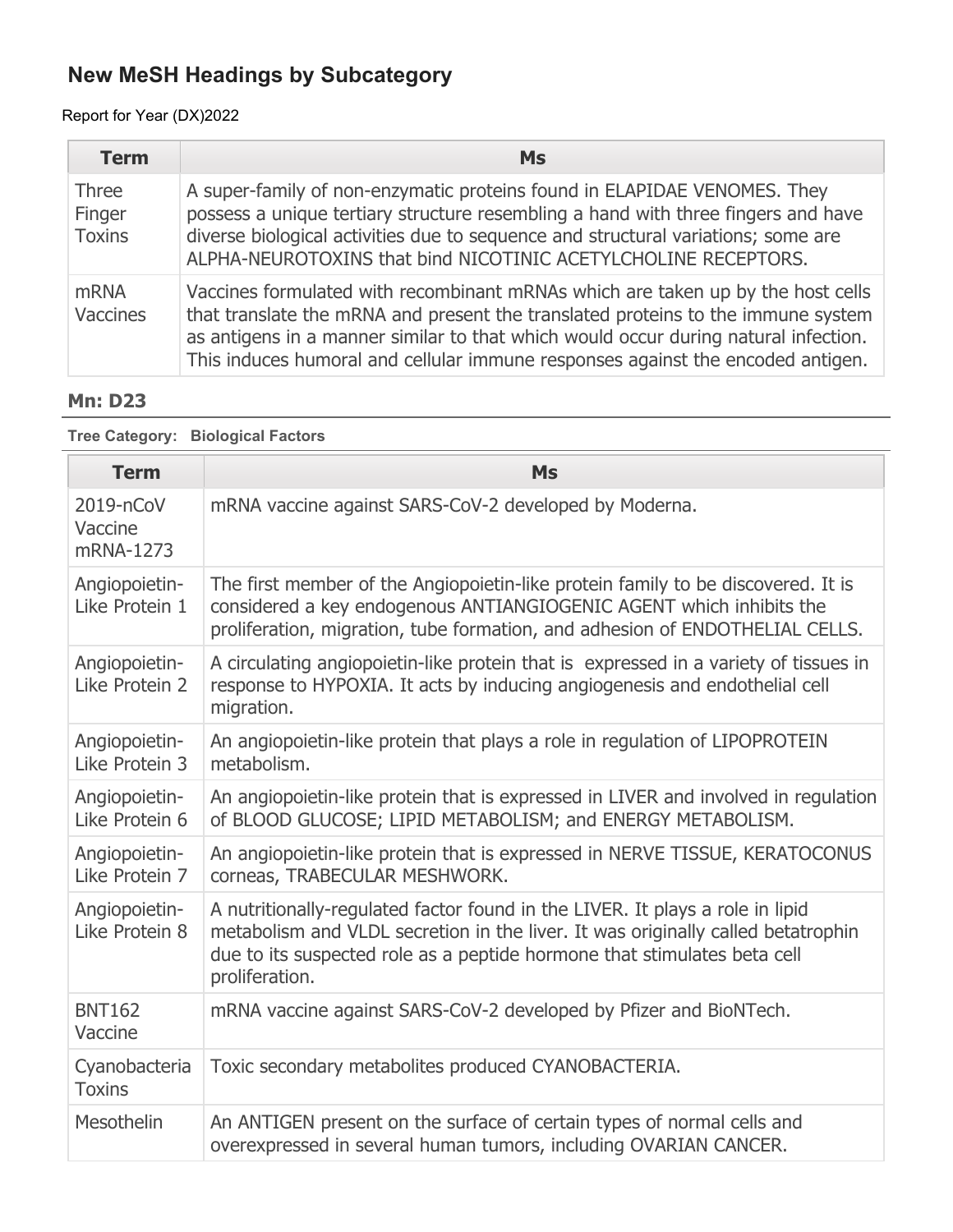Report for Year (DX)2022

| <b>Term</b>                               | <b>Ms</b>                                                                                                                                                                                                                                                                                                                                        |
|-------------------------------------------|--------------------------------------------------------------------------------------------------------------------------------------------------------------------------------------------------------------------------------------------------------------------------------------------------------------------------------------------------|
| Nucleic Acid-<br><b>Based</b><br>Vaccines | Vaccines formulated with nucleic acids specific for a target antigen. They are<br>designed to induce antibody production against the target by host.                                                                                                                                                                                             |
|                                           | Protocadherins   Members of cadherin superfamily involved in cell adhesion and cell-cell<br>interactions in neural development. They are subdivided into clustered (cPcdhs)<br>and non-clustered protocadherin (ncPcdhs) depending whether their genes are<br>tandemly arranged in vertebrates.                                                  |
| Reelin Protein                            | It is an EXTRACELLULAR MATRIX serine protease that plays an important role in<br>the development of the central nervous system. It regulates neuronal migration<br>and microtubule function.                                                                                                                                                     |
| Three Finger<br><b>Toxins</b>             | A super-family of non-enzymatic proteins found in ELAPIDAE VENOMES. They<br>possess a unique tertiary structure resembling a hand with three fingers and<br>have diverse biological activities due to sequence and structural variations; some<br>are ALPHA-NEUROTOXINS that bind NICOTINIC ACETYLCHOLINE RECEPTORS.                             |
| <b>Uremic Toxins</b>                      | Biological solutes retained and accumulated due to kidney impairment that<br>contribute to uremia/chronic kidney disease.                                                                                                                                                                                                                        |
| Zn-Alpha-2-<br>Glycoprotein               | A soluble protein that stimulates LIPOLYSIS in ADIPOCYTES and causes the<br>extensive fat losses associated with some advanced cancers.                                                                                                                                                                                                          |
| <b>mRNA</b><br>Vaccines                   | Vaccines formulated with recombinant mRNAs which are taken up by the host<br>cells that translate the mRNA and present the translated proteins to the immune<br>system as antigens in a manner similar to that which would occur during natural<br>infection. This induces humoral and cellular immune responses against the<br>encoded antigen. |

### **Mn: D25**

**Tree Category: Biomedical and Dental Materials**

| <b>Term</b>                    | <b>Ms</b>                                                                                                                                                                                                                                                                                                                |
|--------------------------------|--------------------------------------------------------------------------------------------------------------------------------------------------------------------------------------------------------------------------------------------------------------------------------------------------------------------------|
| Extracellular<br><b>Matrix</b> | Decellularized   A biomaterial with a network of macromolecules with varying composition and<br>organization of tissue-specific proteins and polysaccharides. It is prepared from<br>organs and tissues by decellularization (e.g., with a detergent) to mimic native<br>microenvironment for tissue-specific functions. |

### **Mn: D26**

**Tree Category: Pharmaceutical Preparations**

| <b>Term</b> | <b>Ms</b>                                                                       |
|-------------|---------------------------------------------------------------------------------|
| Adjuvants,  | Substances consist of different components, e.g. aluminum salts, EMULSIONS such |
| Vaccine     | as MF59 and AS03, Toll-like receptor (TLR) agonist or combinations of           |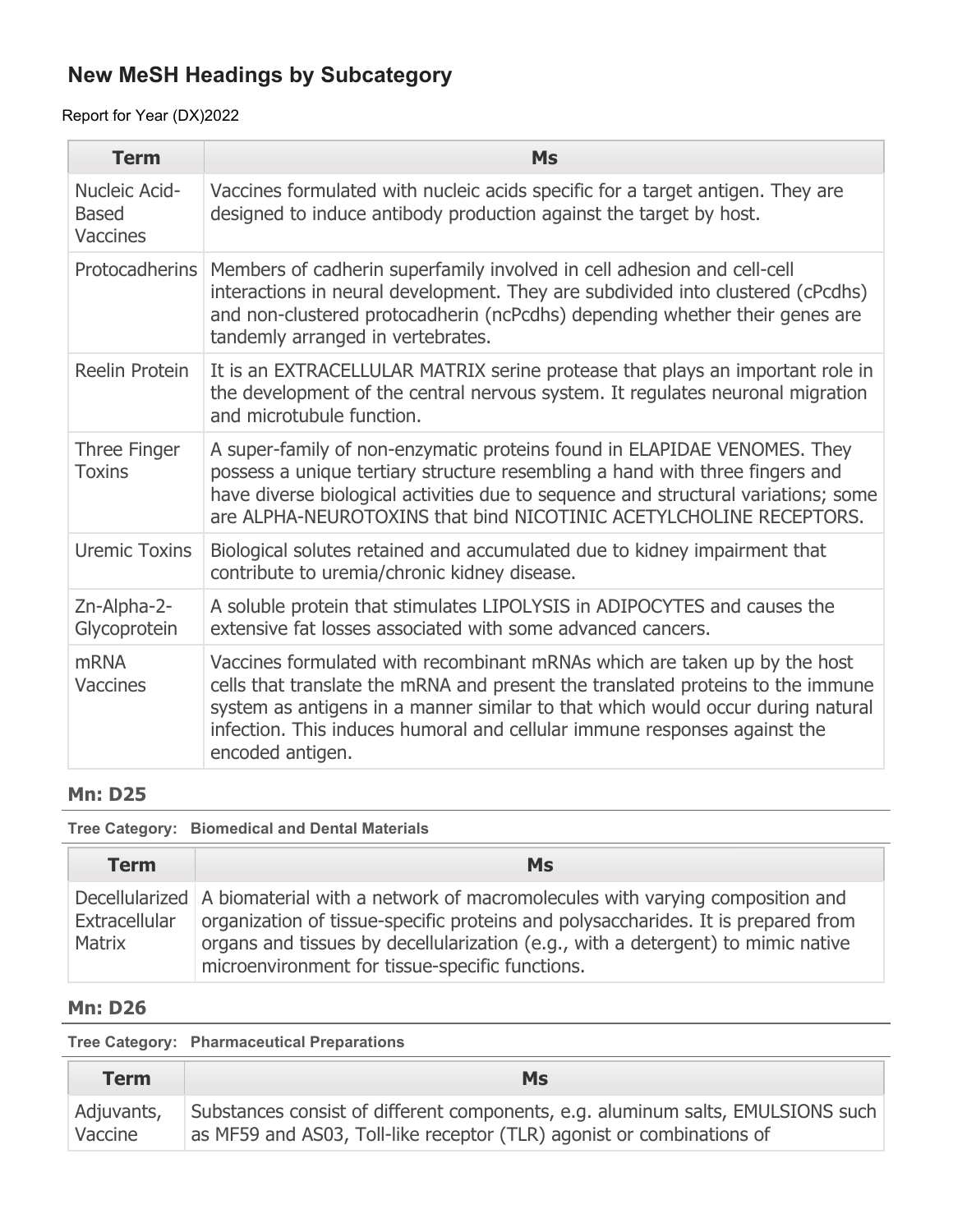### Report for Year (DX)2022

| <b>Term</b>                       | <b>Ms</b>                                                                                                                                            |
|-----------------------------------|------------------------------------------------------------------------------------------------------------------------------------------------------|
|                                   | IMMUNOPOTENTIATORS (QS-21 and MPL in AS01), that helps increase the<br>magnitude of an ADAPTIVE IMMUNE RESPONSE to a VACCINE.                        |
| <b>Drug</b><br>Delivery<br>System | Nanoparticle   Engineered NANOPARTICLES with unique physiochemical properties which<br>improve drug BIOAVAILABILITY and site specific drug delivery. |

## **Mn: D27**

### **Tree Category: Chemical Actions and Uses**

| <b>Term</b>                                            | <b>Ms</b>                                                                                                                                                                                                                                                                                                                                                         |
|--------------------------------------------------------|-------------------------------------------------------------------------------------------------------------------------------------------------------------------------------------------------------------------------------------------------------------------------------------------------------------------------------------------------------------------|
| Adjuvants, Vaccine                                     | Substances consist of different components, e.g. aluminum salts,<br>EMULSIONS such as MF59 and AS03, Toll-like receptor (TLR) agonist or<br>combinations of IMMUNOPOTENTIATORS (QS-21 and MPL in AS01), that<br>helps increase the magnitude of an ADAPTIVE IMMUNE RESPONSE to a<br>VACCINE.                                                                      |
| Anticoagulant<br><b>Reversal Agents</b>                | Agents that have the potential to reverse specific anticoagulation therapies.                                                                                                                                                                                                                                                                                     |
| <b>Antifibrotic Agents</b>                             | These agents are used to reduce FIBROSIS affecting organs and formation<br>of scar TISSUES such as in SCLERODERMA patients.                                                                                                                                                                                                                                       |
| Antiglaucoma<br><b>Agents</b>                          | Agents used to preserve visual function by decreasing INTRAOCULAR<br>PRESSURE (IOP) by targeting the AQUEOUS HUMOR.                                                                                                                                                                                                                                               |
| Decellularized<br><b>Extracellular Matrix</b>          | A biomaterial with a network of macromolecules with varying composition<br>and organization of tissue-specific proteins and polysaccharides. It is<br>prepared from organs and tissues by decellularization (e.g., with a<br>detergent) to mimic native microenvironment for tissue-specific functions.                                                           |
| Deep Eutectic<br><b>Solvents</b>                       | A fluid that is generally composed of two or three safe (cheap, non-toxic,<br>renewable, and biodegradable) components that are capable of self-<br>association, often through hydrogen bond interactions, to form a liquid<br>close to the eutectic composition, i.e., the molar ratio of the components<br>which has the lowest melting point (eutectic point). |
| Gamma Secretase<br>Inhibitors and<br><b>Modulators</b> | Agents that suppress GAMMA-SECRETASE by inhibiting or modulating its<br>activities. Targeted enzymatic activities include its involvement in<br>accumulation of toxic AMYLOID BETA-PEPTIDES (e.g., Aβ42) in ALZHEIMER<br>DISEASE and activation of NOTCH RECEPTOR mediated SIGNAL<br>PATHWAYS in certain cancer types.                                            |
| Genitourinary<br>Agents                                | Drugs used in treatment of medical conditions found in REPRODUCTIVE<br>ORGANS and the URINARY TRACT such as URINARY INCONTINENCE;<br>ERECTILE DYSFUNCTION; and PRETERM LABOR prevention.                                                                                                                                                                          |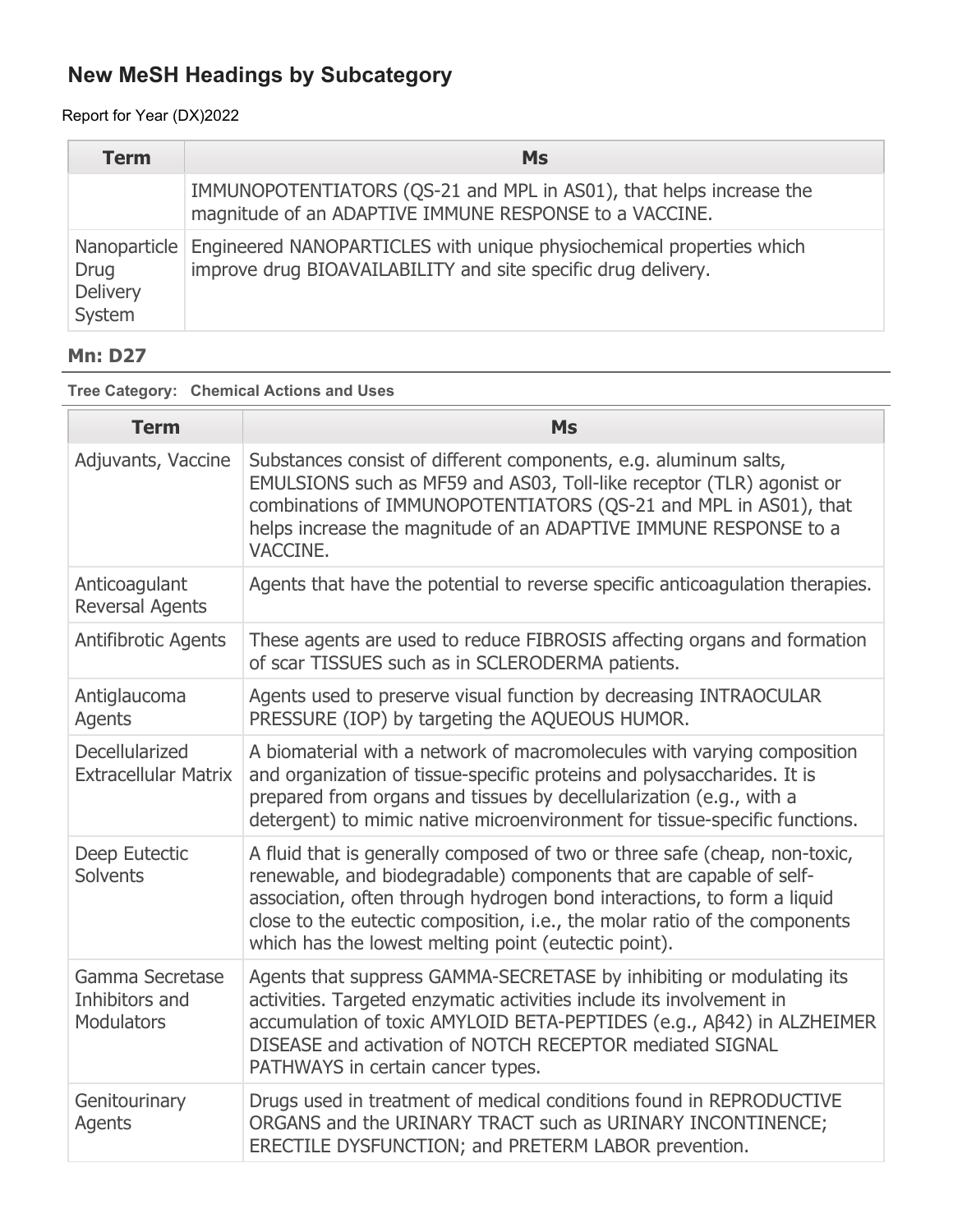Report for Year (DX)2022

| <b>Term</b>                                     | <b>Ms</b>                                                                                                                                                                                                                                                                    |
|-------------------------------------------------|------------------------------------------------------------------------------------------------------------------------------------------------------------------------------------------------------------------------------------------------------------------------------|
| <b>HCV NS3-4A</b><br><b>Protease Inhibitors</b> | A direct acting antiviral compound that inhibits hcv ns3-4a protease. It is<br>used to treat chronic HEPATITIS C VIRUS.                                                                                                                                                      |
| Immunomodulating<br>Agents                      | Agents that alter the response of the immune system by activating<br>(IMMUNOSTIMULANT) or suppressing (IMMUNOSUPPRESSIVE) the immune<br>system and may help the body fight cancer, infection, or other diseases.                                                             |
| <b>Interleukin</b><br><b>Inhibitors</b>         | IMMUNOSUPPRESSIVE AGENTS which inhibit the action of INTERLEUKINS.                                                                                                                                                                                                           |
| <b>MTOR Inhibitors</b>                          | Agents that inhibit the activity of TOR SERINE-THREONINE KINASES which<br>is the target of an immunosuppressive drug RAPAMYCIN.                                                                                                                                              |
| <b>MTOR Inhibitors</b>                          | Agents that inhibit the activity of the mechanistic target of RAPAMYCIN,<br>which is a protein kinase.                                                                                                                                                                       |
| <b>PCSK9 Inhibitors</b>                         | Agents that inhibit Proprotein Convertase Subtilisin/Kexin Type 9 (see<br>PROPROTEIN CONVERTASE 9 (PCSK9)), an enzyme that plays an important<br>role in the degradation of the LDL receptors. It favors LDL catabolism and<br>reduces plasma LDL-cholesterol (LDL_C) level. |
| <b>Senotherapeutics</b>                         | Chemical agents which induce the removal (by apoptotic or non-apoptotic<br>cell death) or immune-mediated clearance of senescent cells, or the<br>neutralization of the detrimental effects of the SENESCENCE-ASSOCIATED<br>SECRETORY PHENOTYPE.                             |

## **Mn: E01**

**Tree Category: Diagnosis**

| <b>Term</b>                                                 | Ms                                                                                                                                                                                                                                                                                                                                                                                        |
|-------------------------------------------------------------|-------------------------------------------------------------------------------------------------------------------------------------------------------------------------------------------------------------------------------------------------------------------------------------------------------------------------------------------------------------------------------------------|
| Dacryocystography                                           | An image guided examination of the NASOLACRIMAL APPARATUS including<br>NASOLACRIMAL DUCT.                                                                                                                                                                                                                                                                                                 |
| <b>Digit Ratios</b>                                         | Ratio between lengths of fingers and/or toes that is sometimes<br>characteristic of an exposure to ENDOCRINE DISRUPTORS during FETAL<br>DEVELOPMENT.                                                                                                                                                                                                                                      |
| <b>Fractional Exhaled</b><br>Nitric Oxide<br><b>Testing</b> | Test to measure the levels of NITRIC OXIDE (an ENDOTHELIUM-<br>DEPENDENT RELAXING FACTOR) in the exhaled air. FeNO test is used to<br>determine levels of inflammation in the pulmonary ENDOTHELIUM often<br>associated with endothelium associated diseases, e.g., ASTHMA.                                                                                                               |
| Overdiagnosis                                               | The labeling of a person with a disease or abnormal condition that would<br>not have caused the person harm if left undiscovered, creating new<br>diagnoses by medicalizing ordinary life experiences, or expanding existing<br>diagnoses by lowering thresholds or widening criteria without evidence of<br>improved outcomes. Individuals derive no clinical benefit from overdiagnosis |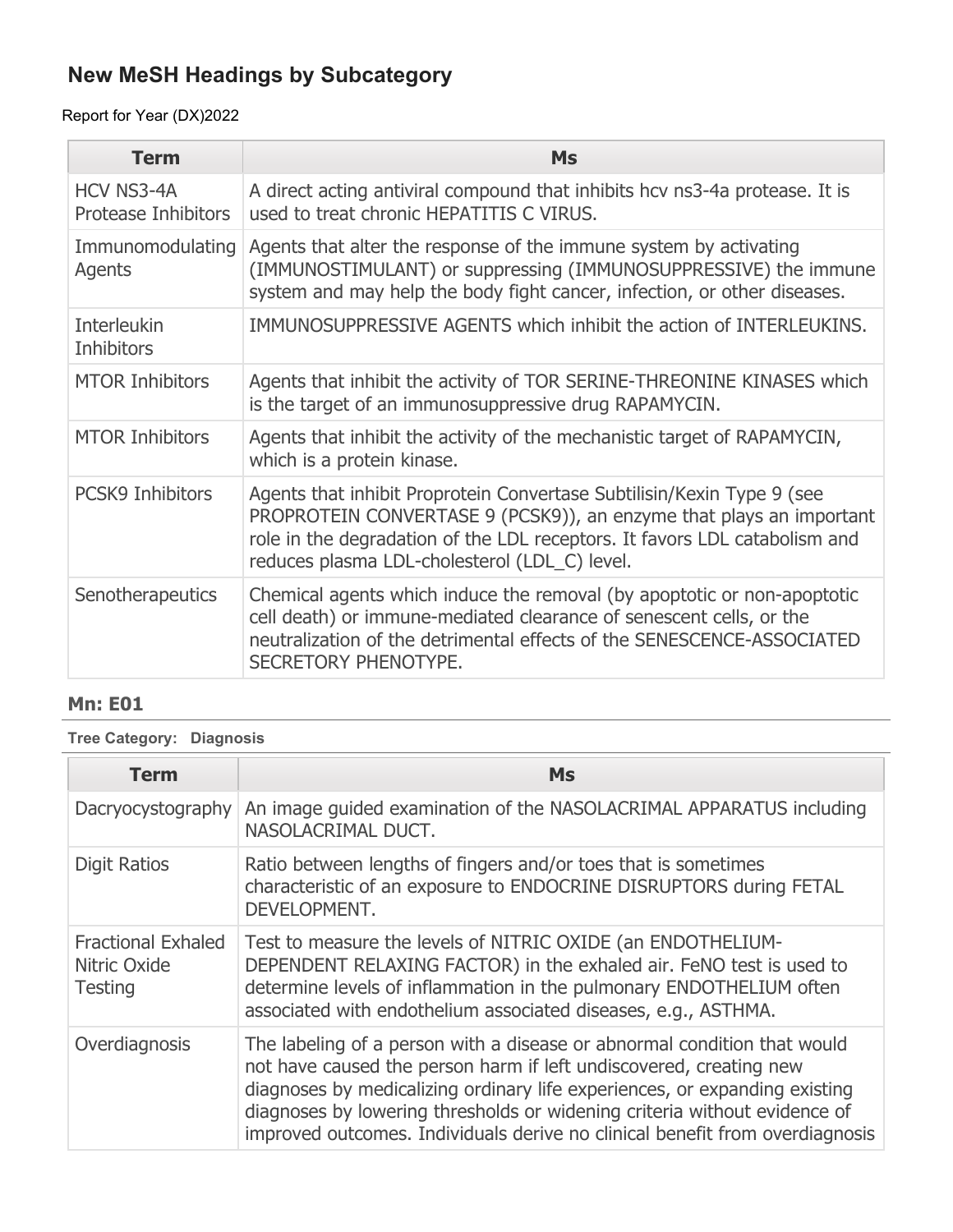Report for Year (DX)2022

| <b>Term</b>        | <b>Ms</b>                                                                                                                                                                                                                                                                                                                                                                                              |
|--------------------|--------------------------------------------------------------------------------------------------------------------------------------------------------------------------------------------------------------------------------------------------------------------------------------------------------------------------------------------------------------------------------------------------------|
|                    | although they may experience physical, psychological or financial harm.                                                                                                                                                                                                                                                                                                                                |
| Viral Pseudotyping | Technique in which endogenous ENVELOPE PROTEINS have been replaced<br>by use of a chimeric vector. For instance a viral vector with SIMIAN<br>IMMUNODEFICIENCY VIRUS can be coated with the VIRAL ENVELOPE<br>PROTEINS from Vesicular stomatitus virus. Use of these types of vectors are<br>useful in developing NEUTRALIZATION TESTS by enabling infection of<br>almost universal set of host cells. |

## **Mn: E02**

**Tree Category: Therapeutics**

| <b>Term</b>                              | <b>Ms</b>                                                                                                                                                                                                                                                                                                                    |
|------------------------------------------|------------------------------------------------------------------------------------------------------------------------------------------------------------------------------------------------------------------------------------------------------------------------------------------------------------------------------|
| Anticoagulation                          | Treatment strategies used to manage bleeding events that occur during the use                                                                                                                                                                                                                                                |
| Reversal                                 | of ANTICOAGULANTS.                                                                                                                                                                                                                                                                                                           |
| Aquatic                                  | Physical therapy administered while the body is immersed in an aquatic                                                                                                                                                                                                                                                       |
| Therapy                                  | environment.                                                                                                                                                                                                                                                                                                                 |
| <b>Blood Flow</b>                        | A technique which combines low intensity exercise with blood flow occlusion by                                                                                                                                                                                                                                               |
| <b>Restriction</b>                       | use of a cuff. The cuff is placed close to the muscle being exercised thereby                                                                                                                                                                                                                                                |
| Therapy                                  | recreating a HYPOXIA to mimic the effects of high intensity exercise.                                                                                                                                                                                                                                                        |
| Ex utero                                 | Prenatal interventions to manage fetal anomalies or FETAL DISEASES ex utero                                                                                                                                                                                                                                                  |
| Intrapartum                              | while maintaining the uteroplacental circulation during obstetric delivery. EXIT                                                                                                                                                                                                                                             |
| <b>Treatment</b>                         | procedures are divided into EXIT-to-airway; EXIT-to-ECMO; and EXIT-to-                                                                                                                                                                                                                                                       |
| Procedures                               | resection.                                                                                                                                                                                                                                                                                                                   |
| Genomic<br>Medicine                      | A medical discipline using genomic information about an individual as part of<br>their clinical care (e.g. for diagnostic or therapeutic decision-making) and the<br>health outcomes and policy implications of that clinical use. (From<br>www.genome.gov/health/Genomics-and-Medicine accessed 12/28/2020)                 |
| Hospital to<br>Home<br><b>Transition</b> | Patient-centered hospital discharge to home planning and transition.                                                                                                                                                                                                                                                         |
| Medicine,                                | Traditional concepts of medicine and associated methods reflected in medicine                                                                                                                                                                                                                                                |
| Persian                                  | in PERSIA.                                                                                                                                                                                                                                                                                                                   |
| Mirror<br>Movement<br>Therapy            | Rehabilitation therapy in which a mirror is placed between the arms or legs so<br>that the image of a moving non-affected limb gives the illusion of normal<br>movement in the affected limb. This stimulates different brain regions for<br>movement, sensation, and pain. (www.cochrane.org/CD008449 access<br>12/28/2020) |
| Myofascial                               | A massage therapy which focuses on releasing MUSCLE TIGHTNESS often used                                                                                                                                                                                                                                                     |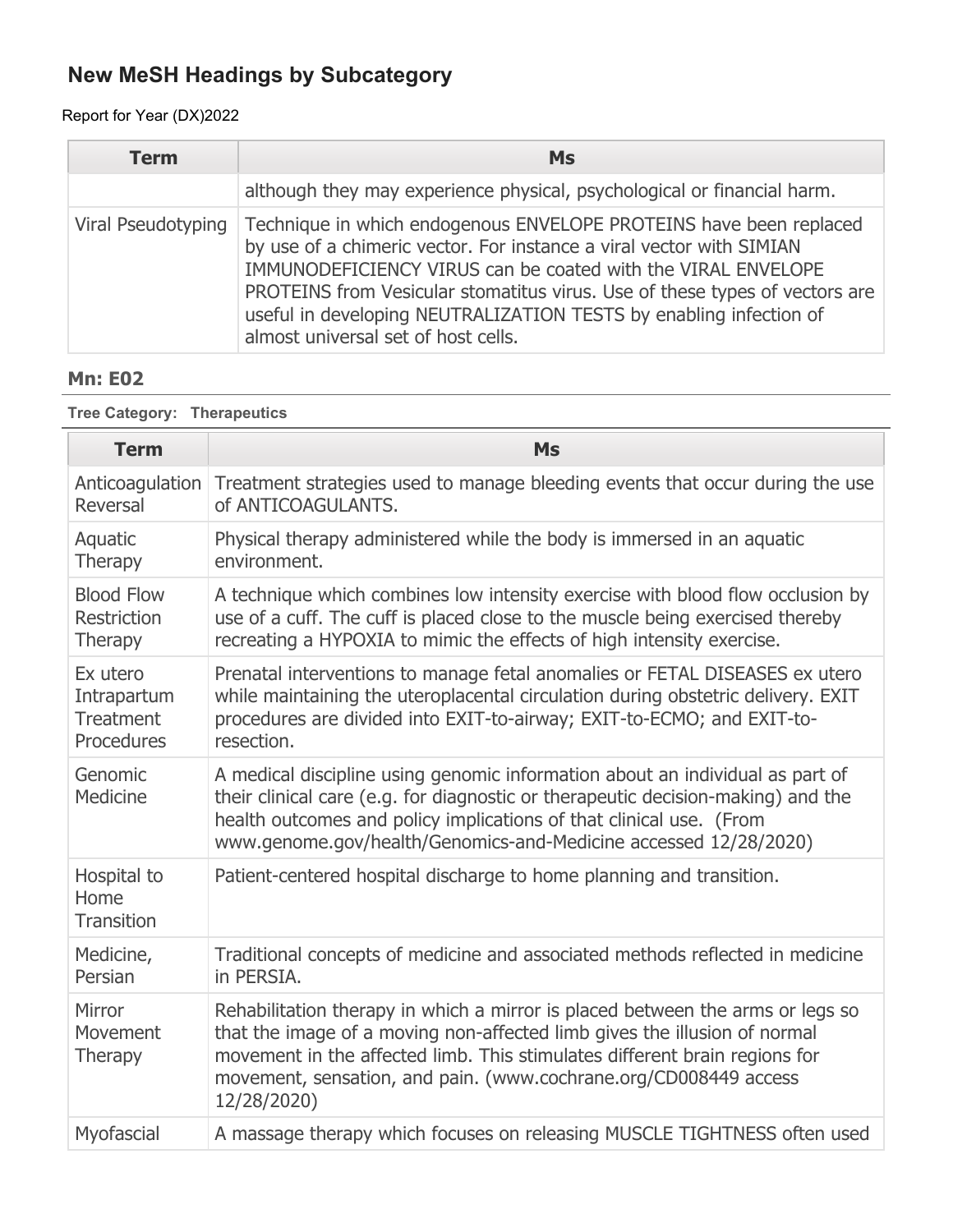Report for Year (DX)2022

| <b>Term</b>                                    | <b>Ms</b>                                                                                                                             |
|------------------------------------------------|---------------------------------------------------------------------------------------------------------------------------------------|
| Release<br>Therapy                             | to relieve muscular pain from myofascial tissues (e.g., MYOFASCIAL PAIN<br>SYNDROME).                                                 |
| Nanoparticle<br><b>Drug Delivery</b><br>System | Engineered NANOPARTICLES with unique physiochemical properties which<br>improve drug BIOAVAILABILITY and site specific drug delivery. |

### **Mn: E04**

|  |  |  | Tree Category: Surgical Procedures, Operative |  |
|--|--|--|-----------------------------------------------|--|
|--|--|--|-----------------------------------------------|--|

| <b>Term</b>                                        | <b>Ms</b>                                                                                                                                                                                                                                               |
|----------------------------------------------------|---------------------------------------------------------------------------------------------------------------------------------------------------------------------------------------------------------------------------------------------------------|
| Ex utero<br>Intrapartum<br>Treatment<br>Procedures | Prenatal interventions to manage fetal anomalies or FETAL DISEASES ex utero<br>while maintaining the uteroplacental circulation during obstetric delivery. EXIT<br>procedures are divided into EXIT-to-airway; EXIT-to-ECMO; and EXIT-to-<br>resection. |
| Umbilical<br>Cord<br>Clamping                      | Method of placing clamps on the UMBILICAL CORD before cutting after birth.                                                                                                                                                                              |

### **Mn: E05**

**Tree Category: Investigative Techniques**

| <b>Term</b>                                                              | <b>Ms</b>                                                                                                                                                                                                                                                               |
|--------------------------------------------------------------------------|-------------------------------------------------------------------------------------------------------------------------------------------------------------------------------------------------------------------------------------------------------------------------|
| Ambulatory<br><b>Care Sensitive</b><br>Conditions                        | Various health conditions in OUTPATIENT CARE settings for which adequate<br>management, treatment and interventions delivered in the ambulatory care<br>setting could potentially prevent HOSPITALIZATION.                                                              |
| Canonical<br>Correlation<br>Analysis                                     | Mathematical procedure that transforms vectors of variables into canonical<br>variate pairs and finds their correlation to describe strength of association.                                                                                                            |
| <b>Cell Culture</b><br>Techniques,<br><b>Three</b><br><b>Dimensional</b> | Methods for growing cells in a way that they form three-dimensional shapes,<br>such as on a three-dimensionally shaped substrate or as free-falling aggregates<br>in stirred liquids.                                                                                   |
| Cellular<br>Automata                                                     | Space-oriented dynamic modeling ALGORITHMS acting in an array of cells,<br>whose temporal states evolve based on the rules (algorithms) of the automata.<br>They are used to model complex dynamic systems for study and analysis in a<br>variety of scientific fields. |
| <b>Census Tract</b>                                                      | Small, relatively permanent statistical subdivisions of a county or equivalent<br>entity that are updated by local participants prior to each decennial census as<br>part of the U. S. Census Bureau's Participant Statistical Areas                                    |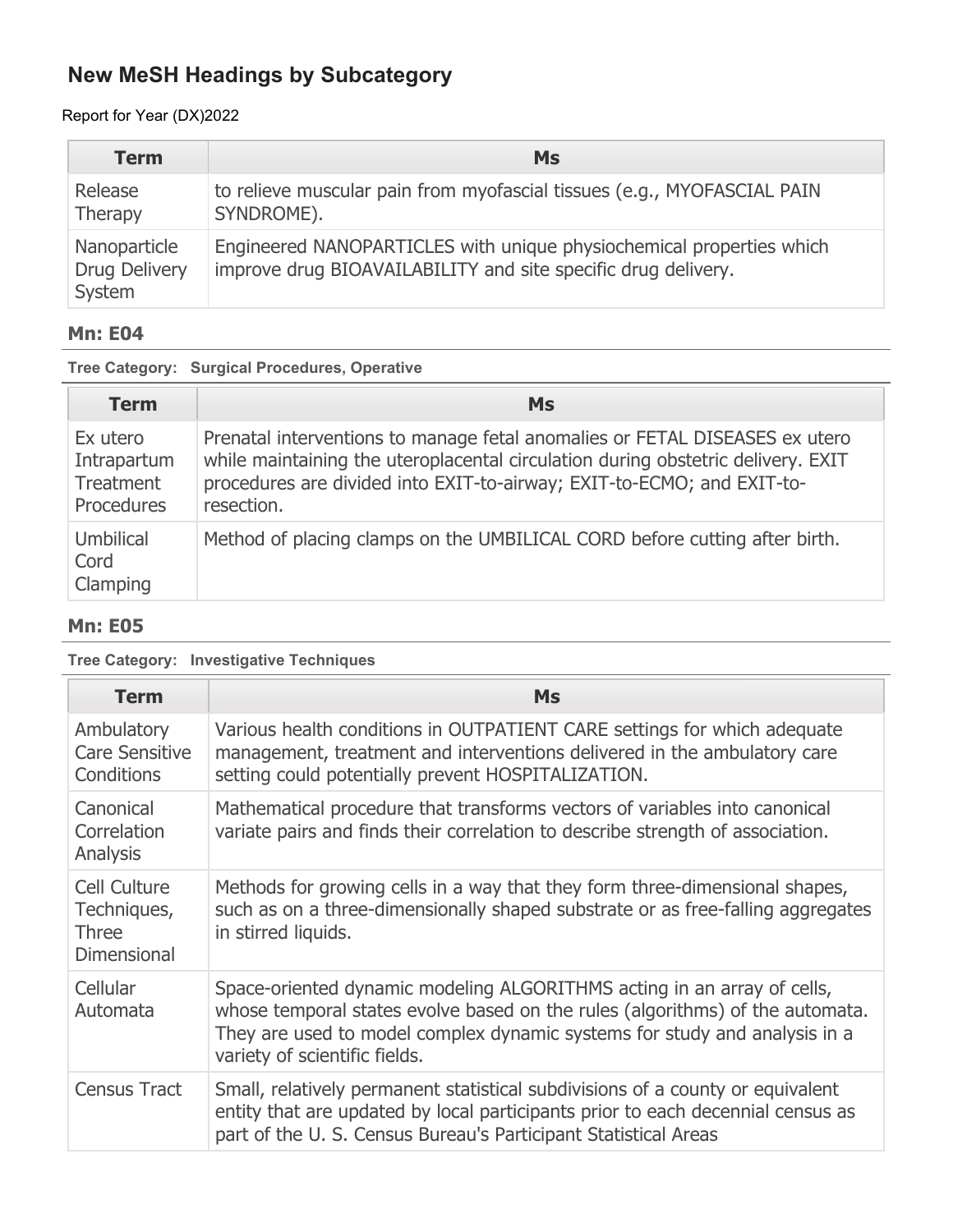| <b>Term</b>                                              | <b>Ms</b>                                                                                                                                                                                                                                                                                                                                                                                                                                                                                          |
|----------------------------------------------------------|----------------------------------------------------------------------------------------------------------------------------------------------------------------------------------------------------------------------------------------------------------------------------------------------------------------------------------------------------------------------------------------------------------------------------------------------------------------------------------------------------|
|                                                          | Program.(https://www.census.gov/programs-surveys/geography/about/<br>glossary.html#par_textimage_13)                                                                                                                                                                                                                                                                                                                                                                                               |
| <b>Chemometrics</b>                                      | The use of statistical and mathematical methods to analyze chemical<br>observations and phenomena, such as epidemiological analysis of<br>spectroscopically identified bacteria or QUANTITATIVE STRUCTURE-ACTIVITY<br>RELATIONSHIP.                                                                                                                                                                                                                                                                |
| Climate Models                                           | Computer representations that simulate or predict the behavior or activity of<br>WEATHER systems, processes, or phenomena.                                                                                                                                                                                                                                                                                                                                                                         |
| <b>Digit Ratios</b>                                      | Ratio between lengths of fingers and/or toes that is sometimes characteristic of<br>an exposure to ENDOCRINE DISRUPTORS during FETAL DEVELOPMENT.                                                                                                                                                                                                                                                                                                                                                  |
| Disability-<br><b>Adjusted Life</b><br>Years             | It is the sum of years of life lost due to PREMATURE MORTALITY and the<br>number of years lived with disability, due to disease or health condition in a<br>population. This is a measurement of BURDEN OF DISEASE.                                                                                                                                                                                                                                                                                |
| Epidemiological<br><b>Models</b>                         | Mathematical models of the transmission of infectious diseases. They predict<br>spread of a disease by incorporating disease-related (e.g., infectious agent,<br>mode of transmission, latent period, infectious period) and abiotic factors (e.g.,<br>social, cultural, demographic, and geographic factors).                                                                                                                                                                                     |
| <b>Healthy Life</b><br><b>Expectancy</b>                 | The expected number of remaining years of life spent in good health from a<br>particular age, assuming current rates of mortality and morbidity.                                                                                                                                                                                                                                                                                                                                                   |
| <b>Network</b><br>Pharmacology                           | A systems-based pharmacologic discovery process used to predict the multiple<br>targets of multiple drugs in a complex mixture such as CHINESE HERBAL<br>DRUGS. It involves analytical detection of chemicals plus prediction of<br>pharmacologic activity and protein targets for each compound in the mixture<br>and aggregating the net physiological effect.                                                                                                                                   |
| Vaccine<br>Development                                   | The entire process of introducing a new vaccine for use in VACCINATION<br>including pre-clinical development, testing in CONTROLLED CLINICAL TRIAL,<br>manufacturing, approval/licensing and distribution.                                                                                                                                                                                                                                                                                         |
| Vaccine<br><b>Efficacy</b>                               | A measurement of disease risk reduction among vaccinated compared to<br>unvaccinated persons under ideal conditions such as in a clinical trial. Such<br>disease reduction measured under typical field conditions is vaccine<br>effectiveness. In contrast vaccine potency is measured in an assay to ensure<br>proper dosing and storage of vaccines whereas vaccine immunogenicity<br>measures its ability to induce an immune response in a vaccinated individual in<br>observational studies. |
| Video-Assisted<br><b>Techniques</b><br>and<br>Procedures | Techniques or procedures performed with visualization via video transmission.                                                                                                                                                                                                                                                                                                                                                                                                                      |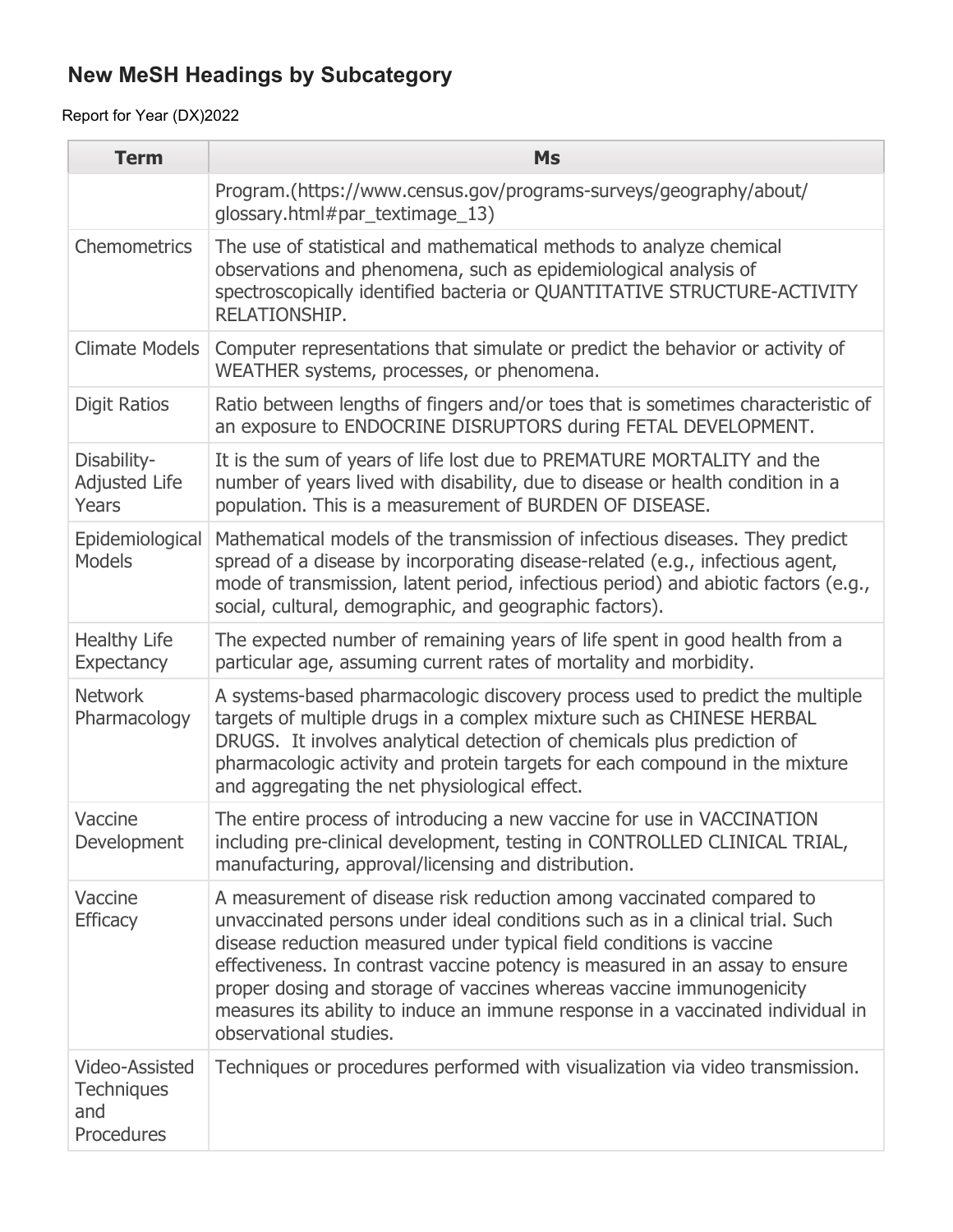### Report for Year (DX)2022

| <b>Term</b>           | <b>Ms</b>                                                                                                                                                                                                                                                                                                                                                                                              |
|-----------------------|--------------------------------------------------------------------------------------------------------------------------------------------------------------------------------------------------------------------------------------------------------------------------------------------------------------------------------------------------------------------------------------------------------|
| Viral<br>Pseudotyping | Technique in which endogenous ENVELOPE PROTEINS have been replaced by<br>use of a chimeric vector. For instance a viral vector with SIMIAN<br>IMMUNODEFICIENCY VIRUS can be coated with the VIRAL ENVELOPE<br>PROTEINS from Vesicular stomatitus virus. Use of these types of vectors are<br>useful in developing NEUTRALIZATION TESTS by enabling infection of almost<br>universal set of host cells. |

## **Mn: F01**

| <b>Term</b>                        | <b>Ms</b>                                                                                                                                                                                                                                                                                                                                                                                                                                                                                                          |
|------------------------------------|--------------------------------------------------------------------------------------------------------------------------------------------------------------------------------------------------------------------------------------------------------------------------------------------------------------------------------------------------------------------------------------------------------------------------------------------------------------------------------------------------------------------|
| Adolescent<br><b>Fathers</b>       | Fathers initially aged less than 19 years at the time of child's birth.                                                                                                                                                                                                                                                                                                                                                                                                                                            |
| Bias, Implicit                     | The attitudes or stereotypes that affect understanding, actions, and decisions<br>in an unconscious manner. These biases which include favorable and<br>unfavorable assessments, are activated involuntarily without individual's<br>intentional control. (from<br>https://www.jointcommission.org/-/media/deprecated-unorganized/imported-<br>assets/tjc/system-folders/joint-commission-online/<br>quick_safety_issue_23_apr_2016pdf.pdf?<br>db=web&hash=A5852411BCA02D1A918284EBAA775988)                       |
| <b>Disinformation</b>              | False information deliberately and often covertly spread in order to influence<br>public opinion or obscure the truth. (https://www.merriam-webster.com/<br>dictionary/disinformation)                                                                                                                                                                                                                                                                                                                             |
| <b>Information</b><br>Avoidance    | Choosing to not obtain knowledge even if having the information could be to<br>one's benefit.                                                                                                                                                                                                                                                                                                                                                                                                                      |
| <b>Intersectional</b><br>Framework | Interconnections of social categorizations such as race, class, and gender,<br>creating overlapping and interdependent systems of discrimination or<br>disadvantage.                                                                                                                                                                                                                                                                                                                                               |
| <b>Mass</b><br>Gatherings          | Organized or spontaneous events where the number of people attending is<br>sufficient to strain the planning and response resources of the community<br>hosting the event. (WHO, 2008). These events include the gathering of people<br>as the result of natural disasters or conflict.                                                                                                                                                                                                                            |
| Microaggression                    | Brief verbal, behavioral, or situational indignities that communicate hostile,<br>derogatory, or negative slights or insults. It may may be intentional or implicit.<br>Three subtypes have been identified: microassaults, which are purposefully<br>discriminatory actions; microinsults, which are subtle snubs that devalue a<br>person's identity; and microinvalidations, which are unintentional exclusions or<br>negations of an individual's thoughts. (dictionary.apa.org/microaggression<br>12/30/2020) |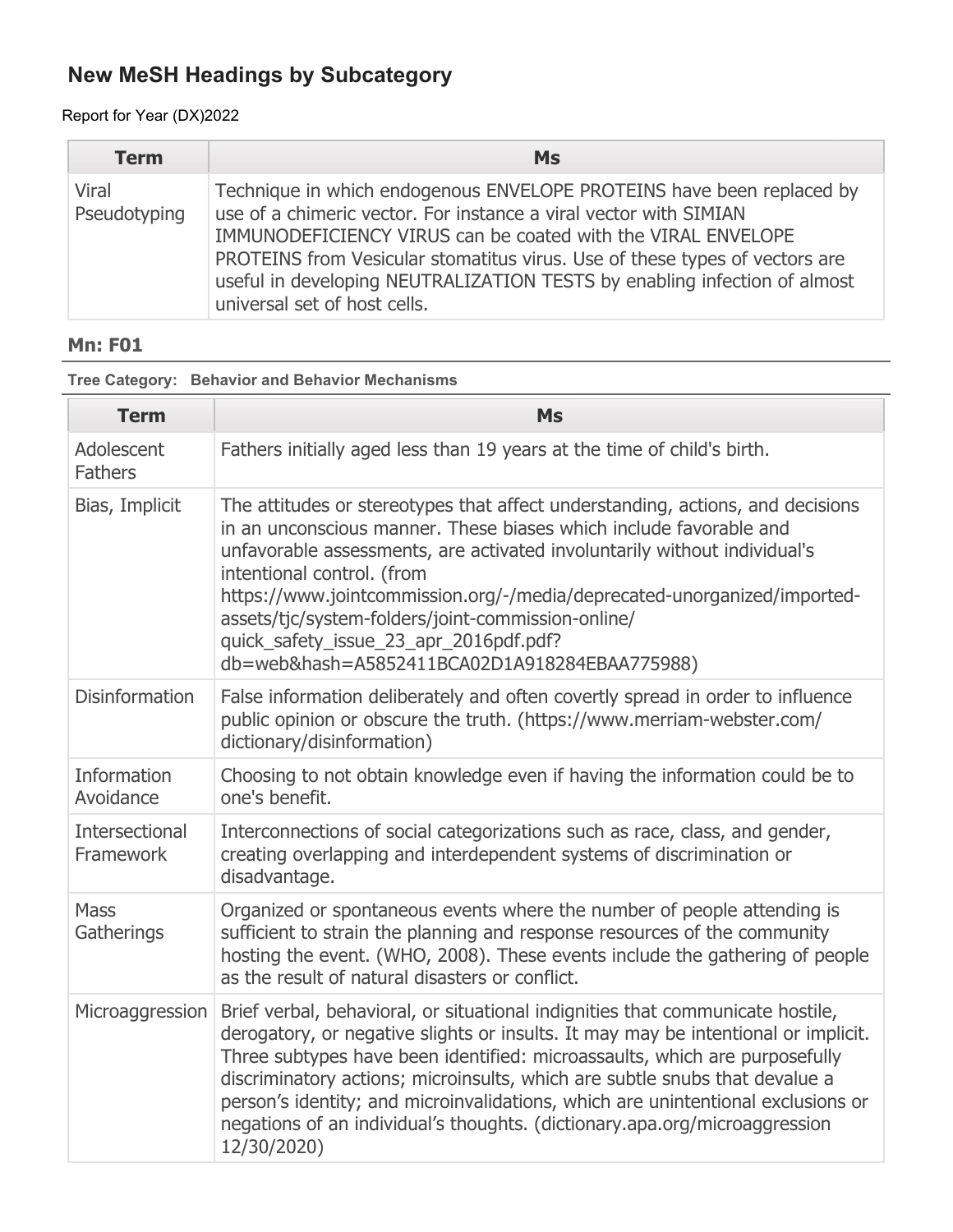Report for Year (DX)2022

| <b>Term</b>                               | <b>Ms</b>                                                                                                                                                                                                                                                                                                                                                                                                                                                                                                                                                                                                                                                                                                                               |
|-------------------------------------------|-----------------------------------------------------------------------------------------------------------------------------------------------------------------------------------------------------------------------------------------------------------------------------------------------------------------------------------------------------------------------------------------------------------------------------------------------------------------------------------------------------------------------------------------------------------------------------------------------------------------------------------------------------------------------------------------------------------------------------------------|
| Ostracism                                 | An extreme form of rejection in which one is excluded and ignored in the<br>presence of others.                                                                                                                                                                                                                                                                                                                                                                                                                                                                                                                                                                                                                                         |
| Perceived<br><b>Discrimination</b>        | Perception of being treated badly or unfairly on the basis of race, ethnicity,<br>gender, age, religion, physical appearance, sexual orientation, or other<br>characteristics. This includes perceived discrimination in health care settings.                                                                                                                                                                                                                                                                                                                                                                                                                                                                                          |
| <b>Prolonged Grief</b><br><b>Disorder</b> | Severe and disabling grief reactions that do not remit in the 12 months after<br>the death of a significant other. The core of the diagnosis includes persistent<br>yearning or missing the deceased, and preoccupation with the circumstance of<br>the death. (Carmassi, Clinical Handbook of Bereavement and Grief Reactions,<br>2018)                                                                                                                                                                                                                                                                                                                                                                                                |
| Self-<br>Compassion                       | Being kind and understanding toward oneself in times of pain or failure,<br>perceiving one's own suffering as part of a larger human experience, and<br>holding painful feelings and thoughts in mindful awareness. (from Rev General<br>Psychology, 15(4), 289-303. https://doi.org/10.1037/a0025754 accessed<br>8/11/2020                                                                                                                                                                                                                                                                                                                                                                                                             |
| Social Cohesion                           | Strength of relationships and the sense of belongingness and solidarity among<br>members of a community (https://www.healthypeople.gov/2020/topics-<br>objectives/topic/social-determinants-health/interventions-resources/social-<br>cohesion).                                                                                                                                                                                                                                                                                                                                                                                                                                                                                        |
| Systemic<br>Racism                        | Processes of racism that are embedded in laws (local, state, and federal),<br>policies, and practices of society and its institutions that provide advantages to<br>racial groups deemed as superior, while differentially oppressing,<br>disadvantaging, or otherwise neglecting racial groups viewed as inferior.<br>Differential access to the goods, services, and opportunities of society by race.<br>Institutionalized racism is normative, sometimes legalized, and often manifests<br>as inherited disadvantage. It is structural, having been codified in our<br>institutions of custom, practice, and law, so there need not be an identifiable<br>perpetrator. (ttps://www.cdc.gov/chronicdisease/programs-impact/sdoh.htm) |
| Technology<br><b>Addiction</b>            | The inability to overcome a desire to have contact with and use technology and<br>electronic devices.                                                                                                                                                                                                                                                                                                                                                                                                                                                                                                                                                                                                                                   |
| Vaccination<br><b>Hesitancy</b>           | Delay in acceptance of vaccination despite availability.                                                                                                                                                                                                                                                                                                                                                                                                                                                                                                                                                                                                                                                                                |

## **Mn: F02**

**Tree Category: Psychological Phenomena**

| <b>Term</b> | Ms                                                                                      |
|-------------|-----------------------------------------------------------------------------------------|
|             | Core Stability   A POSTURE in which an ideal body mass distribution is achieved for the |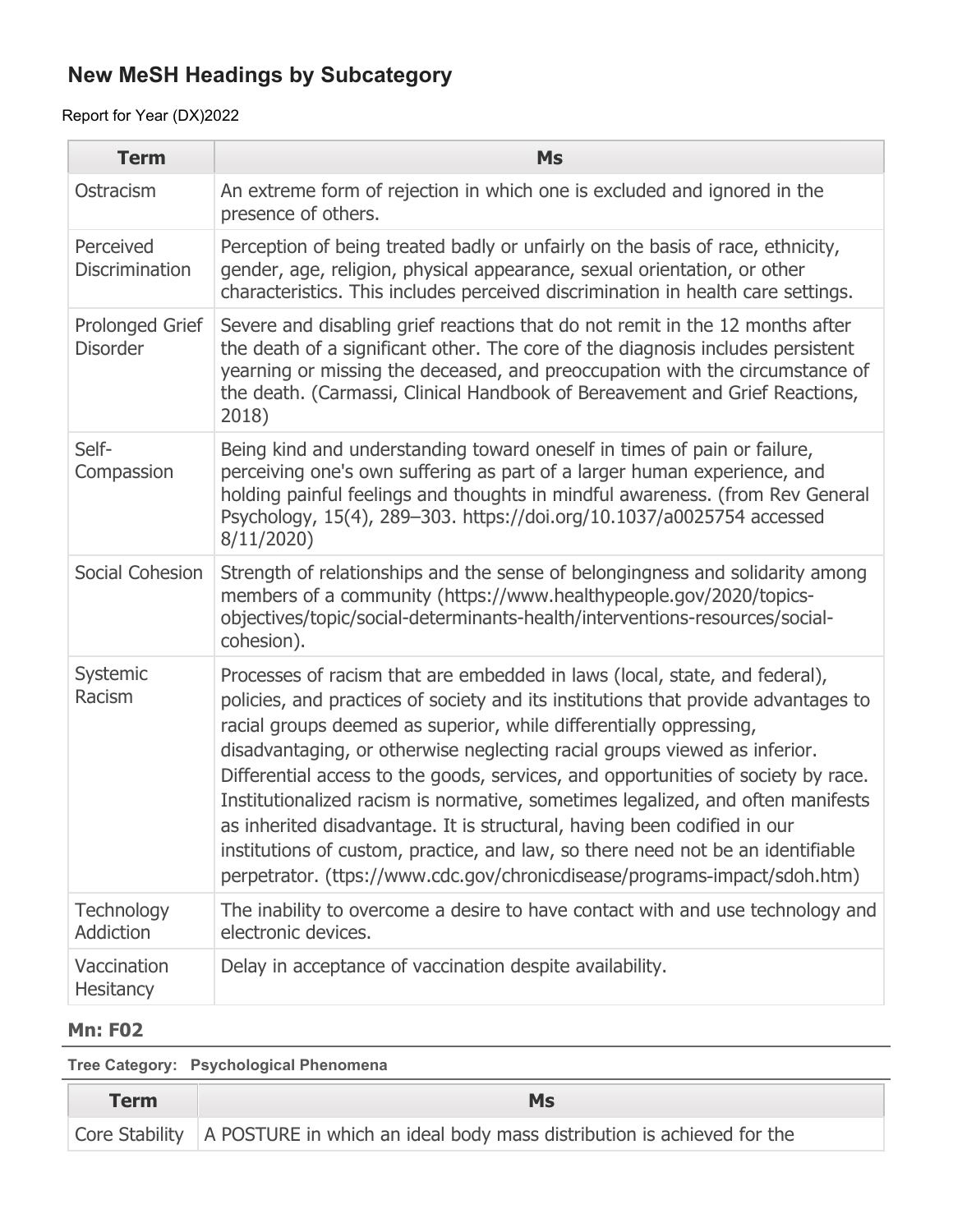### Report for Year (DX)2022

| <b>Term</b>                        | <b>Ms</b>                                                                                                                                                                                                                                                                                                                   |
|------------------------------------|-----------------------------------------------------------------------------------------------------------------------------------------------------------------------------------------------------------------------------------------------------------------------------------------------------------------------------|
|                                    | ABDOMINAL CORE. Abdominal core stability and balance provides the body an<br>ability to maintain equilibrium and control of the SPINE and PELVIC REGION<br>during movement.                                                                                                                                                 |
| Life Course<br>Perspective         | An approach to analyze one's life within the framework of various circumstances<br>experienced in a given society throughout entirety of life.                                                                                                                                                                              |
| Listening<br><b>Effort</b>         | The deliberate allocation of mental resources to overcome obstacles in goal<br>pursuit when carrying out a task, with listening effort applied more when tasks<br>involved listening. (From Pichora-Fuller et al.2016)                                                                                                      |
| Perceived<br><b>Discrimination</b> | Perception of being treated badly or unfairly on the basis of race, ethnicity,<br>gender, age, religion, physical appearance, sexual orientation, or other<br>characteristics. This includes perceived discrimination in health care settings.                                                                              |
| Self-<br>Compassion                | Being kind and understanding toward oneself in times of pain or failure,<br>perceiving one's own suffering as part of a larger human experience, and holding<br>painful feelings and thoughts in mindful awareness. (from Rev General<br>Psychology, 15(4), 289-303. https://doi.org/10.1037/a0025754 accessed<br>8/11/2020 |
| Sleep Quality                      | Satisfaction with the sleep experience, integrating aspects of sleep initiation,<br>sleep maintenance, sleep quantity, and refreshment upon awakening.                                                                                                                                                                      |

### **Mn: F03**

### **Tree Category: Mental Disorders**

| <b>Term</b>                               | <b>Ms</b>                                                                                                                                                                                                                                                                                                                                                                                                                                                   |
|-------------------------------------------|-------------------------------------------------------------------------------------------------------------------------------------------------------------------------------------------------------------------------------------------------------------------------------------------------------------------------------------------------------------------------------------------------------------------------------------------------------------|
| Orthorexia<br><b>Nervosa</b>              | An eating disorder that is characterized by the pathological obsession with<br><b>HEALTHY EATING.</b>                                                                                                                                                                                                                                                                                                                                                       |
| Schizophrenia,<br>Treatment-<br>Resistant | A subset of schizophrenia with an inadequate response in target symptoms<br>following treatment with two or more ANTIPSYCHOTICS.                                                                                                                                                                                                                                                                                                                            |
| Sluggish<br>Cognitive<br>Tempo            | Defined by a constellation of caregiver-reported symptoms that includes<br>daydreaming, difficulty initiating and sustaining effort, lethargy, and physical<br>underactivity. These symptoms have been observed in both typically developing<br>children and in some children with Attention-Deficit/Hyperactivity Disorder<br>(ADHD), especially those with the predominantly inattentive presentation. (J<br>Abnormal Child Psychology; 46: Jan 2018.127) |
| Vascular<br>Depression                    | Late-life depression associated with clinical or MRI defined cerebrovascular<br>pathology.                                                                                                                                                                                                                                                                                                                                                                  |

#### **Mn: F04**

**Tree Category: Behavioral Disciplines and Activities**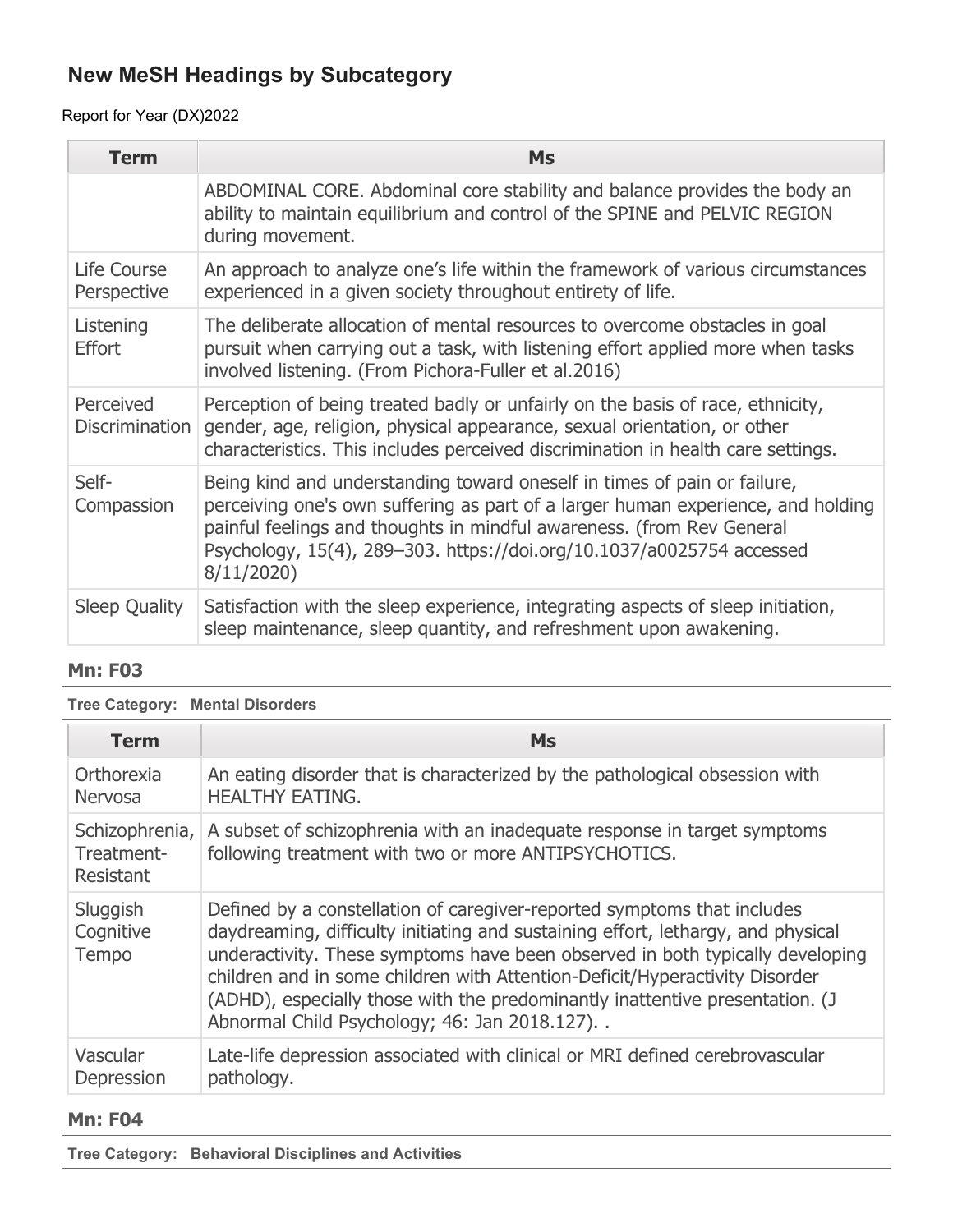### Report for Year (DX)2022

| <b>Term</b>                               | <b>Ms</b>                                                                                                                                                                                                                                                                                     |
|-------------------------------------------|-----------------------------------------------------------------------------------------------------------------------------------------------------------------------------------------------------------------------------------------------------------------------------------------------|
| Cognitive<br>Psychology                   | Branch of psychology that explores the operation of mental processes related to<br>perceiving, attending, thinking, language, and memory, mainly through<br>inferences from behavior. (APA Dictionary of Psychology.<br>https://dictionary.apa.org/cognitive-psychology, accessed 3/22/2021). |
| Cognitive<br>Restructuring                | A technique drawn from COGNITIVE BEHAVIOR THERAPY that helps an<br>individual to identify, challenge and alter stress-inducing thought patterns and<br>beliefs.                                                                                                                               |
| Intersectional<br><b>Framework</b>        | Interconnections of social categorizations such as race, class, and gender,<br>creating overlapping and interdependent systems of discrimination or<br>disadvantage.                                                                                                                          |
| Mentalization-<br><b>Based</b><br>Therapy | Mentalization-based therapy (MBT) is a type of long-term psychotherapy that is<br>based on the use of MENTALIZATION.                                                                                                                                                                          |
| Psychological<br><b>First Aid</b>         | Early psychosocial intervention approach used during or after traumatic life<br>events as disasters, accidents, terrorist attacks causing negative effects on<br>individual and/or society. It focuses on determining basic physical and mental<br>needs of individuals in major events.      |

## **Mn: G01**

#### **Tree Category: Physical Phenomena**

| <b>Term</b>                  | <b>Ms</b>                                                                                                                                                           |
|------------------------------|---------------------------------------------------------------------------------------------------------------------------------------------------------------------|
| Radiation<br><b>Fibrosis</b> | Radiation-induced fibrosis due to increased production of FIBRIN. Its symptoms<br>include CERVICAL DYSTONIA, difficulty with speech and swallowing, swelling in the |
| Syndrome                     | radiation field and TRISMUS.                                                                                                                                        |

#### **Mn: G02**

#### **Tree Category: Chemical Phenomena**

| <b>Term</b>                   | <b>Ms</b>                                                                                                                                                                                                                                                       |
|-------------------------------|-----------------------------------------------------------------------------------------------------------------------------------------------------------------------------------------------------------------------------------------------------------------|
| Ammonia<br>Oxidation          | Anaerobic   A process facilitated by specialized bacteria (PLANCTOMYCETES) involving the<br>oxidation of ammonia to gaseous nitrogen by using nitrite as the electron acceptor.                                                                                 |
| Hippo<br>Signaling<br>Pathway | A signaling pathway that plays a key role in regulating tissue and organ growth. The<br>name derives from the protein kinase Hippo (Hpo) found in DROSOPHILA; where<br>mutations of the Hpo gene result in tissue overgrowth and the hippopotamus<br>phenotype. |

#### **Mn: G03**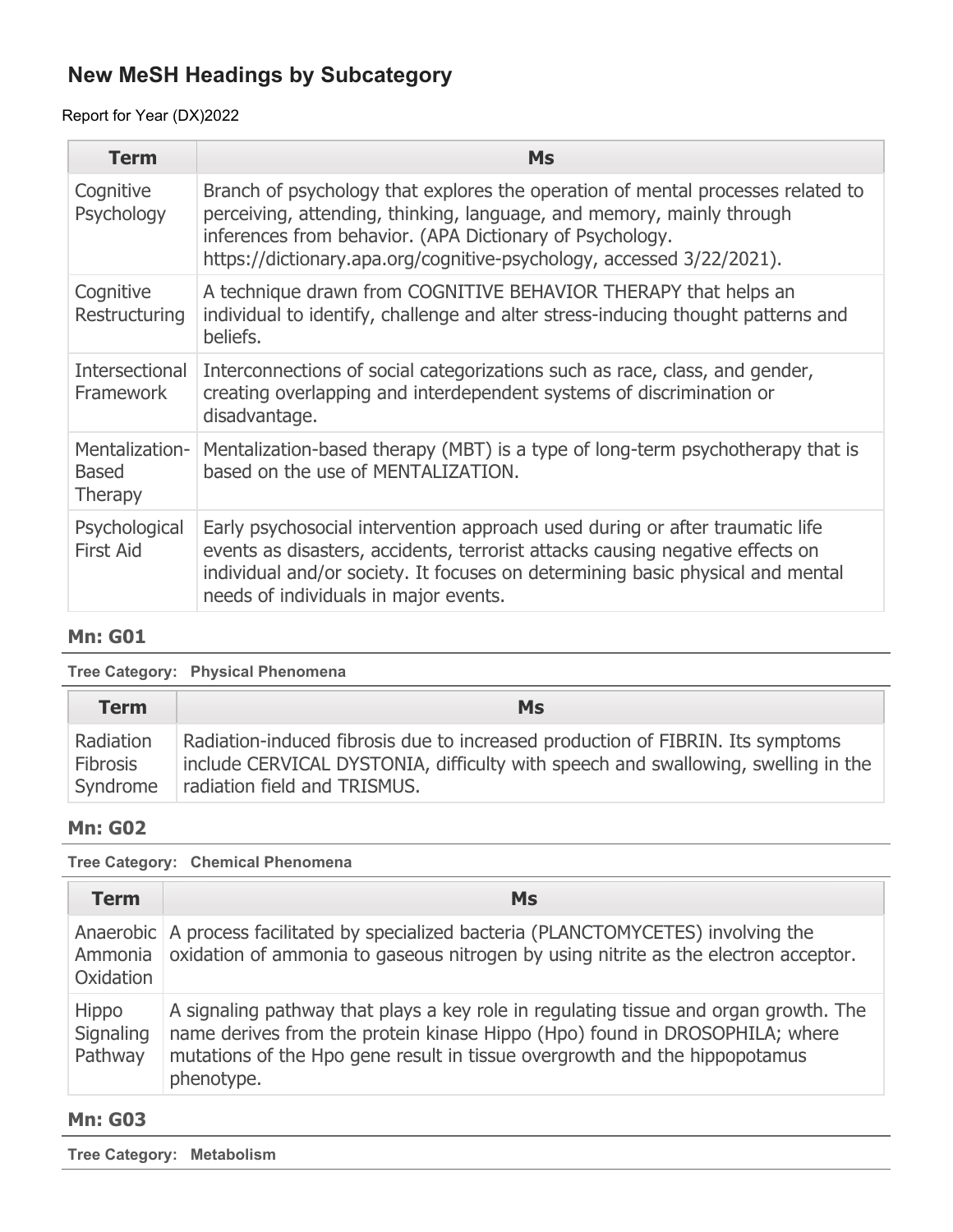### Report for Year (DX)2022

| <b>Term</b> | Ms                                                                                                                                                                                                                                                                               |  |  |  |  |
|-------------|----------------------------------------------------------------------------------------------------------------------------------------------------------------------------------------------------------------------------------------------------------------------------------|--|--|--|--|
| Oxygen      | Extent to which HEMOGLOBIN is saturated with OXYGEN typically as measured in<br>Saturation   arterial blood. It can be measured by various methods (e.g., PULSE OXYMETER,<br>blood gas analysis). A low blood oxygen saturation level indicates a condition called<br>HYPOXEMIA. |  |  |  |  |
|             | Secretome The set of all the soluble factors and extracellular vesicles secreted into the<br>extracellular space by cells, or an organ or organism. In some studies the secretome<br>only refers to the proteins secreted into the extracellular space.                          |  |  |  |  |

## **Mn: G04**

### **Tree Category: Cell Physiological Phenomena**

| <b>Term</b>                                         | <b>Ms</b>                                                                                                                                                                                                                                                                                                                                                         |
|-----------------------------------------------------|-------------------------------------------------------------------------------------------------------------------------------------------------------------------------------------------------------------------------------------------------------------------------------------------------------------------------------------------------------------------|
| Cell Death<br>Reversal                              | Recovery of cells from one of the activated pathways of regulated cell death.                                                                                                                                                                                                                                                                                     |
| <b>Hippo</b><br>Signaling<br>Pathway                | A signaling pathway that plays a key role in regulating tissue and organ growth.<br>The name derives from the protein kinase Hippo (Hpo) found in DROSOPHILA;<br>where mutations of the Hpo gene result in tissue overgrowth and the<br>hippopotamus phenotype.                                                                                                   |
| Opsonization                                        | The process of recognizing and targeting particles by binding with OPSONINS<br>(e.g., IgM, C1 and IgG) for phagocytosis or for antibody-dependent cell<br>cytotoxicity.                                                                                                                                                                                           |
| Senescence-<br>Associated<br>Secretory<br>Phenotype | A paracrine pro-inflammatory phenotype developed in senescing cells. The<br>senescence-associated secretory phenotype (SASP) results from the inflammatory,<br>proteolytic and growth factor enriched SECRETOME of many types of senescent<br>cells which leads to tissue repair or tissue and organ damage over time and links<br>SASP to age-related disorders. |
| <b>Trogocytosis</b>                                 | Process in which parts of target cell membrane is actively chopped up or gnawed<br>and transferred to monocytes. Although similar to PHAGOCYTOSIS it does not<br>involve engulfing.                                                                                                                                                                               |

### **Mn: G05**

### **Tree Category: Genetic Phenomena**

| <b>Term</b> | <b>Ms</b>                                                                                                                                                                                                                                                                                                                                                                                                                                                                                                              |
|-------------|------------------------------------------------------------------------------------------------------------------------------------------------------------------------------------------------------------------------------------------------------------------------------------------------------------------------------------------------------------------------------------------------------------------------------------------------------------------------------------------------------------------------|
| Shift       | Antigenic Changes in the ANTIGEN population by slow and minor (antigenic drift) or sudden<br>Drift and and major mutations (antigenic shift). Accumulation of minor mutations in antigenic<br>drift over time may require development of new vaccine (e.g., seasonal FLU<br>VACCINES). Antigenic shift on the other hand is less common but may result in<br>emergence of a new subtype or species and sometimes pandemics (e.g., H1N1<br>pandemics in 2009 and 2018 and COVID-19) due to lack of HERD IMMUNITY to the |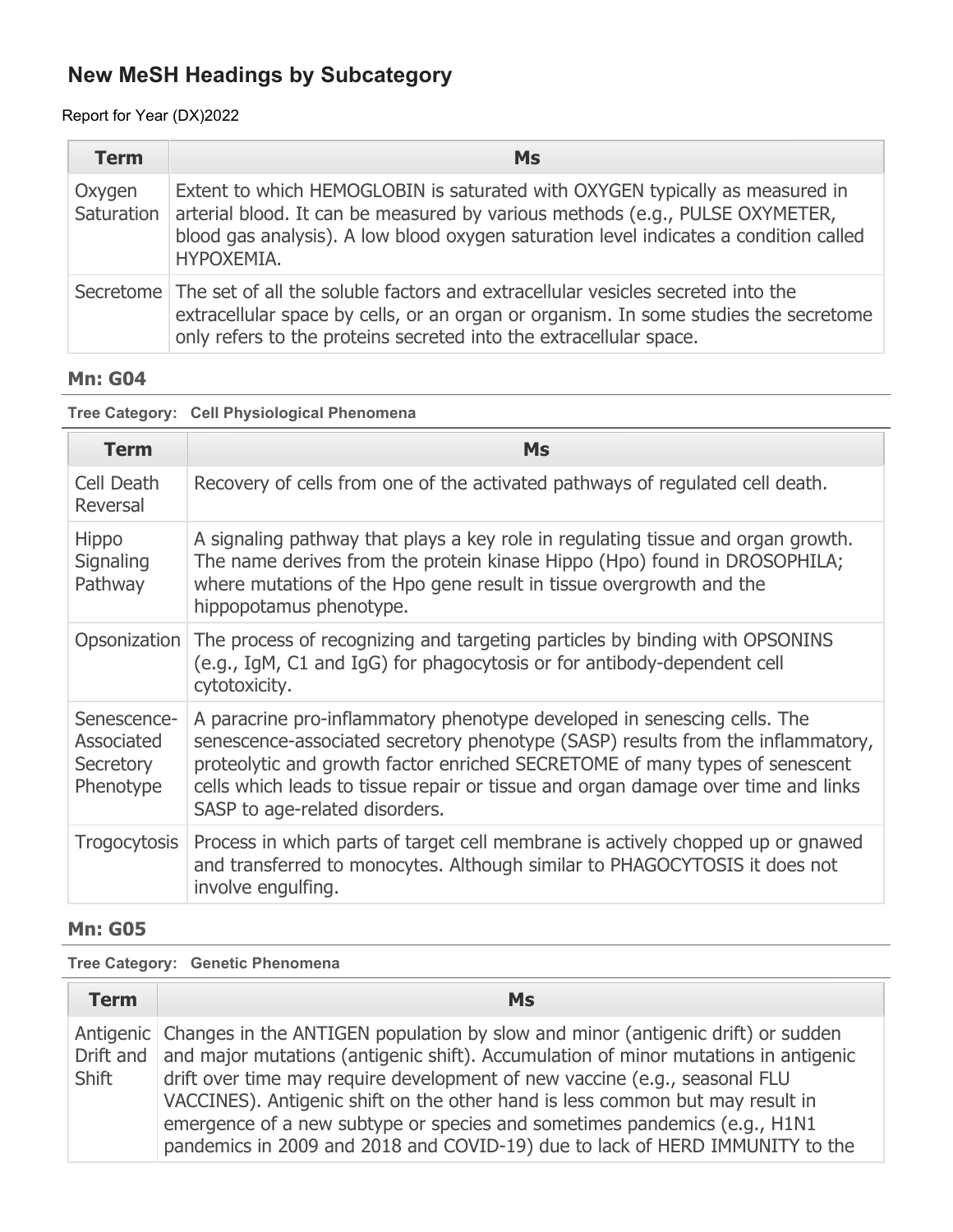### Report for Year (DX)2022

| <b>Term</b>          | <b>Ms</b>                                                                                                                                                                                                                                                                                                                                                                                                           |  |  |  |  |
|----------------------|---------------------------------------------------------------------------------------------------------------------------------------------------------------------------------------------------------------------------------------------------------------------------------------------------------------------------------------------------------------------------------------------------------------------|--|--|--|--|
|                      | newly emerged novel pathogen.                                                                                                                                                                                                                                                                                                                                                                                       |  |  |  |  |
| Phase<br>Variation   | An adaptive mechanism used by microbes to avoid detection by the host or adapt to<br>changes in environment by randomly and rapidly switch on and off of a gene by<br>various mechanisms. between on and off phases. For instance, drug tolerant<br>MYCOBACTERIUM TUBERCULOSIS arises though rapid reversible mutations in the<br>glpK gene through phase variation.                                                |  |  |  |  |
| Shelterin<br>Complex | A TELOMERE cap complex consisting of telomere-specific proteins in association with<br>telomeric DNA such as telomeric dsDNA-sDNA junction. They are involved in the<br>protection of chromosome ends and TELOMERASE regulation and play a role in<br>CELLULAR SENESCENCE and ageing-related pathology. In general it consists of six<br>mostly TELOMERE-BINDING PROTEINS (POT1, RAP1, TIN2, TPP1, TRF1, and TRF2). |  |  |  |  |

#### **Mn: G07**

### **Tree Category: Physiological Phenomena**

| <b>Term</b>                                         | <b>Ms</b>                                                                                                                                                                                                                                                                                                                                                         |
|-----------------------------------------------------|-------------------------------------------------------------------------------------------------------------------------------------------------------------------------------------------------------------------------------------------------------------------------------------------------------------------------------------------------------------------|
| Core<br><b>Stability</b>                            | A POSTURE in which an ideal body mass distribution is achieved for the<br>ABDOMINAL CORE. Abdominal core stability and balance provides the body an<br>ability to maintain equilibrium and control of the SPINE and PELVIC REGION<br>during movement.                                                                                                             |
| Fermented<br><b>Beverages</b>                       | Beverages that are prepared by using microorganisms to convert their components<br>into various FERMENTATION end products.                                                                                                                                                                                                                                        |
| Listening<br><b>Effort</b>                          | The deliberate allocation of mental resources to overcome obstacles in goal pursuit<br>when carrying out a task, with listening effort applied more when tasks involved<br>listening. (From Pichora-Fuller et al.2016)                                                                                                                                            |
| Plant<br>Senescence                                 | In plants, similarly as in animals, an age-dependent irreversible process of changes<br>leading to the arrest of CELL DIVISION and/or PROGRAMMED CELL DEATH.                                                                                                                                                                                                      |
| Senescence-<br>Associated<br>Secretory<br>Phenotype | A paracrine pro-inflammatory phenotype developed in senescing cells. The<br>senescence-associated secretory phenotype (SASP) results from the inflammatory,<br>proteolytic and growth factor enriched SECRETOME of many types of senescent<br>cells which leads to tissue repair or tissue and organ damage over time and links<br>SASP to age-related disorders. |
| Weight<br>Cycling                                   | Repeated cycles of weight loss followed by weight gain.                                                                                                                                                                                                                                                                                                           |

### **Mn: G09**

**Tree Category: Circulatory and Respiratory Physiological Phenomena**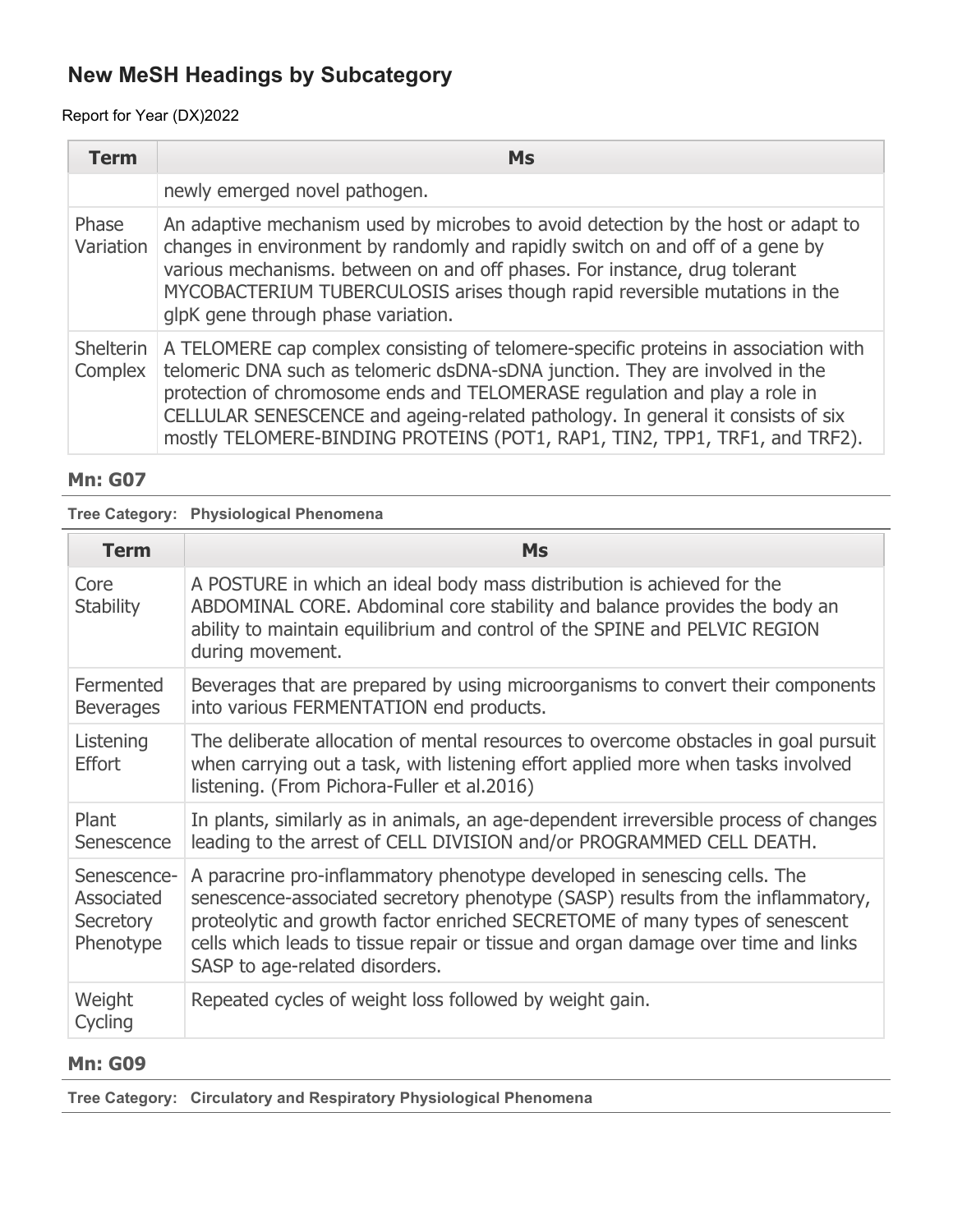Report for Year (DX)2022

| <b>Term</b> | <b>Ms</b>                                                                                                                                                                            |  |  |  |
|-------------|--------------------------------------------------------------------------------------------------------------------------------------------------------------------------------------|--|--|--|
|             | Opsonization The process of recognizing and targeting particles by binding with OPSONINS<br>(e.g., IgM, C1 and IgG) for phagocytosis or for antibody-dependent cell<br>cytotoxicity. |  |  |  |

### **Mn: G11**

|  | Tree Category: Musculoskeletal and Neural Physiological Phenomena |  |  |  |
|--|-------------------------------------------------------------------|--|--|--|
|--|-------------------------------------------------------------------|--|--|--|

| <b>Term</b>                     | <b>Ms</b>                                                                                                                                                                                                                                                                                                                                                                                                                                                                                                                                                                             |
|---------------------------------|---------------------------------------------------------------------------------------------------------------------------------------------------------------------------------------------------------------------------------------------------------------------------------------------------------------------------------------------------------------------------------------------------------------------------------------------------------------------------------------------------------------------------------------------------------------------------------------|
| <b>Brain-Gut</b><br><b>Axis</b> | An interactive network between the GASTROINTESTINAL TRACT (gut) and the<br>brain principally mediated through the ENTERIC NERVOUS SYSTEM. Control of the<br>gut activities during stress, for instance, is mediated by activation of<br>neuroendocrine hormones (e.g., CORTICOTROPIN-RELEASING FACTOR).<br>Conversely, INTESTINAL MICROBIOTA associate with the CENTRAL NERVOUS<br>SYSTEM through the axis via microorganism-derived products (e.g., UROCORTINS).<br>Some functional GASTROINTESTINAL DISORDERS (e.g., IRRITABLE BOWEL<br>SYNDROME) have dysregulated brain-gut axis. |
| Core<br><b>Stability</b>        | A POSTURE in which an ideal body mass distribution is achieved for the<br>ABDOMINAL CORE. Abdominal core stability and balance provides the body an<br>ability to maintain equilibrium and control of the SPINE and PELVIC REGION during<br>movement.                                                                                                                                                                                                                                                                                                                                 |
|                                 | Exergaming Videogaming that involves the player's whole body in physical exercises in order to<br>play the videogames.                                                                                                                                                                                                                                                                                                                                                                                                                                                                |
| <b>Nordic</b><br>Walking        | Form of brisk walking, utilizing walking poles, which actively engages the trunk and<br>upper limbs during walking, maintaining the natural gait, while the hands are<br>performing an open-close cycle in an alternating manner.                                                                                                                                                                                                                                                                                                                                                     |

#### **Mn: G12**

### **Tree Category: Immune System Phenomena**

| <b>Term</b>                            | <b>Ms</b>                                                                                                                                                                                                                                                                                                                                                                                                                                                                                                                           |
|----------------------------------------|-------------------------------------------------------------------------------------------------------------------------------------------------------------------------------------------------------------------------------------------------------------------------------------------------------------------------------------------------------------------------------------------------------------------------------------------------------------------------------------------------------------------------------------|
| Antigenic<br>Drift and<br><b>Shift</b> | Changes in the ANTIGEN population by slow and minor (antigenic drift) or sudden<br>and major mutations (antigenic shift). Accumulation of minor mutations in<br>antigenic drift over time may require development of new vaccine (e.g., seasonal<br>FLU VACCINES). Antigenic shift on the other hand is less common but may result<br>in emergence of a new subtype or species and sometimes pandemics (e.g., H1N1<br>pandemics in 2009 and 2018 and COVID-19) due to lack of HERD IMMUNITY to<br>the newly emerged novel pathogen. |
| Endotoxin<br>Tolerance                 | Reduced capacity to respond to subsequent ENDOTOXIN challenges after an initial<br>exposure. It is characterized by reduced responsiveness of INNATE IMMUNE<br>RESPONSES, a shift from pro- to anti-inflammatory cell phenotype and impaired                                                                                                                                                                                                                                                                                        |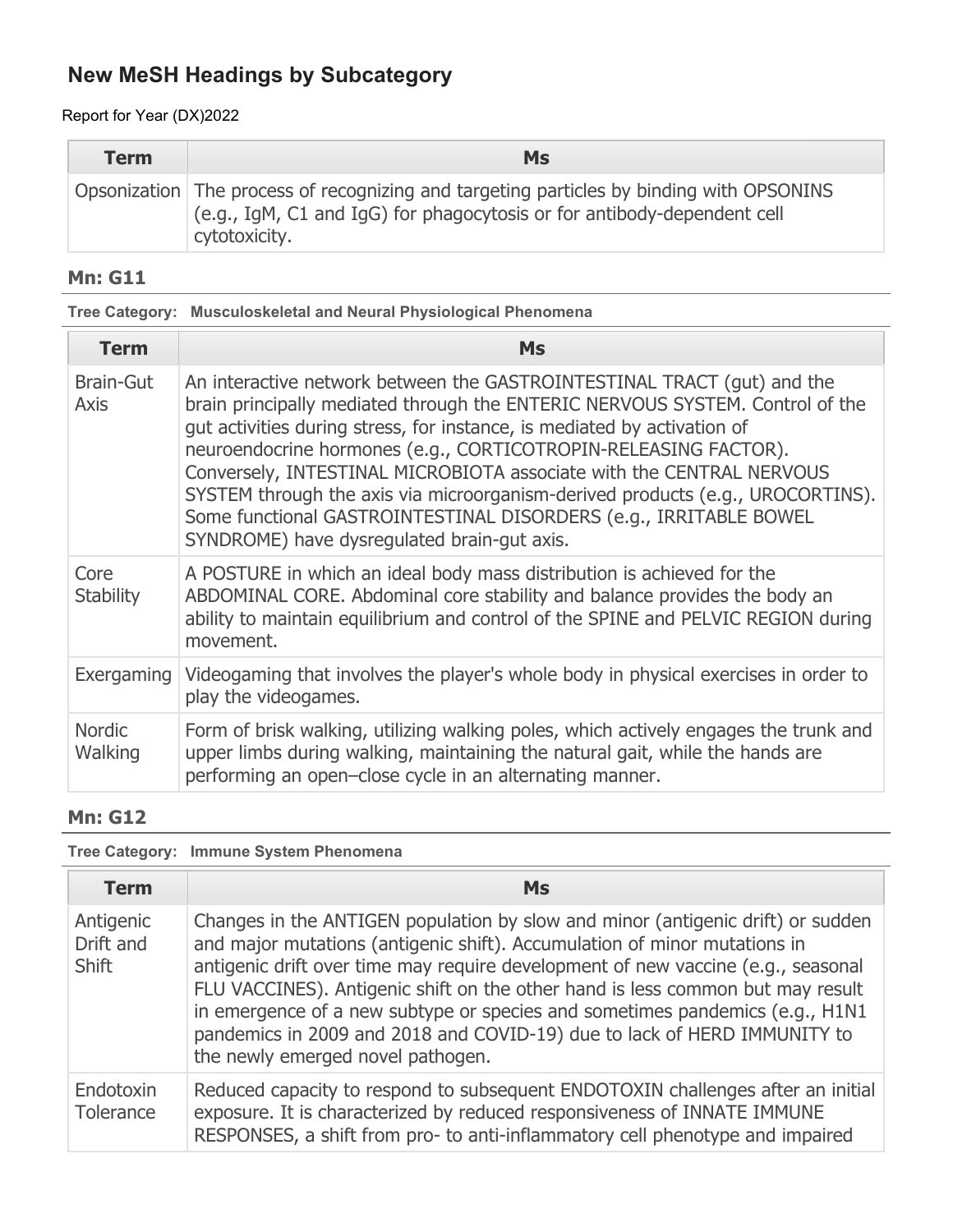### Report for Year (DX)2022

| Term | <b>Ms</b>                                                                                                                                                                                          |
|------|----------------------------------------------------------------------------------------------------------------------------------------------------------------------------------------------------|
|      | ANITGEN PRESENTATION.                                                                                                                                                                              |
|      | Opsonization The process of recognizing and targeting particles by binding with OPSONINS<br>(e.g., IgM, C1 and IgG) for phagocytosis or for antibody-dependent cell<br>cytotoxicity.               |
|      | Trogocytosis   Process in which parts of target cell membrane is actively chopped up or gnawed<br>and transferred to monocytes. Although similar to PHAGOCYTOSIS it does not<br>involve engulfing. |

### **Mn: G15**

| Tree Category: Plant Physiological Phenomena |  |  |  |
|----------------------------------------------|--|--|--|
|----------------------------------------------|--|--|--|

| <b>Term</b> | Ms                                                                                                                                                                        |
|-------------|---------------------------------------------------------------------------------------------------------------------------------------------------------------------------|
| Plant       | In plants, similarly as in animals, an age-dependent irreversible process of changes<br>Senescence   leading to the arrest of CELL DIVISION and/or PROGRAMMED CELL DEATH. |

### **Mn: G16**

#### **Tree Category: Biological Phenomena**

| <b>Term</b>                       | <b>Ms</b>                                                                                                                                                                                                                                                                                                                                                                                                                                                                                                                           |
|-----------------------------------|-------------------------------------------------------------------------------------------------------------------------------------------------------------------------------------------------------------------------------------------------------------------------------------------------------------------------------------------------------------------------------------------------------------------------------------------------------------------------------------------------------------------------------------|
| Anaerobic<br>Ammonia<br>Oxidation | A process facilitated by specialized bacteria (PLANCTOMYCETES) involving the<br>oxidation of ammonia to gaseous nitrogen by using nitrite as the electron<br>acceptor.                                                                                                                                                                                                                                                                                                                                                              |
| <b>Effects</b>                    | Anthropogenic Environmental alterations resulting from human activities.                                                                                                                                                                                                                                                                                                                                                                                                                                                            |
| Antigenic Drift<br>and Shift      | Changes in the ANTIGEN population by slow and minor (antigenic drift) or<br>sudden and major mutations (antigenic shift). Accumulation of minor mutations<br>in antigenic drift over time may require development of new vaccine (e.g.,<br>seasonal FLU VACCINES). Antigenic shift on the other hand is less common but<br>may result in emergence of a new subtype or species and sometimes pandemics<br>(e.g., H1N1 pandemics in 2009 and 2018 and COVID-19) due to lack of HERD<br>IMMUNITY to the newly emerged novel pathogen. |
| Coral<br>Bleaching                | The process whereby large extents of CORAL rapidly pale through loss of their<br>algal endosymbionts via destabilization of the coral-algal SYMBIOSIS. (from<br>https://doi.org/10.1111/mec.15337, January 11, 2021)                                                                                                                                                                                                                                                                                                                |

### **Mn: G17**

**Tree Category: Mathematical Concepts**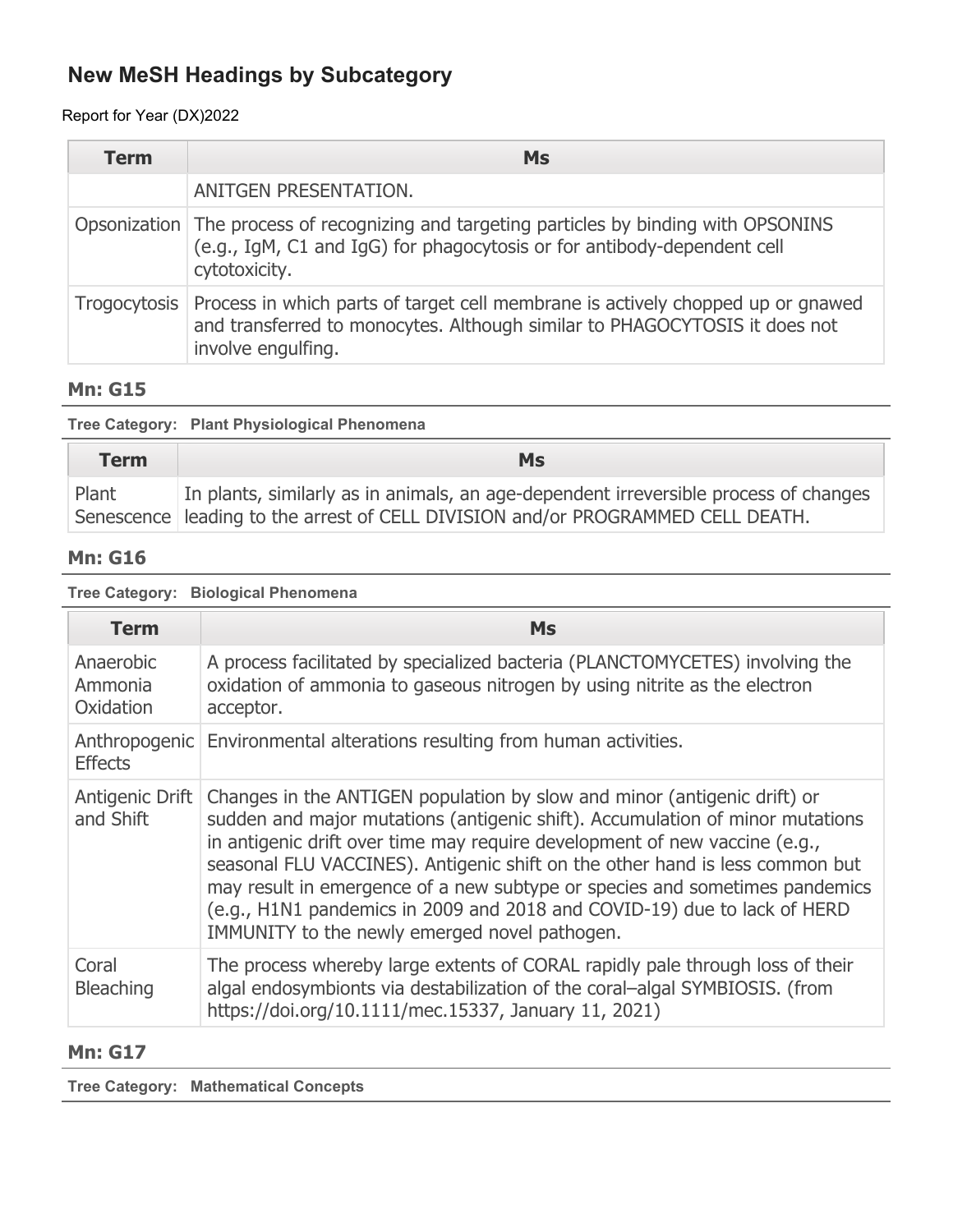Report for Year (DX)2022

| <b>Term</b> | <b>Ms</b>                                                                                                                                                |
|-------------|----------------------------------------------------------------------------------------------------------------------------------------------------------|
| Analysis    | Sentiment   A data mining technique in which subjective information such as sentiments,<br>OPINIONS, and attitudes are extracted and analyzed from data. |

### **Mn: H01**

**Tree Category: Natural Science Disciplines**

| <b>Term</b>                   | <b>Ms</b>                                                                                                                                                                                                                                                                                                                    |
|-------------------------------|------------------------------------------------------------------------------------------------------------------------------------------------------------------------------------------------------------------------------------------------------------------------------------------------------------------------------|
| Geroscience                   | The study of the BIOLOGY; BIOCHEMISTRY; and PHYSIOLOGY of AGING and the<br>AGED and age-related diseases such as CARDIOVASCULAR DISEASES; DIABETES<br>MELLITUS; and CANCER, as well as debilitating conditions like ARTHRITIS;<br>FATIGUE; and FRAILTY.                                                                      |
| Science,<br><b>Biomedical</b> | Translational The field of investigation which seeks to understand the scientific and operational<br>principles underlying each step of the translational process to increase the<br>efficiency and effectiveness of translational research in all therapeutic areas. (from<br>Nat Rev Drug Discov 2018 Jul; 17(7): 455-456) |

### **Mn: H02**

#### **Tree Category: Health Occupations**

| <b>Term</b>         | <b>Ms</b>                                                                                                                                                                                                                                                                                                    |
|---------------------|--------------------------------------------------------------------------------------------------------------------------------------------------------------------------------------------------------------------------------------------------------------------------------------------------------------|
| Genomic<br>Medicine | A medical discipline using genomic information about an individual as part of their<br>clinical care (e.g. for diagnostic or therapeutic decision-making) and the health<br>outcomes and policy implications of that clinical use. (From<br>www.genome.gov/health/Genomics-and-Medicine accessed 12/28/2020) |
| Geroscience         | The study of the BIOLOGY; BIOCHEMISTRY; and PHYSIOLOGY of AGING and the<br>AGED and age-related diseases such as CARDIOVASCULAR DISEASES; DIABETES<br>MELLITUS; and CANCER, as well as debilitating conditions like ARTHRITIS;<br>FATIGUE; and FRAILTY.                                                      |

### **Mn: I01**

**Tree Category: Social Sciences**

| <b>Term</b>                  | <b>Ms</b>                                                                                                                                                                                                                                                                               |
|------------------------------|-----------------------------------------------------------------------------------------------------------------------------------------------------------------------------------------------------------------------------------------------------------------------------------------|
| Adolescent<br><b>Fathers</b> | Fathers initially aged less than 19 years at the time of child's birth.                                                                                                                                                                                                                 |
| <b>Child Poverty</b>         | A situation of children (ages 0-17 inclusive) living in households with income<br>below the U.S. Depertment of Health and Human Services Federal Poverty<br>Threshold, often leading to a lack of food, sanitation, shelter, health care and<br>education needed to survive and thrive. |
| Citizenship                  | Status of a person recognized under the law of a sovereign nation as a                                                                                                                                                                                                                  |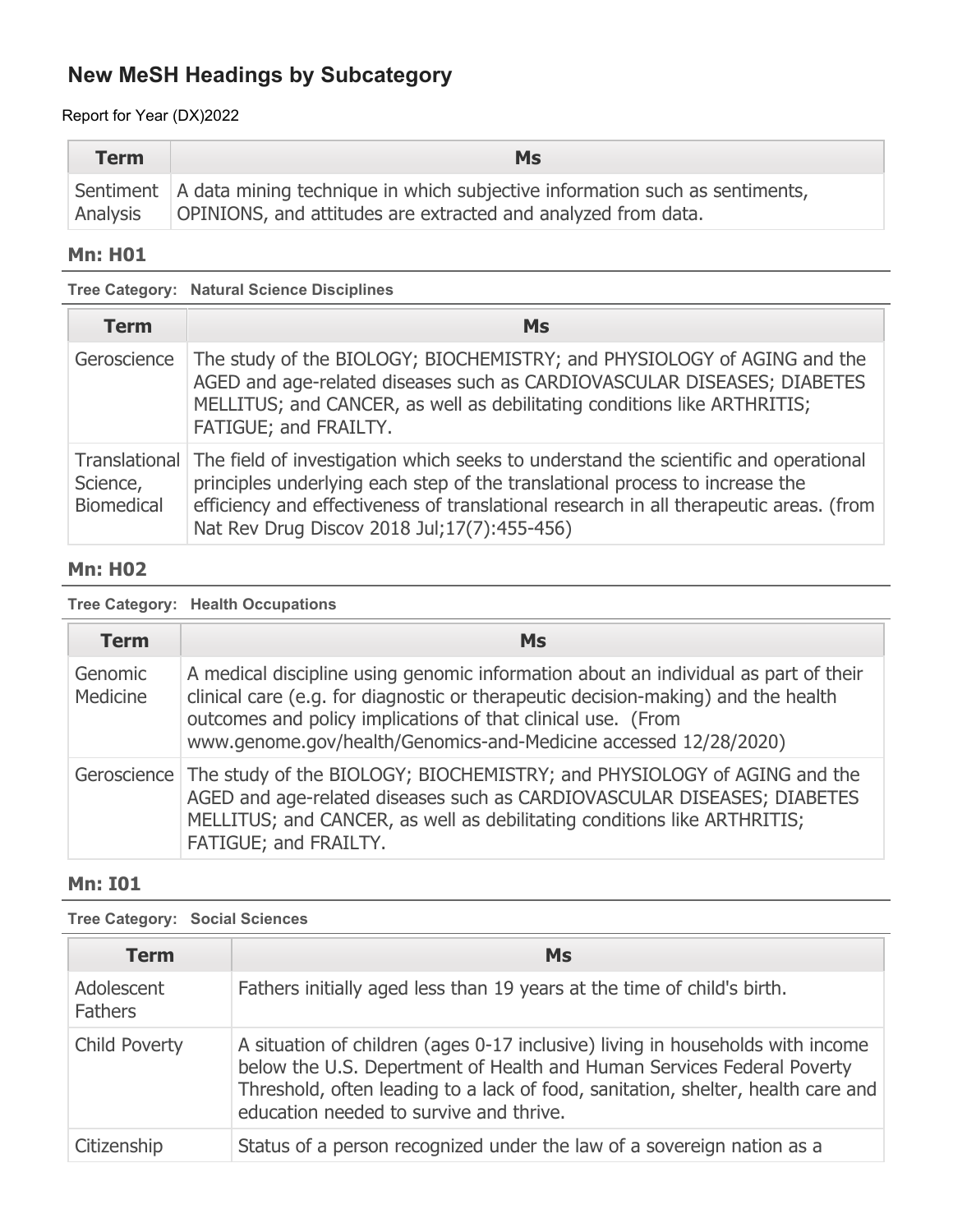| <b>Term</b>                                   | <b>Ms</b>                                                                                                                                                                                                                                                                                                                                                                                                       |
|-----------------------------------------------|-----------------------------------------------------------------------------------------------------------------------------------------------------------------------------------------------------------------------------------------------------------------------------------------------------------------------------------------------------------------------------------------------------------------|
|                                               | member of or belonging to that nation.                                                                                                                                                                                                                                                                                                                                                                          |
| <b>Climate Models</b>                         | Computer representations that simulate or predict the behavior or activity of<br>WEATHER systems, processes, or phenomena.                                                                                                                                                                                                                                                                                      |
| Community<br><b>Resources</b>                 | The financial, material, and/or human assets of a community which have the<br>potential to improve the QUALITY OF LIFE in community.                                                                                                                                                                                                                                                                            |
| Community<br>Support                          | Community support systems that may be organized through extended family<br>members, friends, neighbors, religious organizations, community programs,<br>cultural and ethnic organizations, or other support groups or organizations.<br>(https://www.lawinsider.com/dictionary/community-support-systems)                                                                                                       |
| <b>Economic Stability</b>                     | An absence of excessive economic fluctuations which allows people the<br>ability to access resources.<br>(https://www.ruralhealthinfo.org/toolkits/sdoh/2/economic-stability/<br>index#:~:text=Economic%20stability%20allows%20people%20the,provides<br>%20a%20stable%2C%20living%20wage.&text=Income%2Fpoverty%20and<br>%20financial%20resources)                                                              |
| Environmental<br><b>Justice</b>               | The fair treatment and meaningful involvement of all people regardless of<br>race, color, national origin, or income, with respect to the development,<br>implementation, and enforcement of environmental laws, regulations, and<br>policies. (https://www.epa.gov/environmentaljustice/learn-about-<br>environmental-justice)                                                                                 |
| Environmentalism                              | Advocacy for the preservation, restoration, or improvement of the natural<br>environment. It aims to reduce the impact of human activities on the earth<br>and its inhabitants.                                                                                                                                                                                                                                 |
| <b>Ethnic and Racial</b><br><b>Minorities</b> | Socially constructed groups of people who differ in race, color or national,<br>religious, or cultural origin from the dominant group and is often the majority<br>population of the country in which they live. Ethnic minority groups generally<br>share a common sense of identity and common characteristics such as<br>language, religion, tribe, nationality, race, or a combination thereof.             |
| <b>Health Inequities</b>                      | Differences in health status or in the distribution of health resources between<br>different population groups, arising from the social conditions in which<br>people are born, grow, live, work and age.(https://www.who.int/news-room/<br>facts-in-pictures/detail/health-inequities-and-their-causes#:~:text=Health<br>%20inequities%20are%20differences%20in,right%20mix%20of<br>%20government%20policies.) |
| Home<br>Environment                           | Aspects of peoples' living conditions that may and can impact people's health<br>and/or well-being. These factors may be physical (e.g., housing quality) or<br>social circumstances (e.g., living alone).                                                                                                                                                                                                      |
| Housing                                       | This encompasses a number of challenges, such as having trouble paying                                                                                                                                                                                                                                                                                                                                          |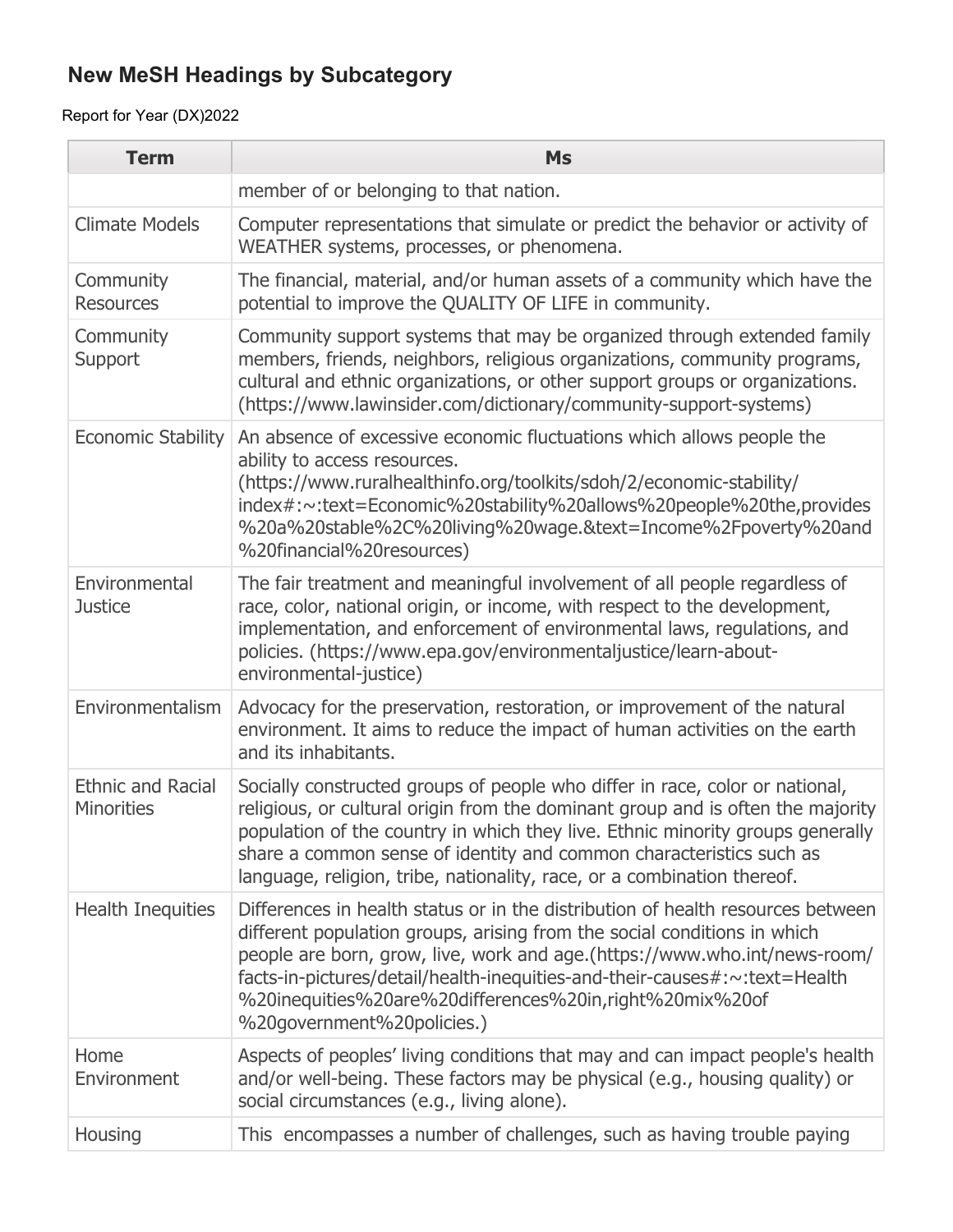| <b>Term</b>                        | <b>Ms</b>                                                                                                                                                                                                                                                                                                                                                                                                                                                                                                                                                                                  |
|------------------------------------|--------------------------------------------------------------------------------------------------------------------------------------------------------------------------------------------------------------------------------------------------------------------------------------------------------------------------------------------------------------------------------------------------------------------------------------------------------------------------------------------------------------------------------------------------------------------------------------------|
| Instability                        | rent, living in overcrowded conditions, moving frequently, living with friends<br>or relatives out of necessity, being unhoused, or spending the bulk of<br>household income (>50%) on housing.<br>(https://www.healthypeople.gov/2020/topics-objectives/topic/social-<br>determinants-health/interventions-resources/housing-instability)                                                                                                                                                                                                                                                 |
| <b>Housing Quality</b>             | Physical condition of a person's home as well as the quality of the social and<br>physical environment in which the home is located. Aspects of housing<br>quality include air quality, home safety, space per individual, and the<br>presence of mold, asbestos, or lead. Housing quality is affected by factors<br>like a home's design and age.(https://www.healthypeople.gov/2020/topics-<br>objectives/topic/social-determinants-health/interventions-resources/quality-<br>of-housing)                                                                                               |
| <b>Intersectional</b><br>Framework | Interconnections of social categorizations such as race, class, and gender,<br>creating overlapping and interdependent systems of discrimination or<br>disadvantage.                                                                                                                                                                                                                                                                                                                                                                                                                       |
| Medicine, Persian                  | Traditional concepts of medicine and associated methods reflected in<br>medicine in PERSIA.                                                                                                                                                                                                                                                                                                                                                                                                                                                                                                |
| Neighborhood<br>Characteristics    | Characteristics that may describe the demographic, social, built environment,<br>or economic characteristics of a geographic area in which people live and can<br>affect health and well-being of neighborhood residents. Neighborhood<br>environments include the physical environment (unsafe air/water), built<br>environment (sidewalks/greenspace) and the social environment (safety,<br>sense of community).                                                                                                                                                                        |
| Ostracism                          | An extreme form of rejection in which one is excluded and ignored in the<br>presence of others.                                                                                                                                                                                                                                                                                                                                                                                                                                                                                            |
| Social Deprivation                 | Limited access to society's resources due to poverty. discrimination, or other<br>disadvantage. Conditions based on seven demographic characteristics<br>collected in the American Community Survey (ACS): often include percent<br>living in poverty, percent with less than 12 years of education, percent of<br>single parent households, percent living in rented housing unit, percent living<br>in overcrowded housing unit, percent of households without a car, and<br>percent of non-employed adults under the age of 65<br>years.(https://dictionary.apa.org/socialdeprivation). |
| Social Status                      | The relative prestige, authority, and privilege of an individual or group.                                                                                                                                                                                                                                                                                                                                                                                                                                                                                                                 |
| Social Structure                   | The complex of relationships and systems that organize and regulate<br>interpersonal phenomena in a group or society. The social structure of a<br>group includes its norms and roles and the status, attraction, and<br>communication relations that link one member to another (see group<br>structure). The social structure of a society includes the complex of relations                                                                                                                                                                                                             |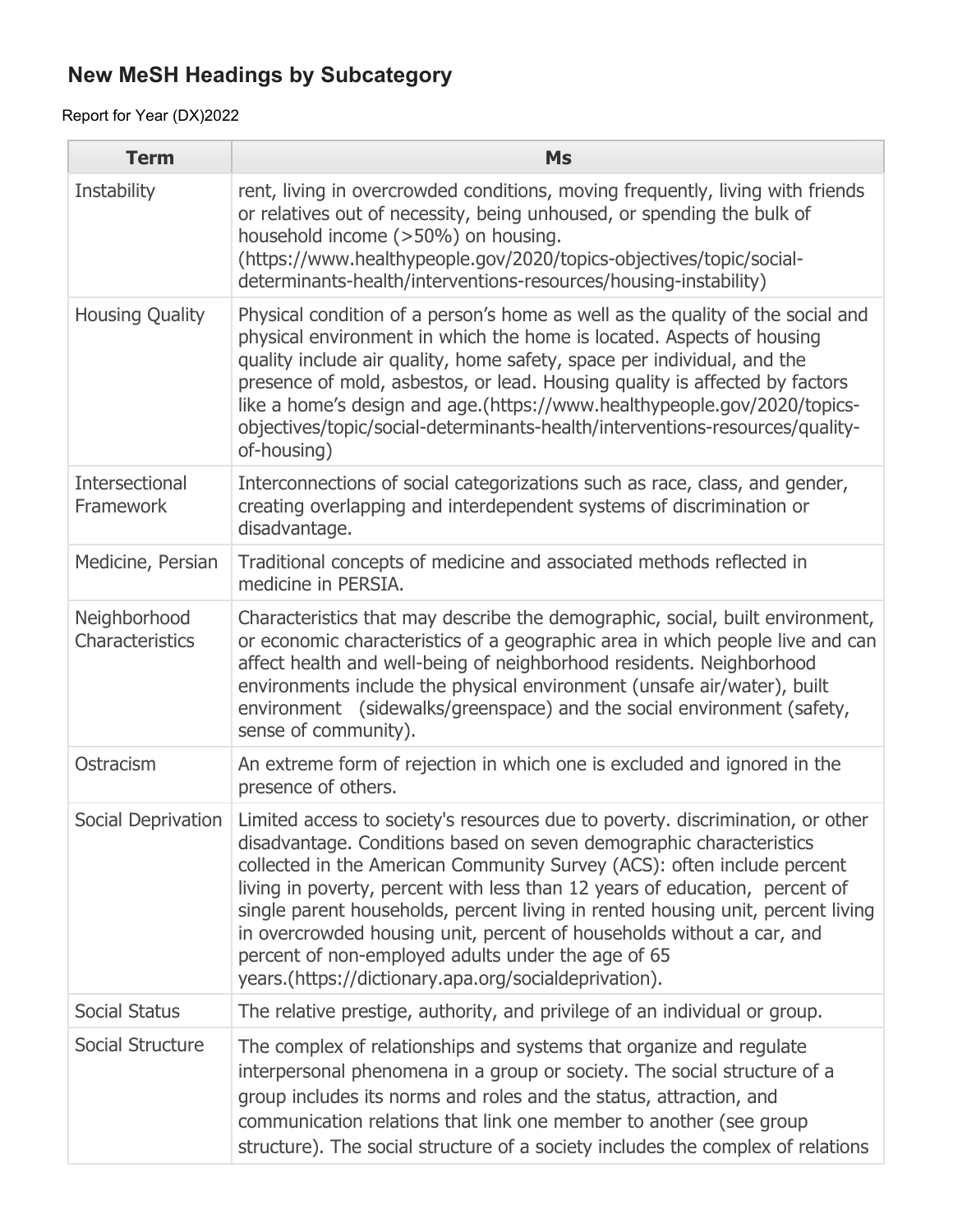## Report for Year (DX)2022

| <b>Term</b>                        | <b>Ms</b>                                                                                                                                                                                                                                                                                                                                                                                                                                                                                                                                                                                                                                                                                                                                   |
|------------------------------------|---------------------------------------------------------------------------------------------------------------------------------------------------------------------------------------------------------------------------------------------------------------------------------------------------------------------------------------------------------------------------------------------------------------------------------------------------------------------------------------------------------------------------------------------------------------------------------------------------------------------------------------------------------------------------------------------------------------------------------------------|
|                                    | among its constituent individuals, groups, institutions, customs, and mores.<br>(https://dictionary.apa.org/social-structure)                                                                                                                                                                                                                                                                                                                                                                                                                                                                                                                                                                                                               |
| Social<br>Vulnerability            | The characteristics of a person or community that affect their capacity to<br>anticipate, confront, repair, and recover from the effects of a natural or<br>human-caused disaster.(https://www.ncbi.nlm.nih.gov/pmc/articles/PMC71<br>79070/)                                                                                                                                                                                                                                                                                                                                                                                                                                                                                               |
| Sociodemographic<br><b>Factors</b> | Indicators used to describe individuals in terms of age, race/ethnicity, sex,<br>gender, primary language educational attainment, employment status,<br>income, profession, marital status, total number of persons living in the<br>house and living arrangements, and similar factors.                                                                                                                                                                                                                                                                                                                                                                                                                                                    |
| Systemic Racism                    | Processes of racism that are embedded in laws (local, state, and federal),<br>policies, and practices of society and its institutions that provide advantages<br>to racial groups deemed as superior, while differentially oppressing,<br>disadvantaging, or otherwise neglecting racial groups viewed as inferior.<br>Differential access to the goods, services, and opportunities of society by<br>race. Institutionalized racism is normative, sometimes legalized, and often<br>manifests as inherited disadvantage. It is structural, having been codified in<br>our institutions of custom, practice, and law, so there need not be an<br>identifiable perpetrator. (ttps://www.cdc.gov/chronicdisease/programs-<br>impact/sdoh.htm) |
| Vaccination<br>Hesitancy           | Delay in acceptance of vaccination despite availability.                                                                                                                                                                                                                                                                                                                                                                                                                                                                                                                                                                                                                                                                                    |

### **Mn: I02**

#### **Tree Category: Education**

| <b>Term</b>                | <b>Ms</b>                                                                                                                                                                                     |
|----------------------------|-----------------------------------------------------------------------------------------------------------------------------------------------------------------------------------------------|
| Adaptive<br><b>Testing</b> | Computerized   Testing administered with level of difficulty I is tailored to the test taker.                                                                                                 |
| Gamification               | Application of game mechanics to non-game contexts to engage audiences and<br>to inject some entertainment into mundane activities besides generating<br>motivational and cognitive benefits. |

### **Mn: I03**

**Tree Category: Human Activities**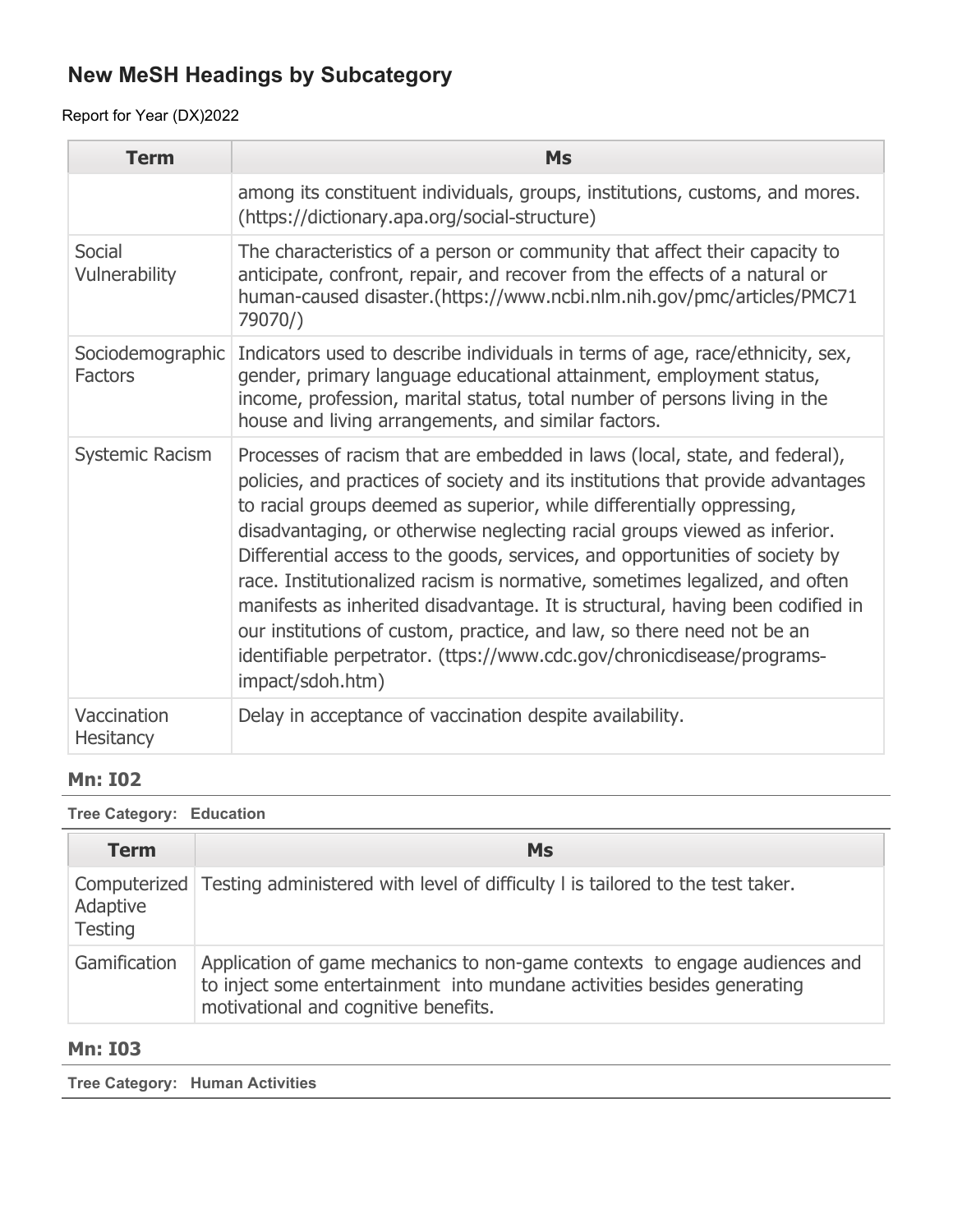### Report for Year (DX)2022

| <b>Term</b>              | <b>Ms</b>                                                                                                                                                                                                                         |
|--------------------------|-----------------------------------------------------------------------------------------------------------------------------------------------------------------------------------------------------------------------------------|
| Exergaming               | Videogaming that involves the player's whole body in physical exercises in order to<br>play the videogames.                                                                                                                       |
| <b>Hunting</b>           | Finding or capuring animals for food or sport.                                                                                                                                                                                    |
| <b>Nordic</b><br>Walking | Form of brisk walking, utilizing walking poles, which actively engages the trunk and<br>upper limbs during walking, maintaining the natural gait, while the hands are<br>performing an open-close cycle in an alternating manner. |
| Rugby                    | Team sport game played on a rectangular field with an oval ball by two teams of<br>15 players (in Rugby Union Play) or 13 players (in Rugby League Play).                                                                         |

### **Mn: J01**

**Tree Category: Technology, Industry, and Agriculture**

| <b>Term</b>                                      | <b>Ms</b>                                                                                                                                                                                                                                                                                                               |
|--------------------------------------------------|-------------------------------------------------------------------------------------------------------------------------------------------------------------------------------------------------------------------------------------------------------------------------------------------------------------------------|
| Access to<br>Healthy<br>Foods                    | Convenient availability to affordable foods that support healthy eating patterns.<br>Access may be limited due to having a limited income or living far away from<br>sources of healthful and affordable food.                                                                                                          |
| Autonomous<br><b>Vehicles</b>                    | Vehicles controlled by automatic directions and instructions.                                                                                                                                                                                                                                                           |
| Decellularized<br>Extracellular<br><b>Matrix</b> | A biomaterial with a network of macromolecules with varying composition and<br>organization of tissue-specific proteins and polysaccharides. It is prepared from<br>organs and tissues by decellularization (e.g., with a detergent) to mimic native<br>microenvironment for tissue-specific functions.                 |
| Designed<br>Ankyrin<br>Repeat<br>Proteins        | Genetically engineered antibody MIMETIC PROTEINS, derived from ANKYRIN<br>PROTEINS. They offer advantages over antibodies because of their highly specific<br>target PROTEIN BINDING with high affinity and specificity.                                                                                                |
| <b>Haptic</b><br><b>Technology</b>               | The study of the use of touch and KINESTHESIS in order to produce HAPTIC<br>COMPUTER INTERFACES that will allow users to interact with digital objects by<br>kinesthetic feedback, force feedback, and tactile feedback.                                                                                                |
| Sound<br>Recordings                              | The storing of sound signals on various media such as cylinders, analog discs,<br>digital discs, tapes, and wires.[LCSH, 10/27/2020]                                                                                                                                                                                    |
| Unmanned<br>Aerial<br><b>Devices</b>             | Powered, aerial vehicles that do not carry a human operator, use<br>aerodynamic forces to provide vehicle lift, can fly autonomously or be<br>piloted remotely, can be expendable or recoverable, and can carry a lethal<br>or nonlethal payload. (https://apps.dtic.mil/sti/pdfs/ADA467807 pdf accessed<br>12/27/2020) |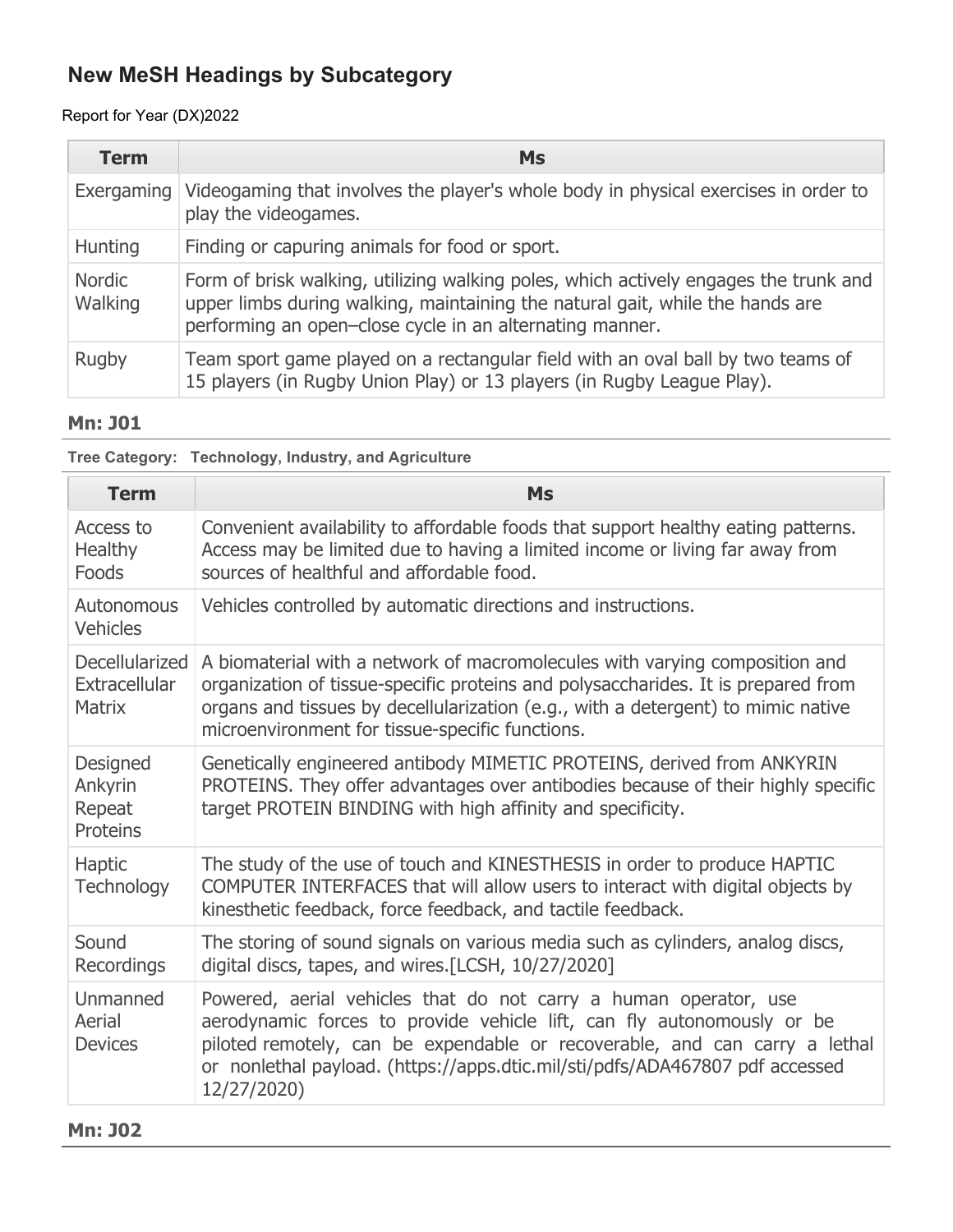Report for Year (DX)2022

#### **Tree Category: Food and Beverages**

| <b>Term</b>      | <b>Ms</b>                                                            |
|------------------|----------------------------------------------------------------------|
| Fermented        | Beverages that are prepared by using microorganisms to convert their |
| <b>Beverages</b> | components into various FERMENTATION end products.                   |

### **Mn: K01**

**Tree Category: Humanities**

| <b>Term</b>    | <b>Ms</b>                                                                                                                                                                                                                                                                                                                                     |
|----------------|-----------------------------------------------------------------------------------------------------------------------------------------------------------------------------------------------------------------------------------------------------------------------------------------------------------------------------------------------|
| <b>Justice</b> | Environmental The fair treatment and meaningful involvement of all people regardless of race,<br>color, national origin, or income, with respect to the development,<br>implementation, and enforcement of environmental laws, regulations, and<br>policies. (https://www.epa.gov/environmentaljustice/learn-about-environmental-<br>justice) |

### **Mn: L01**

**Tree Category: Information Science**

| <b>Term</b>                        | <b>Ms</b>                                                                                                                                                                                                                                                                                                           |
|------------------------------------|---------------------------------------------------------------------------------------------------------------------------------------------------------------------------------------------------------------------------------------------------------------------------------------------------------------------|
| Cellular<br>Automata               | Space-oriented dynamic modeling ALGORITHMS acting in an array of cells,<br>whose temporal states evolve based on the rules (algorithms) of the automata.<br>They are used to model complex dynamic systems for study and analysis in a<br>variety of scientific fields.                                             |
|                                    | Disinformation   False information deliberately and often covertly spread in order to influence<br>public opinion or obscure the truth. (https://www.merriam-webster.com/<br>dictionary/disinformation)                                                                                                             |
| Exergaming                         | Videogaming that involves the player's whole body in physical exercises in order<br>to play the videogames.                                                                                                                                                                                                         |
| Gamification                       | Application of game mechanics to non-game contexts to engage audiences and<br>to inject some entertainment into mundane activities besides generating<br>motivational and cognitive benefits.                                                                                                                       |
| Gaslighting                        | Form of emotional or psychological abuse where an individual (or a group)<br>makes someone question their perceptions of reality—including their memories,<br>their thoughts, and the events taking place around them. It often exploits<br>"gender-based stereotypes and structural and institutional inequalities |
| <b>Haptic</b><br><b>Interfaces</b> | Computer peripherals that enable users to interact three dimensionally with<br>objects in virtual environments, or with equipment being teleoperated, by<br>receiving kinesthetic, tactile, and force feedback.                                                                                                     |
| <b>Haptic</b><br>Technology        | The study of the use of touch and KINESTHESIS in order to produce HAPTIC<br>COMPUTER INTERFACES that will allow users to interact with digital objects by                                                                                                                                                           |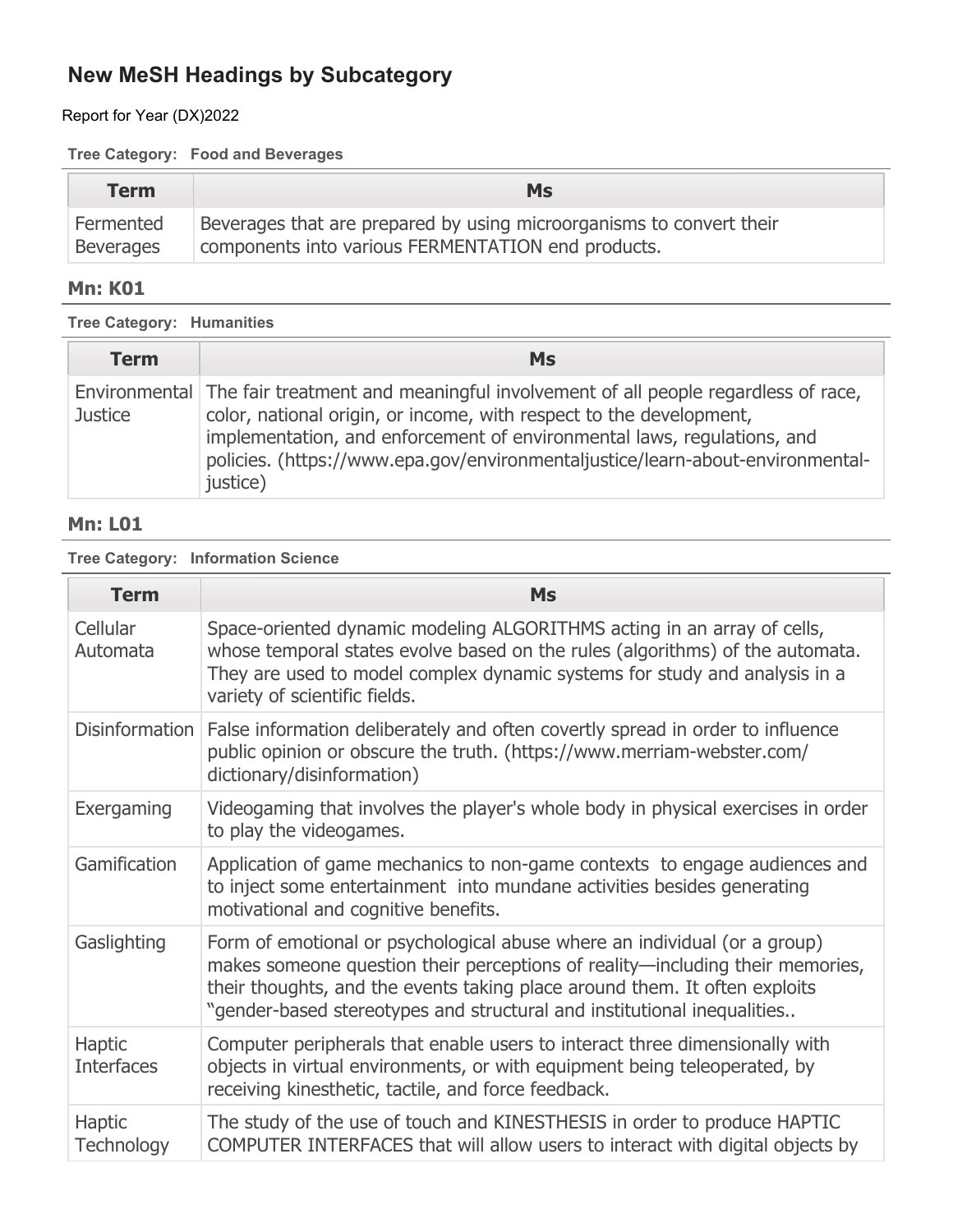## Report for Year (DX)2022

| <b>Term</b>                              | <b>Ms</b>                                                                                                                                                                                                                                                                                        |
|------------------------------------------|--------------------------------------------------------------------------------------------------------------------------------------------------------------------------------------------------------------------------------------------------------------------------------------------------|
|                                          | kinesthetic feedback, force feedback, and tactile feedback.                                                                                                                                                                                                                                      |
| <b>Infodemic</b>                         | Typically refers to a rapid and far-reaching spread of both accurate and<br>inaccurate information about something, such as a disease. As facts, rumors,<br>and fears mix and disperse, it becomes difficult to learn essential information<br>about an issue. (from Merriam Webster Dictionary) |
| Infodemiology                            | The study of determinants and distribution of health information and<br>misinformation in electronic media to inform public heath and public policy in the<br>prevention, detection, and management of INFODEMICS.                                                                               |
| Predatory<br>Journals as<br><b>Topic</b> | Works about medical journals that publish articles online with little or no peer<br>review, low academic standards, and little credibility. (from Can Fam Physician.<br>2019 Feb; 65(2):92).                                                                                                     |
| Sentiment<br>Analysis                    | A data mining technique in which subjective information such as sentiments,<br>OPINIONS, and attitudes are extracted and analyzed from data.                                                                                                                                                     |
| Sound<br>Recordings                      | The storing of sound signals on various media such as cylinders, analog discs,<br>digital discs, tapes, and wires.[LCSH, 10/27/2020]                                                                                                                                                             |

### **Mn: M01**

**Tree Category: Persons**

| <b>Term</b>                                               | <b>Ms</b>                                                                                                                                                                                                                                                                                                                                                                                |
|-----------------------------------------------------------|------------------------------------------------------------------------------------------------------------------------------------------------------------------------------------------------------------------------------------------------------------------------------------------------------------------------------------------------------------------------------------------|
| Adolescent<br><b>Fathers</b>                              | Fathers initially aged less than 19 years at the time of child's birth.                                                                                                                                                                                                                                                                                                                  |
| Adolescent<br><b>Mothers</b>                              | Mothers aged less than 19 years at the time of child's conception or birth.                                                                                                                                                                                                                                                                                                              |
| <b>Birth Cohort</b>                                       | Persons classified by a particular year or a specific time period of birth.                                                                                                                                                                                                                                                                                                              |
| <b>Centenarians</b>                                       | Persons 100 years of age and older.                                                                                                                                                                                                                                                                                                                                                      |
| Elite<br><b>Controllers</b>                               | Infected individuals with naturally low levels of pathogen replication (e.g., HIV<br>LONG-TERM SURVIVORS with low VIRAL LOAD of HIV) and remain healthy.<br>Some elite controllers have immune systems which prevent disease progression<br>(e.g., high CD4 COUNTS). Studies of how they remain disease-free may<br>contribute to development of new therapeutic approaches and targets. |
| HIV Non-<br>Progressors                                   | HIV-positive individuals with low VIRAL LOAD of HIV who never develop AIDS<br>even without antiviral treatment.                                                                                                                                                                                                                                                                          |
| <b>Health</b><br>Disparity,<br>Minority and<br>Vulnerable | Groups of persons whose special characteristics make them a minority,<br>vulnerable, and frequently subjected to conditions with limited levels of access<br>to health care and other opportunities.                                                                                                                                                                                     |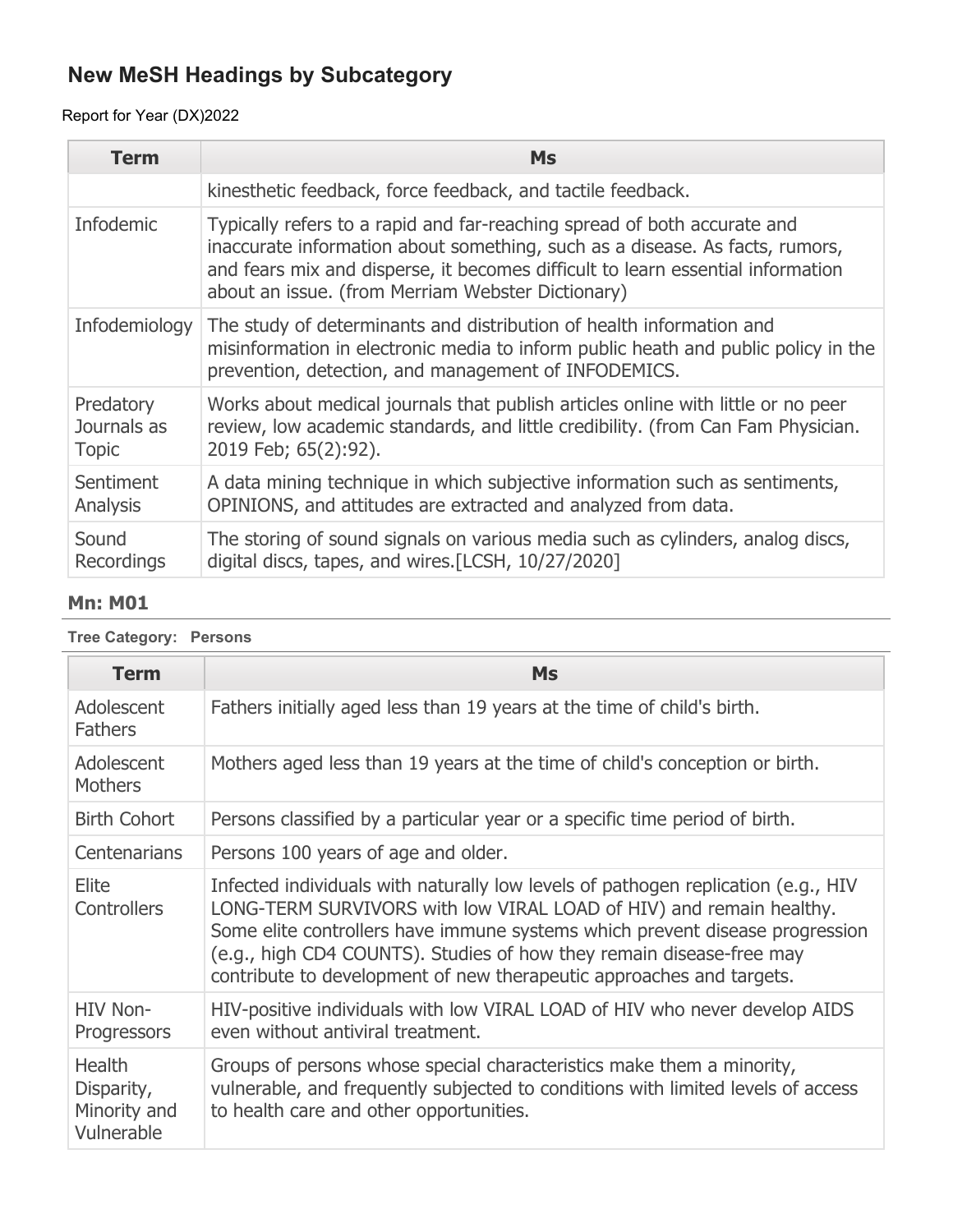Report for Year (DX)2022

| <b>Term</b> | <b>Ms</b>                                        |
|-------------|--------------------------------------------------|
| Populations |                                                  |
|             | Nonagenarians Persons 90 years of age and older. |
|             | Octogenarians   Persons 80 to 89 years of age.   |

### **Mn: N01**

**Tree Category: Population Characteristics**

| <b>Term</b>                                  | Ms                                                                                                                                                                                                                                                                                                                                                                                                                                                                                       |
|----------------------------------------------|------------------------------------------------------------------------------------------------------------------------------------------------------------------------------------------------------------------------------------------------------------------------------------------------------------------------------------------------------------------------------------------------------------------------------------------------------------------------------------------|
| Disability-<br><b>Adjusted Life</b><br>Years | It is the sum of years of life lost due to PREMATURE MORTALITY and the<br>number of years lived with disability, due to disease or health condition in a<br>population. This is a measurement of BURDEN OF DISEASE.                                                                                                                                                                                                                                                                      |
| <b>Health</b><br><b>Inequities</b>           | Differences in health status or in the distribution of health resources between<br>different population groups, arising from the social conditions in which people<br>are born, grow, live, work and age.(https://www.who.int/news-room/facts-in-<br>pictures/detail/health-inequities-and-their-causes#:~:text=Health%20inequities<br>%20are%20differences%20in,right%20mix%20of%20government%20policies.)                                                                              |
| <b>Healthy Life</b><br>Expectancy            | The expected number of remaining years of life spent in good health from a<br>particular age, assuming current rates of mortality and morbidity.                                                                                                                                                                                                                                                                                                                                         |
| Home<br>Environment                          | Aspects of peoples' living conditions that may and can impact people's health<br>and/or well-being. These factors may be physical (e.g., housing quality) or social<br>circumstances (e.g., living alone).                                                                                                                                                                                                                                                                               |
| Housing<br>Instability                       | This encompasses a number of challenges, such as having trouble paying rent,<br>living in overcrowded conditions, moving frequently, living with friends or<br>relatives out of necessity, being unhoused, or spending the bulk of household<br>income (>50%) on housing. (https://www.healthypeople.gov/2020/topics-<br>objectives/topic/social-determinants-health/interventions-resources/housing-<br>instability)                                                                    |
| Housing<br>Quality                           | Physical condition of a person's home as well as the quality of the social and<br>physical environment in which the home is located. Aspects of housing quality<br>include air quality, home safety, space per individual, and the presence of mold,<br>asbestos, or lead. Housing quality is affected by factors like a home's design and<br>age.(https://www.healthypeople.gov/2020/topics-objectives/topic/social-<br>determinants-health/interventions-resources/quality-of-housing) |
| Neighborhood<br>Characteristics              | Characteristics that may describe the demographic, social, built environment, or<br>economic characteristics of a geographic area in which people live and can affect<br>health and well-being of neighborhood residents. Neighborhood environments<br>include the physical environment (unsafe air/water), built environment<br>(sidewalks/greenspace) and the social environment (safety, sense of<br>community).                                                                      |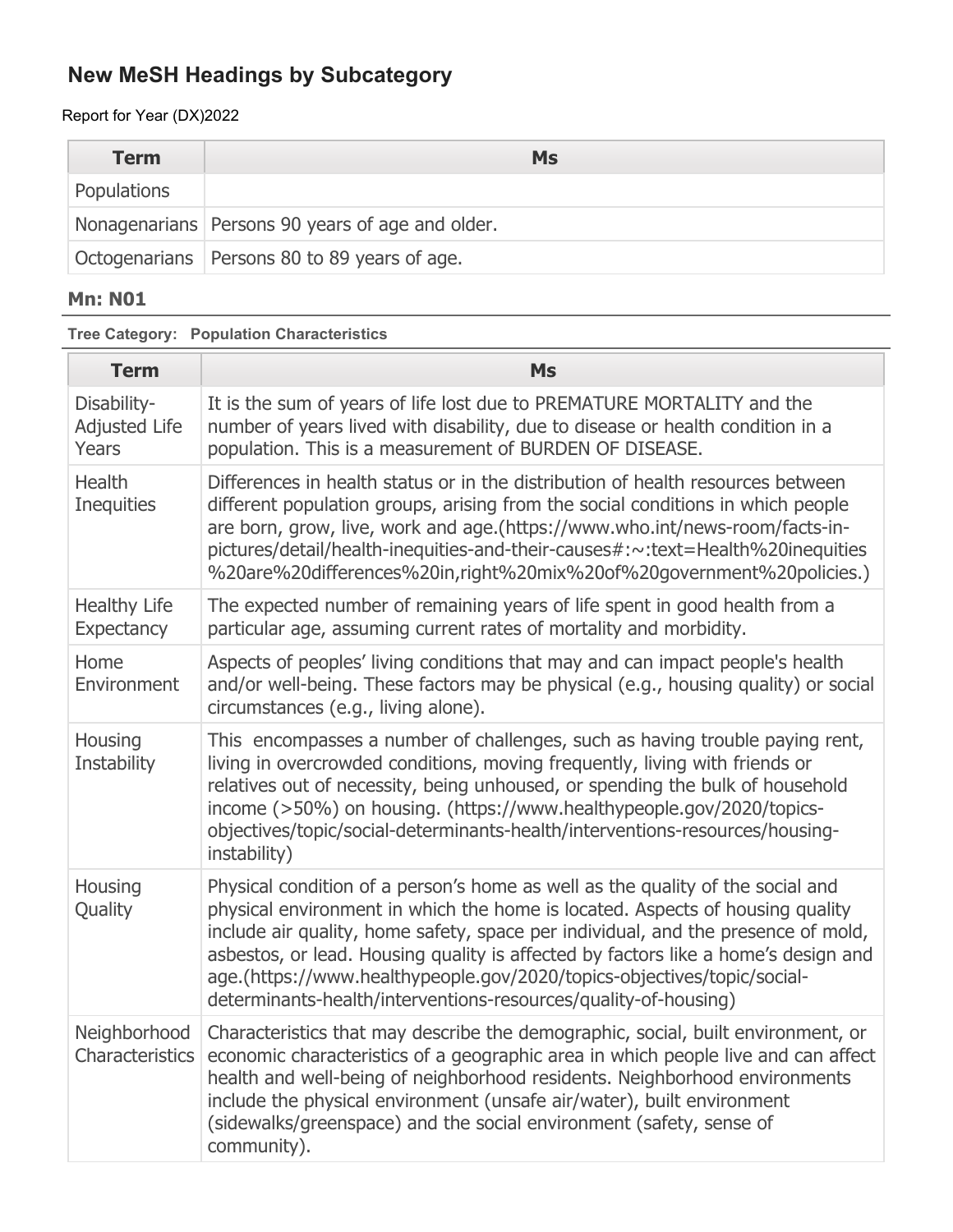Report for Year (DX)2022

#### **Mn: N02**

**Tree Category: Health Care Facilities, Manpower, and Services**

| <b>Term</b>                              | <b>Ms</b>                                                                                                                                                                                                                                                                                                                                                                                                                                                            |
|------------------------------------------|----------------------------------------------------------------------------------------------------------------------------------------------------------------------------------------------------------------------------------------------------------------------------------------------------------------------------------------------------------------------------------------------------------------------------------------------------------------------|
| Community<br>Support                     | Community support systems that may be organized through extended family<br>members, friends, neighbors, religious organizations, community programs,<br>cultural and ethnic organizations, or other support groups or organizations.<br>(https://www.lawinsider.com/dictionary/community-support-systems)                                                                                                                                                            |
| Hospital to<br>Home<br><b>Transition</b> | Patient-centered hospital discharge to home planning and transition.                                                                                                                                                                                                                                                                                                                                                                                                 |
| Laboratories,<br>Clinical                | Facilities equipped to carry out CLINICAL LABORATORY TECHNIQUES.                                                                                                                                                                                                                                                                                                                                                                                                     |
| Overdiagnosis                            | The labeling of a person with a disease or abnormal condition that would not<br>have caused the person harm if left undiscovered, creating new diagnoses by<br>medicalizing ordinary life experiences, or expanding existing diagnoses by<br>lowering thresholds or widening criteria without evidence of improved outcomes.<br>Individuals derive no clinical benefit from overdiagnosis although they may<br>experience physical, psychological or financial harm. |
|                                          | Overtreatment   Remedial treatment or preventive procedures of a disease which is done too<br>frequently or excessively often from OVERDIAGNOSIS.                                                                                                                                                                                                                                                                                                                    |

### **Mn: N03**

**Tree Category: Health Care Economics and Organizations**

| <b>Term</b>                   | <b>Ms</b>                                                                                                                                                                                                                                    |
|-------------------------------|----------------------------------------------------------------------------------------------------------------------------------------------------------------------------------------------------------------------------------------------|
| Citizenship                   | Status of a person recognized under the law of a sovereign nation as a member of<br>or belonging to that nation.                                                                                                                             |
| Community<br><b>Resources</b> | The financial, material, and/or human assets of a community which have the<br>potential to improve the QUALITY OF LIFE in community.                                                                                                         |
| Low-Value<br>Care             | Medical services, including tests and procedures, that should not be performed<br>given their potential for harm or the existence of comparably effective and often<br>less expensive alternatives.                                          |
| Social<br>Cohesion            | Strength of relationships and the sense of belongingness and solidarity among<br>members of a community (https://www.healthypeople.gov/2020/topics-objectives/<br>topic/social-determinants-health/interventions-resources/social-cohesion). |
| Vaccination<br>Hesitancy      | Delay in acceptance of vaccination despite availability.                                                                                                                                                                                     |

#### **Mn: N04**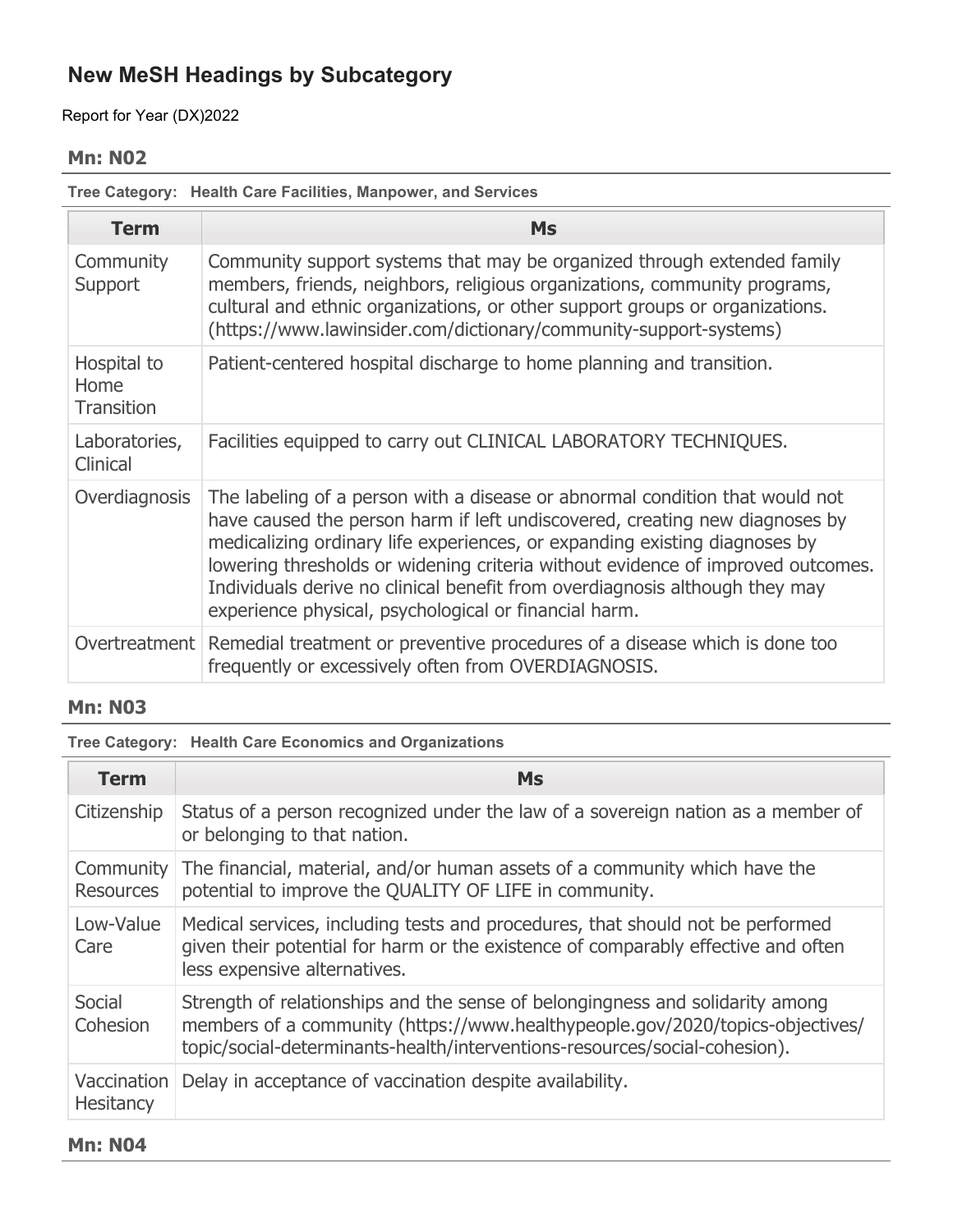## Report for Year (DX)2022

### **Tree Category: Health Services Administration**

| <b>Term</b>                     | Ms                                                                                                                                                                                                                                                                           |
|---------------------------------|------------------------------------------------------------------------------------------------------------------------------------------------------------------------------------------------------------------------------------------------------------------------------|
|                                 | Biosecurity Institutional and personal security measures designed to prevent the loss, theft,<br>misuse, diversion or intentional release of pathogens and toxins.(from<br>https://www.who.int/influenza/pip/BiosecurityandBiosafety_EN_20Mar2018.pdf<br>February, 24, 2021) |
| <b>Review</b>                   | Medication   A structured evaluation of a patient's medicines with the aim of optimizing medicines<br>use and improving health outcomes, detecting drug related problems and<br>recommending interventions.                                                                  |
| Rapid On-<br>site<br>Evaluation | A rapid laboratory service provided onsite at clinical settings (e.g., DIAGNOSTIC<br>IMAGING suites) typically for cytomorphologic features on FINE-NEEDLE<br>ASPIRATION.                                                                                                    |

### **Mn: N05**

|  |  |  |  |  |  |  | Tree Category: Health Care Quality, Access, and Evaluation |
|--|--|--|--|--|--|--|------------------------------------------------------------|
|--|--|--|--|--|--|--|------------------------------------------------------------|

| <b>Term</b>                                       | <b>Ms</b>                                                                                                                                                                                                                                                                                                                                                                                                                                                            |
|---------------------------------------------------|----------------------------------------------------------------------------------------------------------------------------------------------------------------------------------------------------------------------------------------------------------------------------------------------------------------------------------------------------------------------------------------------------------------------------------------------------------------------|
| Ambulatory<br><b>Care Sensitive</b><br>Conditions | Various health conditions in OUTPATIENT CARE settings for which adequate<br>management, treatment and interventions delivered in the ambulatory care<br>setting could potentially prevent HOSPITALIZATION.                                                                                                                                                                                                                                                           |
| Canonical<br>Correlation<br>Analysis              | Mathematical procedure that transforms vectors of variables into canonical<br>variate pairs and finds their correlation to describe strength of association.                                                                                                                                                                                                                                                                                                         |
| Overdiagnosis                                     | The labeling of a person with a disease or abnormal condition that would not<br>have caused the person harm if left undiscovered, creating new diagnoses by<br>medicalizing ordinary life experiences, or expanding existing diagnoses by<br>lowering thresholds or widening criteria without evidence of improved outcomes.<br>Individuals derive no clinical benefit from overdiagnosis although they may<br>experience physical, psychological or financial harm. |
|                                                   | Overtreatment Remedial treatment or preventive procedures of a disease which is done too<br>frequently or excessively often from OVERDIAGNOSIS.                                                                                                                                                                                                                                                                                                                      |
| Vaccination<br><b>Hesitancy</b>                   | Delay in acceptance of vaccination despite availability.                                                                                                                                                                                                                                                                                                                                                                                                             |

#### **Mn: N06**

**Tree Category: Environment and Public Health**

| <b>Term</b> | Ms                                                                                                                                                                     |
|-------------|------------------------------------------------------------------------------------------------------------------------------------------------------------------------|
| Sensitive   | Ambulatory Care   Various health conditions in OUTPATIENT CARE settings for which adequate<br>management, treatment and interventions delivered in the ambulatory care |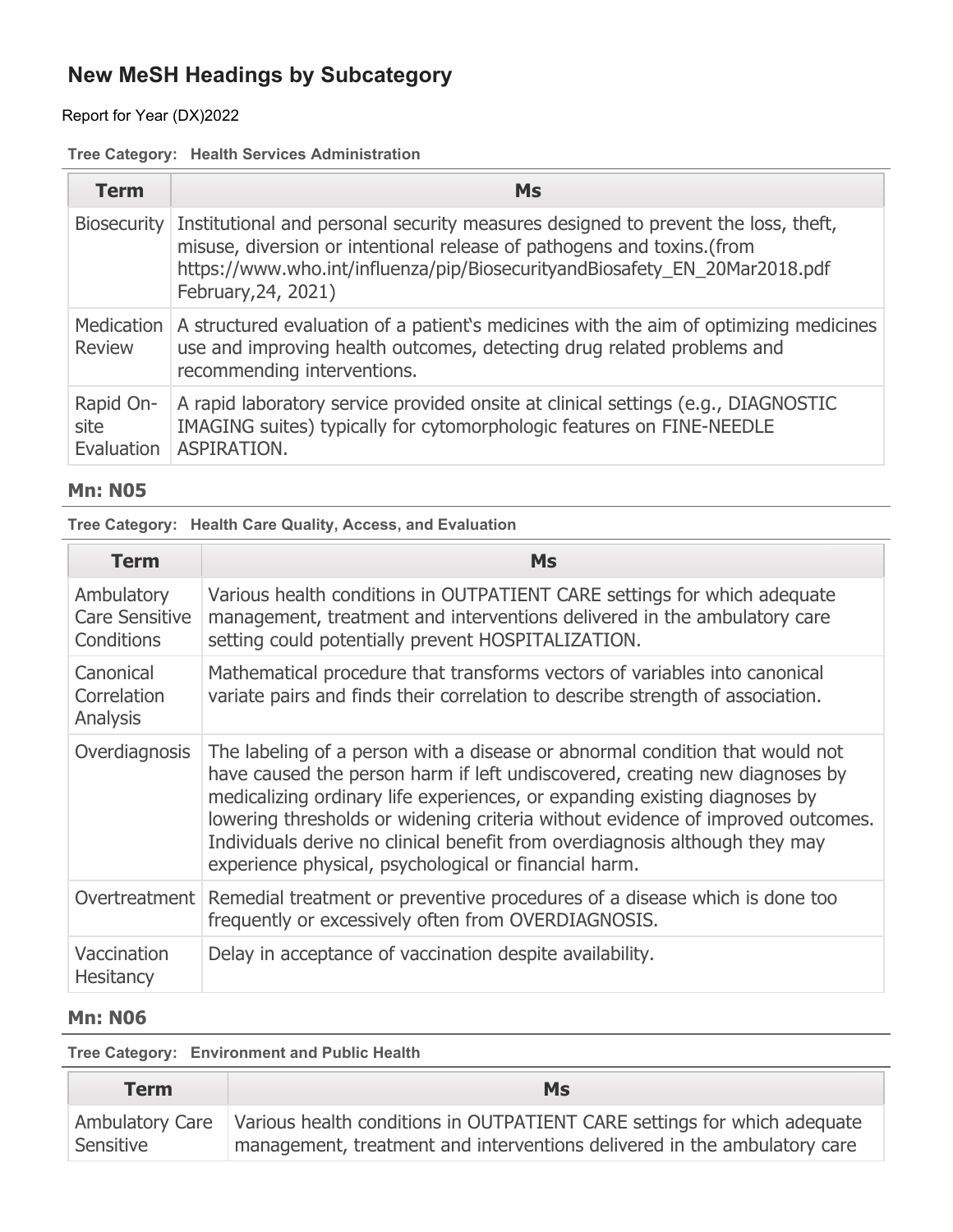| <b>Term</b>                                  | <b>Ms</b>                                                                                                                                                                                                                                                                                                                                                                                                                                                                                    |
|----------------------------------------------|----------------------------------------------------------------------------------------------------------------------------------------------------------------------------------------------------------------------------------------------------------------------------------------------------------------------------------------------------------------------------------------------------------------------------------------------------------------------------------------------|
| Conditions                                   | setting could potentially prevent HOSPITALIZATION.                                                                                                                                                                                                                                                                                                                                                                                                                                           |
| Canonical<br>Correlation<br>Analysis         | Mathematical procedure that transforms vectors of variables into canonical<br>variate pairs and finds their correlation to describe strength of association.                                                                                                                                                                                                                                                                                                                                 |
| <b>Census Tract</b>                          | Small, relatively permanent statistical subdivisions of a county or equivalent<br>entity that are updated by local participants prior to each decennial census as<br>part of the U. S. Census Bureau's Participant Statistical Areas<br>Program.(https://www.census.gov/programs-surveys/geography/about/<br>glossary.html#par_textimage_13)                                                                                                                                                 |
| Chemometrics                                 | The use of statistical and mathematical methods to analyze chemical<br>observations and phenomena, such as epidemiological analysis of<br>spectroscopically identified bacteria or QUANTITATIVE STRUCTURE-ACTIVITY<br>RELATIONSHIP.                                                                                                                                                                                                                                                          |
| <b>Digit Ratios</b>                          | Ratio between lengths of fingers and/or toes that is sometimes characteristic<br>of an exposure to ENDOCRINE DISRUPTORS during FETAL DEVELOPMENT.                                                                                                                                                                                                                                                                                                                                            |
| Disability-<br><b>Adjusted Life</b><br>Years | It is the sum of years of life lost due to PREMATURE MORTALITY and the<br>number of years lived with disability, due to disease or health condition in a<br>population. This is a measurement of BURDEN OF DISEASE.                                                                                                                                                                                                                                                                          |
|                                              | Environmentalism   Advocacy for the preservation, restoration, or improvement of the natural<br>environment. It aims to reduce the impact of human activities on the earth<br>and its inhabitants.                                                                                                                                                                                                                                                                                           |
| <b>Healthy Life</b><br><b>Expectancy</b>     | The expected number of remaining years of life spent in good health from a<br>particular age, assuming current rates of mortality and morbidity.                                                                                                                                                                                                                                                                                                                                             |
| Home<br>Environment                          | Aspects of peoples' living conditions that may and can impact people's health<br>and/or well-being. These factors may be physical (e.g., housing quality) or<br>social circumstances (e.g., living alone).                                                                                                                                                                                                                                                                                   |
| <b>Housing Quality</b>                       | Physical condition of a person's home as well as the quality of the social and<br>physical environment in which the home is located. Aspects of housing<br>quality include air quality, home safety, space per individual, and the<br>presence of mold, asbestos, or lead. Housing quality is affected by factors<br>like a home's design and age.(https://www.healthypeople.gov/2020/topics-<br>objectives/topic/social-determinants-health/interventions-resources/quality-<br>of-housing) |
| <b>Light Pollution</b>                       | The inappropriate or excessive use of artificial lighting at night.                                                                                                                                                                                                                                                                                                                                                                                                                          |
| Neighborhood<br>Characteristics              | Characteristics that may describe the demographic, social, built environment,<br>or economic characteristics of a geographic area in which people live and can<br>affect health and well-being of neighborhood residents. Neighborhood<br>environments include the physical environment (unsafe air/water), built                                                                                                                                                                            |